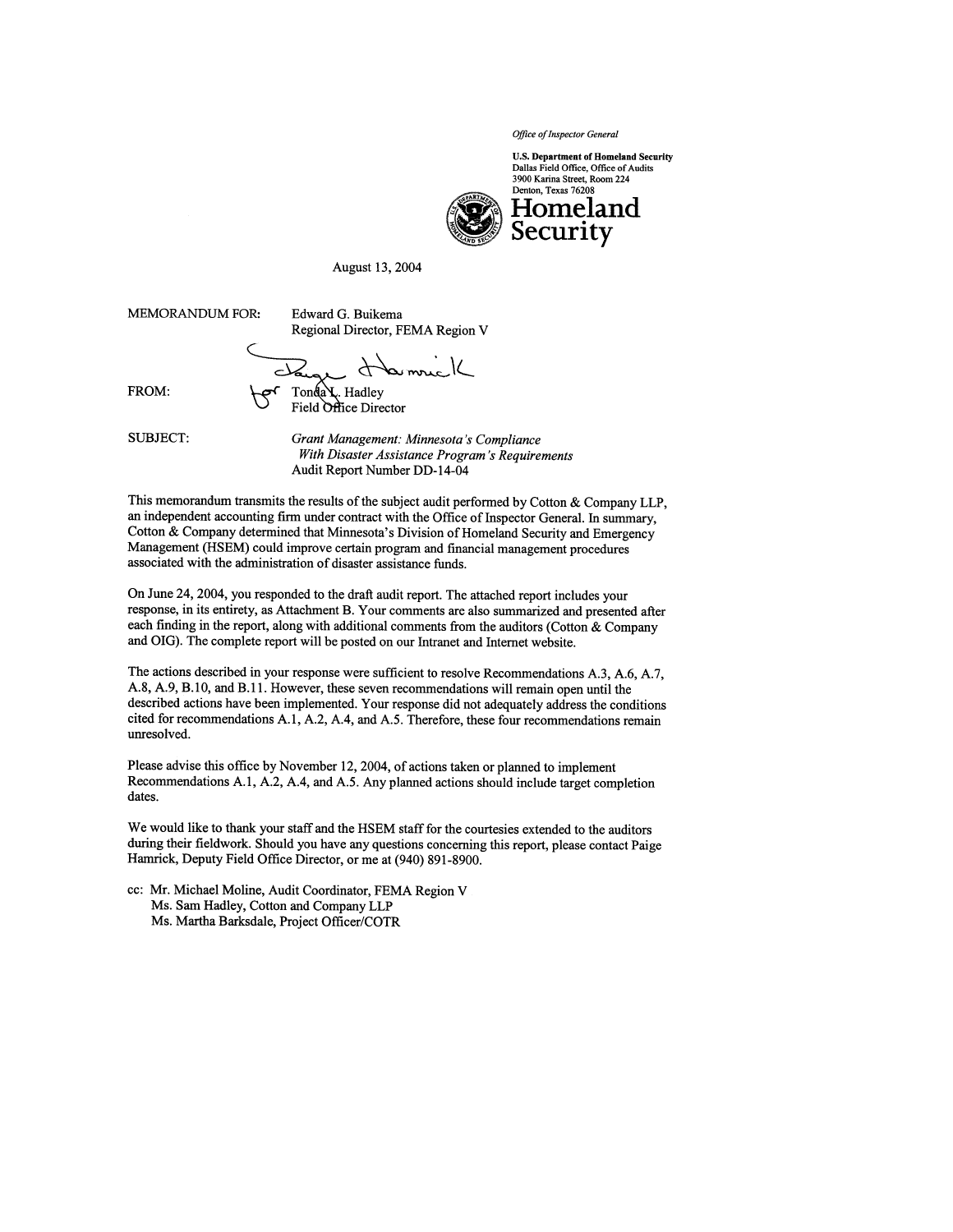## **Contents**

| I.  | <b>Executive Summary</b>                                                                                                             | $\mathbf{1}$   |
|-----|--------------------------------------------------------------------------------------------------------------------------------------|----------------|
| П.  | Introduction                                                                                                                         | $\overline{3}$ |
| Ш.  | Objectives, Scope, and Methodology                                                                                                   | $\overline{4}$ |
| IV. | <b>Findings and Recommendations</b>                                                                                                  | 6              |
|     | A. Program Management                                                                                                                | 6              |
| 1.  | PA, HM, and IFG administrative plans did not meet all program requirements.                                                          | 6              |
| 2.  | HSEM did not process PA payments for small projects in a timely manner.                                                              | 8              |
| 3.  | HSEM did not ensure that PA projects were completed within required time limits or that<br>extensions were requested when necessary. | 8              |
| 4.  | HSEM did not have procedures to ensure timely PA project closeout.                                                                   | 10             |
| 5.  | HSEM did not close out IFG programs within required time limits.                                                                     | 13             |
| 6.  | Applications for HM projects did not contain all required elements.                                                                  | 14             |
| 7.  | HSEM did not obtain all required assurances from HM subgrantees.                                                                     | 15             |
| 8.  | HSEM did not submit all required quarterly HM progress reports.                                                                      | 16             |
| 9.  | HSEM did not request HM project closeouts in a timely manner.                                                                        | 16             |
|     | <b>B.</b> Financial Management                                                                                                       | 18             |
| 10. | HSEM could not provide adequate documentation to support claimed labor costs charged to<br>PA and HM management grants.              | 18             |
| 11. | HSEM could not provide adequate documentation to support the majority of HM claimed<br>costs.                                        | 19             |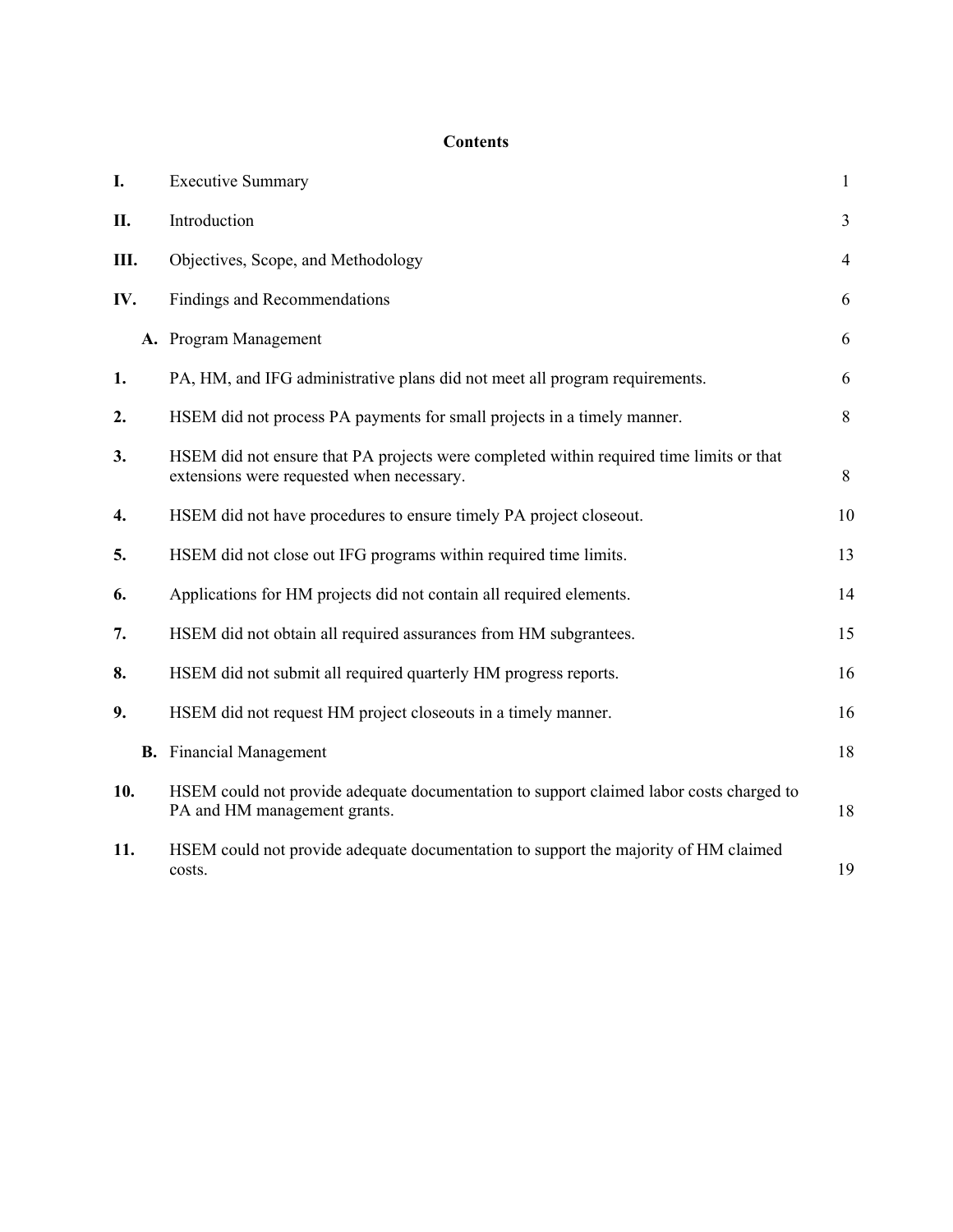# Attachments

| $A-1.$  | Schedule of Sources and Applications of Funds Under Disaster No. 993  |
|---------|-----------------------------------------------------------------------|
| $A-2.$  | Schedule of Sources and Applications of Funds Under Disaster No. 1116 |
| $A-3.$  | Schedule of Sources and Applications of Funds Under Disaster No. 1175 |
| A-4.    | Schedule of Sources and Applications of Funds Under Disaster No. 1187 |
| $A-5.$  | Schedule of Sources and Applications of Funds Under Disaster No. 1212 |
| A-6.    | Schedule of Sources and Applications of Funds Under Disaster No. 1225 |
| $A-7.$  | Schedule of Sources and Applications of Funds Under Disaster No. 1283 |
| $A-8.$  | Schedule of Sources and Applications of Funds Under Disaster No. 1288 |
| A-9.    | Schedule of Sources and Applications of Funds Under Disaster No. 1333 |
| $A-10.$ | Schedule of Sources and Applications of Funds Under Disaster No. 1370 |
| A-11.   | Schedule of Sources and Applications of Funds Under Disaster No. 1419 |

**B.** Comments from FEMA Regional Office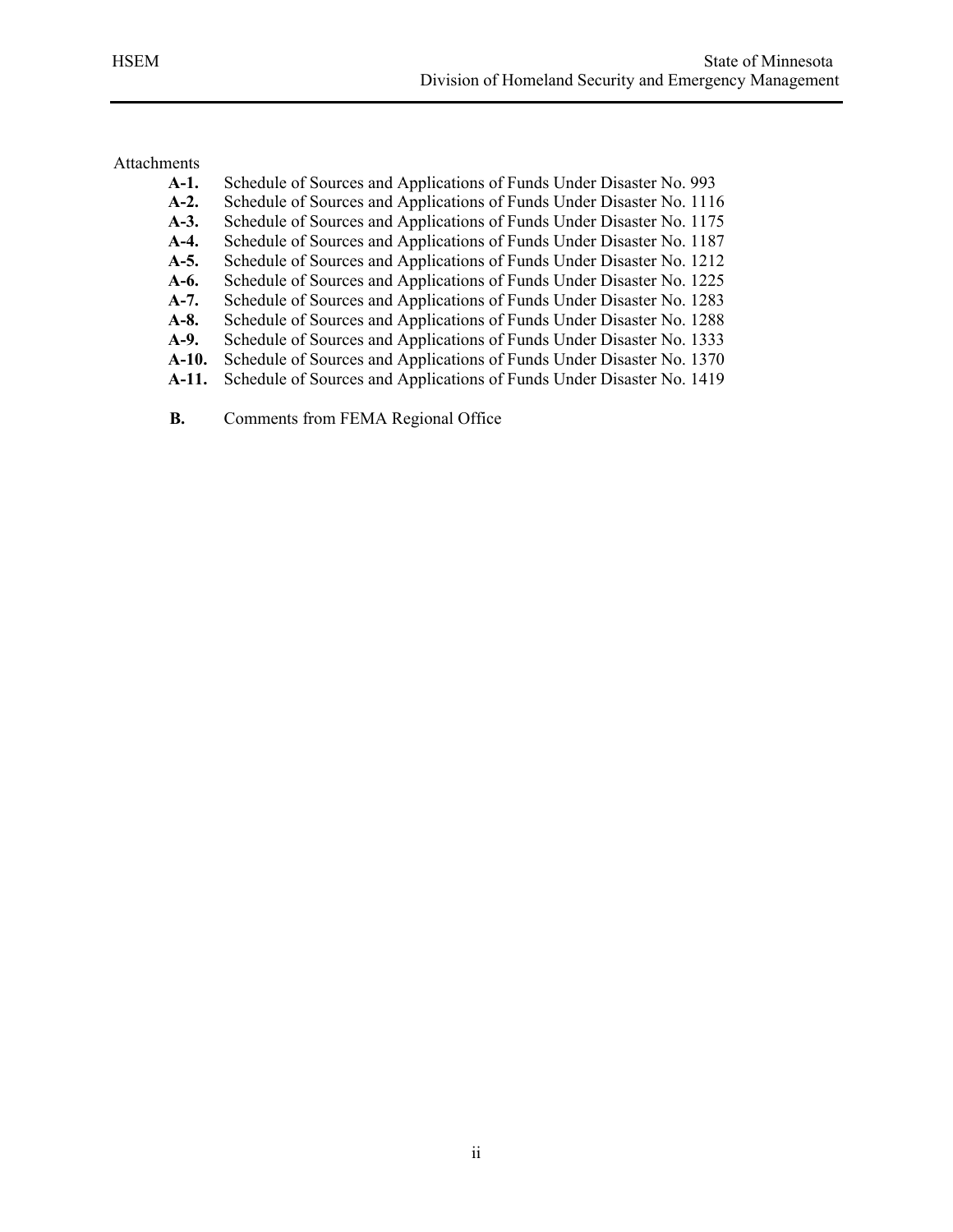#### **I. EXECUTIVE SUMMARY**

Cotton & Company LLP audited the administration of disaster assistance grant programs by the State of Minnesota, Division of Homeland Security and Emergency Management (HSEM). Audit objectives were to determine if HSEM administered Federal Emergency Management Agency (FEMA) disaster grant programs according to federal regulations, properly accounted for and used FEMA program funds, and submitted accurate financial expenditure reports. This report focuses on HSEM's systems and procedures for assuring that grant funds were managed, controlled, and expended in accordance with applicable laws and regulations, including the Robert T. Stafford Disaster Relief and Emergency Act and Title 44 of the *Code of Federal Regulations* (CFR).

Of the disasters open as of September 30, 2002, we included the following 11 in the scope of our audit. FEMA requested that we focus our work to emphasize HSEM's current procedures; therefore, we selected our original sample of projects from the most recent five disasters. The following table also describes which of FEMA's disaster assistance programs; Public Assistance (PA), Hazard Mitigation (HM), or Individual and Family Grants (IFG) were open as of September 30, 2002.

| <b>Disaster</b><br>No. | <b>Declaration</b><br>Date | <b>Programs Open</b><br>as of 09/30/02 | <b>Federal Share</b><br>of Obligations | <b>Federal Expenditures</b><br>Claimed as of 06/30/03 |
|------------------------|----------------------------|----------------------------------------|----------------------------------------|-------------------------------------------------------|
| 993                    | 06/11/93                   | <b>HM</b>                              | \$12,401,220                           | \$12,151,781                                          |
| 1116                   | 06/01/96                   | <b>HM</b>                              | \$851,270                              | \$849,208                                             |
| 1175                   | 04/08/97                   | PA, HM                                 | \$211,518,688                          | \$203,404,137                                         |
| 1187                   | 08/25/97                   | <b>HM</b>                              | \$1,925,860                            | \$1,885,117                                           |
| 1212                   | 04/01/98                   | PA, HM, IFG                            | \$34,868,418                           | \$32,501,288                                          |
| 1225                   | 06/23/98                   | PA, HM                                 | \$30,172,492                           | \$28,605,099                                          |
| $1283*$                | 07/28/99                   | PA, HM, IFG                            | \$15,299,593                           | \$13,640,064                                          |
| 1288*                  | 08/26/99                   | PA, HM                                 | \$6,833,772                            | \$3,745,187                                           |
| $1333*$                | 06/27/00                   | PA, HM, IFG                            | \$17,827,457                           | \$13,120,839                                          |
| $1370*$                | 05/16/01                   | PA, HM, IFG                            | \$38,940,731                           | \$31,404,307                                          |
| 1419*                  | 06/14/02                   | PA, HM, IFG                            | \$23,848,928                           | \$15,078,982                                          |

\* Initial sampled projects were taken from these disasters.

We did not perform a financial audit of these costs. Accordingly, we do not express an opinion on costs claimed by HSEM (Attachments A-1 through A-11). Our audit scope (and therefore this audit report) focused on systems and procedures that HSEM used to manage, control, and expend grant funds in accordance with applicable laws and regulations, including the Stafford Act and 44 CFR. We divided our findings into two sections: Program Management and Financial Management. Our recommendations for each finding, if implemented by HSEM, would improve management, strengthen controls, or correct noncompliance.

#### **Program Management**

• PA, HM, and IFG administrative plans did not meet all program requirements. The most recent administrative plans did not include all procedures required by 44 CFR. Additionally, HSEM did not have approvals for many HM administrative plans.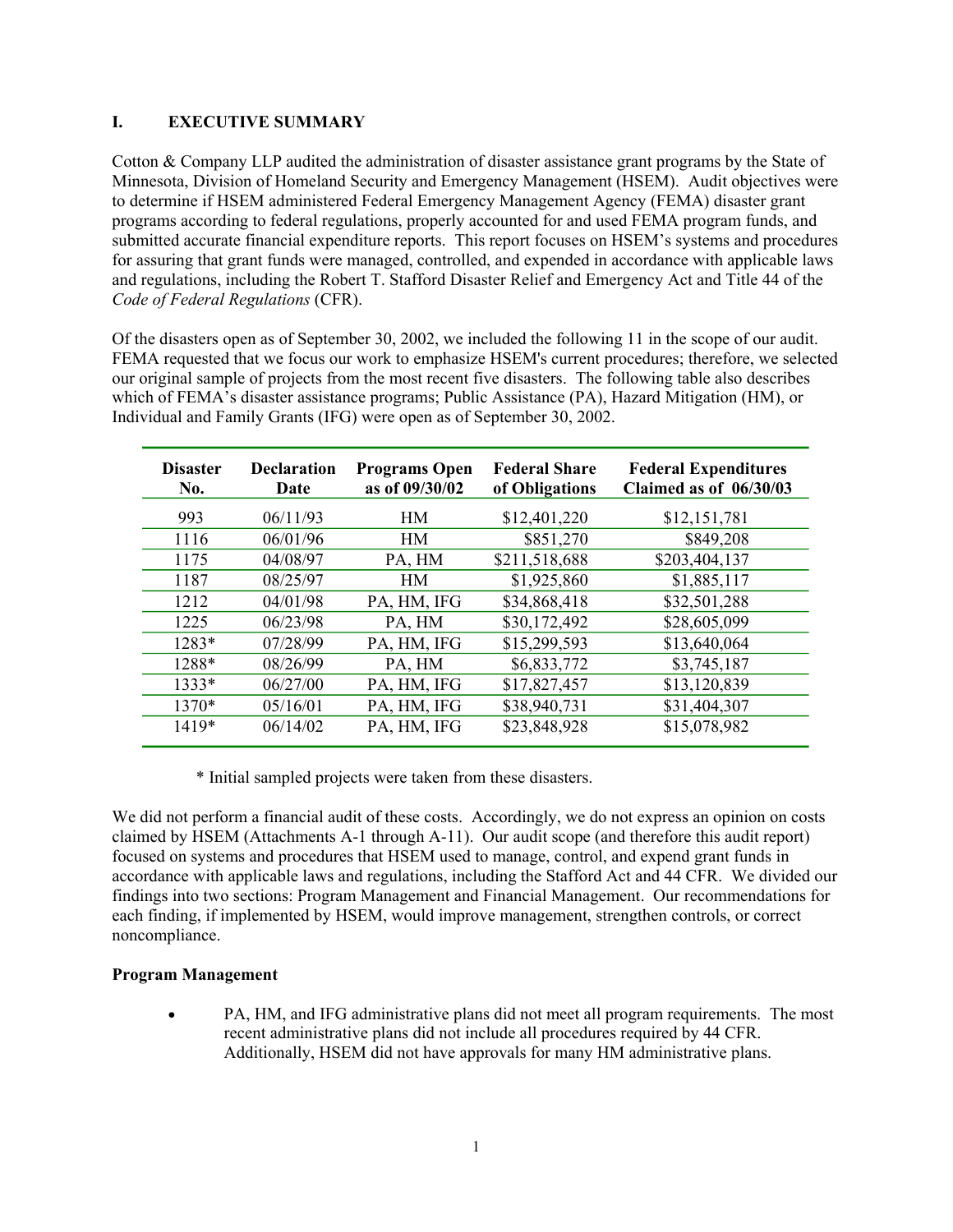- HSEM did not process PA payments for small projects in a timely manner. The average time for processing small project payments for the 83 small projects we sampled was 136 days. Additionally, 41 of these were 100-percent complete at the time the Project Worksheet (PW) was prepared; thus, subgrantees had already expended all funds at the time the project was obligated.
- HSEM did not ensure that PA projects were completed within the required time limits or that extensions were requested when necessary. We found no evidence of extensions for projects completed after the required time limits or for open projects with time limits that had passed. Additionally, we did not find evidence in all project files to determine if closed projects were completed within required time limits.
- HSEM did not have procedures to ensure timely PA project closeout. We sampled 103 projects; for 47 of these, the time between project completion and project closeout requests to the FEMA regional office ranged from 70 to 1,524 days. Also, we did not find evidence in all project files to determine when projects were closed out or if closeout had been requested at the time of our audit.
- HSEM did not close out IFG programs within required time limits. IFG programs under six disasters declared from April 8, 1997, to June 14, 2002, have not been closed. Additionally, while some project extensions had been requested and approved, not all time periods were covered by extensions. Five programs had periods from either January 1, 2003, or February 1, 2003, to September 3, 2003, that were not covered by extensions, or discussed in subsequent extension requests.
- Applications for HM projects did not contain all required elements. We sampled 27 projects; of these, 18 did not contain adequate work schedules, and the 2 sampled projects that had supplements did not contain updated work schedules, justifications for selection, or alternatives considered. Additionally, HSEM did not determine if any project applications were for construction projects, which require submittal of a Standard Form 424D, Assurances for Construction Programs.
- HSEM did not obtain all required assurances from HM subrecipients. HSEM did not require subrecipients to assure that funds used to match their HM projects were not used to meet matching requirements on other federal projects. Additionally, the subrecipient agreements did not include property acquisition and relocation requirements to assure that allowable structures built on any acquired property are to be flood-proofed or adequately elevated.
- HSEM did not submit all required quarterly HM progress reports. It could not provide progress reports submitted to the regional office before March 31, 2003. Additionally, the two progress reports submitted did not contain information on all open projects and did not include estimated completion dates for most projects included in the progress report.
- HSEM did not request HM project closeouts in a timely manner. It did not prepare and submit closeout requests in a timely manner for all of the sampled projects that have been completed (seven projects). HSEM had not submitted a closeout request for six of these, although projects were completed from as early as December 2001. Additionally, we sampled five projects that had been closed; HSEM did not prepare and submit closeout requests in a timely manner for four of these; delays ranged from 19 to 29 months.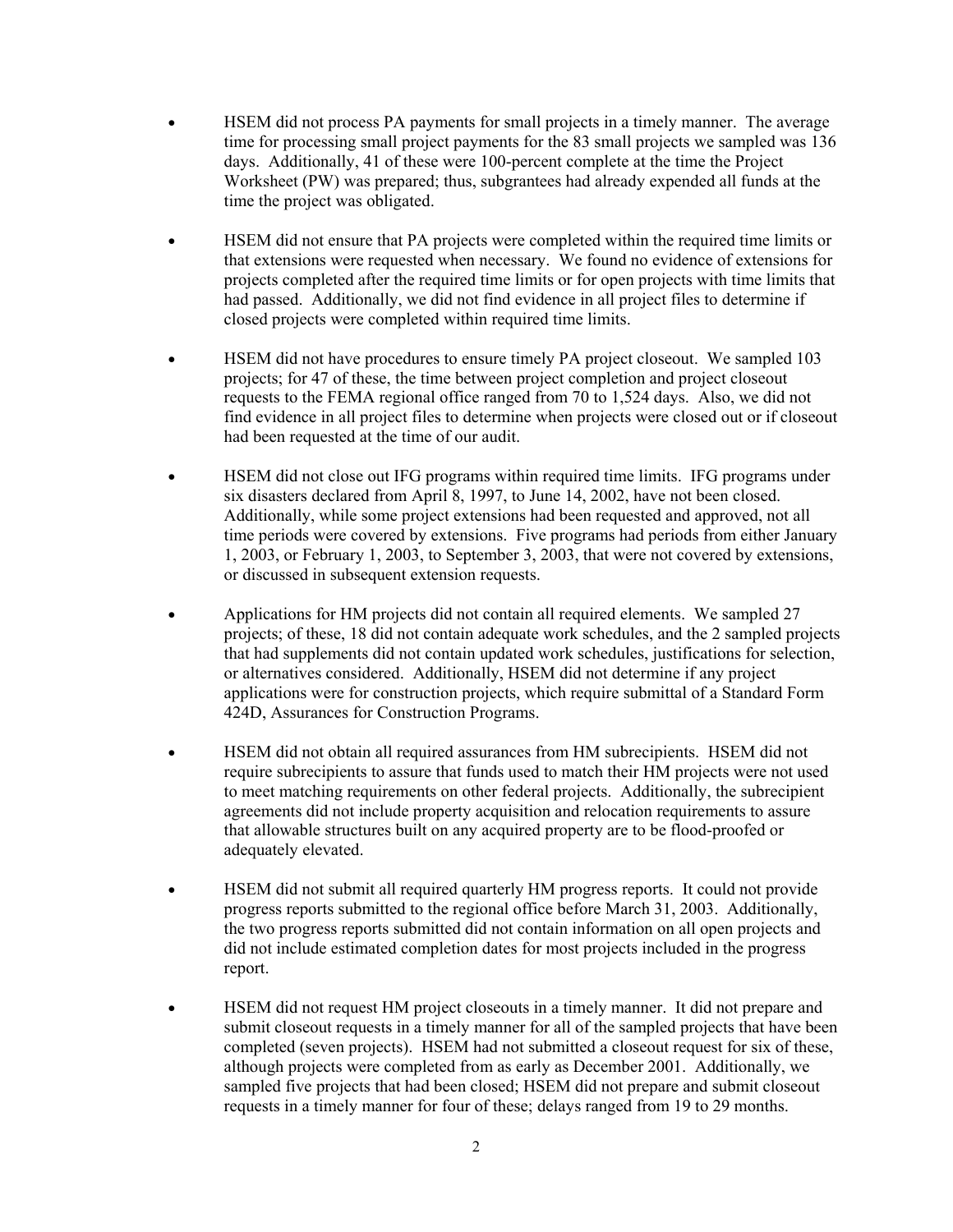#### **Financial Management**

- HSEM could not provide adequate documentation to support claimed labor costs charged to PA and HM management grants. It did not support claimed labor costs by adequate after-the-fact labor distributions, such as timesheets or effort certifications.
- HSEM could not provide adequate documentation to support the majority of HM claimed costs. The majority of claimed HM costs did not have adequate support. Additionally, we found no evidence that HSEM performed any review of supporting documentation that was provided.

We summarized FEMA regional office comments in the body of this report and included additional auditor reactions to those comments if necessary. Full comments are attached to this report (Attachment B). The regional office generally agreed with findings and recommendations.

#### **II. INTRODUCTION**

The Stafford Act governs disasters declared by the President. Following a major disaster declaration, the Act authorizes FEMA to provide various forms of disaster relief to states under three major programs: PA, HM, and Individual Assistance (which includes the IFG program). Each program has separate objectives and regulations, as described in 44 CFR 206, *Federal disaster assistance for disasters declared on or after November 23, 1988*. On October 30, 2000, the President signed the Stafford Act Amendments into law (Public Law 106-390). These amendments are effective only for disasters declared after October 2000.

PA grants are awarded to state agencies, local governments, qualifying private nonprofit organizations, Indian tribes, or authorized tribal organizations for the repair and replacement of facilities, removal of debris, and establishment of emergency protective measures needed as the result of a disaster. To receive a PA grant, a designated representative of an organization affected by the disaster must declare its intent to participate. This declaration is sent to the grantee and to FEMA, which schedules an inspection of damaged facilities. The inspection team prepares a PW, which identifies the eligible scope of work and estimated project costs. FEMA reviews and approves the PWs and obligates funds to the grantee. The cost-share arrangement of the disaster is specified by the FEMA-state agreement; for the 11 disasters in our scope, the cost-share requirement was 25 percent, except for Disaster No. 1175, which had no costshare requirements for Categories A and B work.

The CFR requires classification of PA projects as either small or large. The classification is based on a project threshold amount adjusted annually to reflect changes in the Consumer Price Index (CPI) for all Urban Consumers, as published by the U.S. Department of Labor. For example, the threshold for Disaster No. 1283 was \$47,800. Projects costing under \$47,800 were classified as small, and projects costing \$47,800 and higher were classified as large. The threshold for Disaster No. 1419, the most recent disaster, was \$52,000.

FEMA awards HM grants to states to help reduce the potential for damages from future disasters. The state (grantee) must submit a letter of intent to participate in the program, and subgrantees must submit project proposals to the state. The grantee sets priorities for selecting projects and submits projects to FEMA for final approval. Subgrants are awarded to state agencies, local governments, qualifying private nonprofit agencies, and Indian tribes or authorized tribal organizations. The amount of assistance available under this program must not exceed 15 percent of total assistance provided under other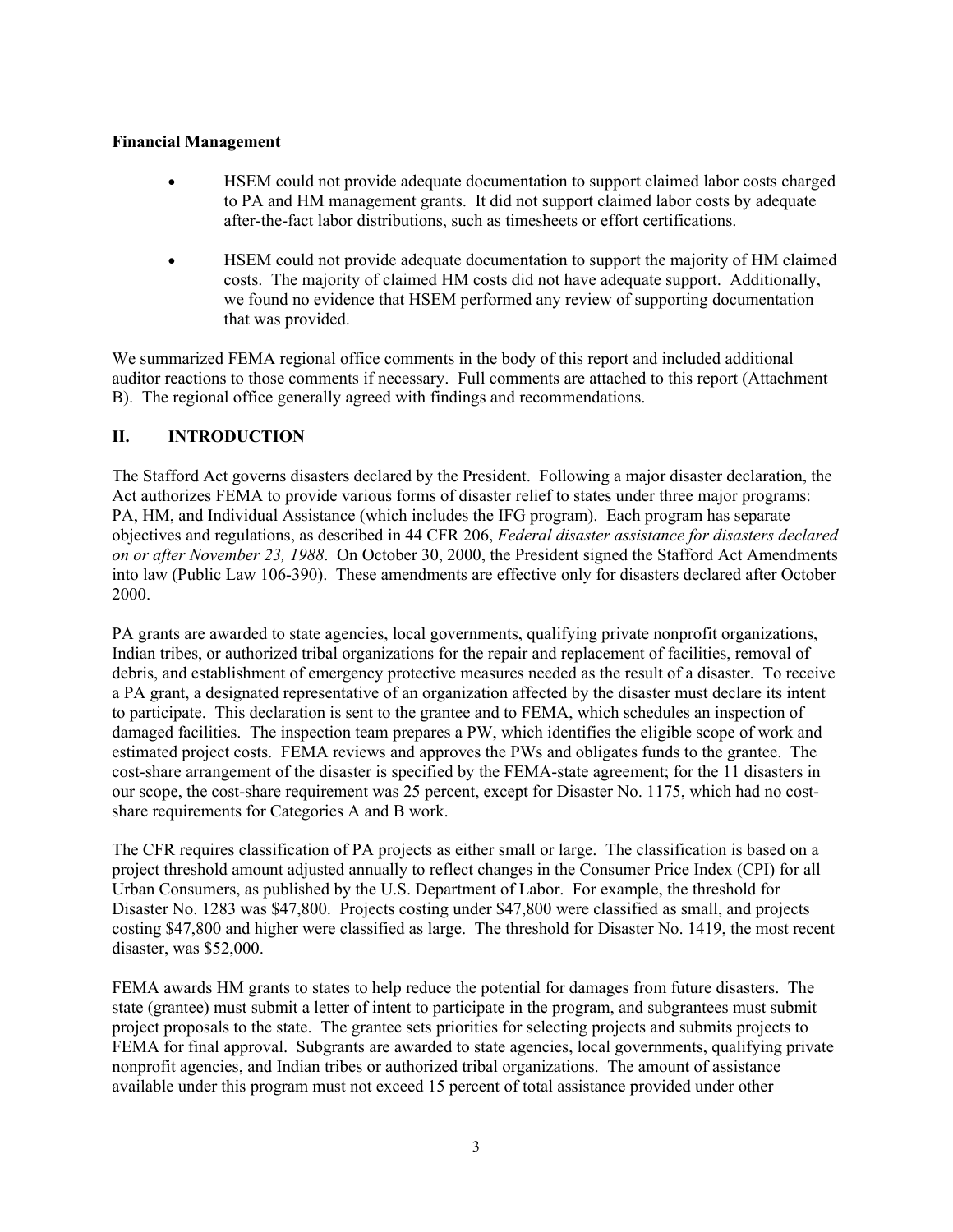assistance programs. The cost-share requirement specified in the FEMA-State agreements for these declared disasters in Minnesota was 25 percent.

Administrative funds provided to the grantee under disasters and emergency measures could consist of three types of assistance to cover costs of overseeing the PA and HM grant programs. First, an administrative allowance could cover "extraordinary" costs directly associated with managing the programs, such as overtime wages and travel costs. This allowance was determined by using a statutorily mandated sliding scale with payments ranging from  $\frac{1}{2}$  to 3 percent of the total amount of federal disaster assistance provided to the grantee. Second, FEMA could award an administrative allowance referred to as "State Management Grants" on a discretionary basis to cover the state's ordinary or regular costs directly associated with program administration. Third, FEMA could award an administrative allowance for activities indirectly associated with program administration.

HSEM, the grantee responsible for administering these programs, is part of the State of Minnesota. State appropriations and FEMA Emergency Management Performance Grants fund HSEM's daily operations. Disasters are funded through FEMA cost-shared disaster grants. The state pays its share through appropriations or by passing cost-share responsibilities on to local applicants.

## **III. OBJECTIVES, SCOPE, AND METHODOLOGY**

Our primary audit objective was to determine if HSEM administered FEMA disaster grant programs according to federal regulations. Specifically, we reviewed all material aspects of the grant cycle, including:

- Administrative Plan
- Subgrantee Award Process
- Project Completion
- Project Closeout
- Subgrantee Monitoring
- Administrative Costs
- Cost-Share Requirements

To assess compliance and performance with grant management provisions, we selected and tested numerous PA, HM, and IFG project files to determine if HSEM administered projects within program guidelines. We included both open and closed projects (of open disasters) in our review, but emphasized evaluation of HSEM's current internal controls and procedures to identify current internal control system weaknesses or noncompliance issues. When developing findings and recommendations, we considered the views of the FEMA regional office and guidance from FEMA headquarters.

We also evaluated how HSEM accounted for and used FEMA program funds to ensure that HSEM had internal controls and procedures in place to account for program funds and safeguard federal assets. Finally, we reviewed HSEM's financial reporting process to ensure that it submitted accurate financial expenditure reports. These two objectives included a review of overall internal controls of HSEM, management oversight activities, and the financial management system used by HSEM. During our testing of PA and HM projects, we tested expenditures incurred for allowability in accordance with applicable cost principles. We also selected several financial reports submitted by HSEM and reconciled those reports to: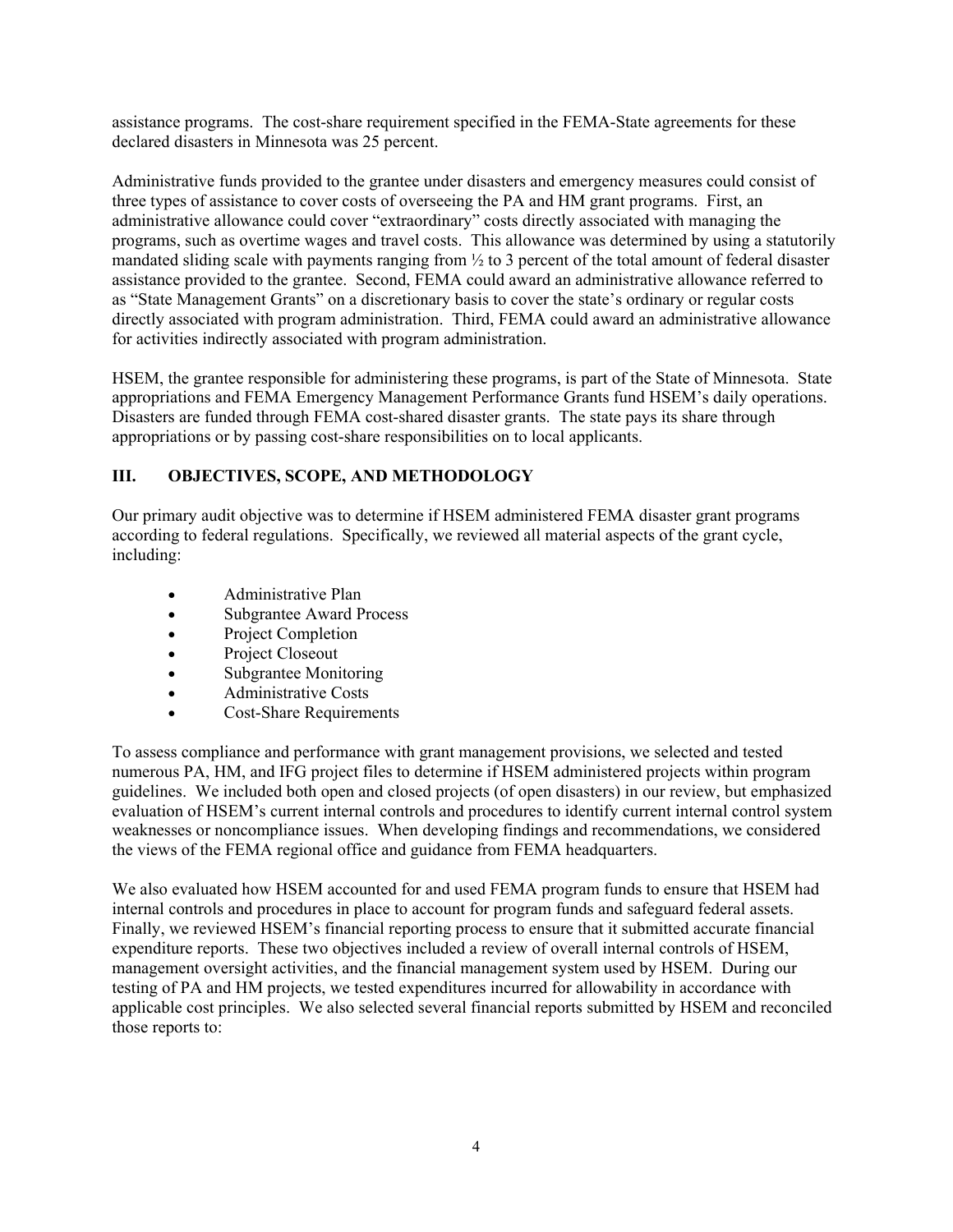- Supporting accounting system used by the State of Minnesota
- HSEM's Federal Cash Transaction Reports (FCTRs)
- FEMA databases (NEMIS or ADAMS)
- FEMA's accounting system (IFMIS)

Our review of financial reports also included reviewing HSEM's system for allocating costs to disasters and programs, testing the accuracy of payments to subgrantees, determining the timeliness of financial reporting, and evaluating HSEM's overall cash management (both the timing of funds drawn down from the SMARTLINK system and how HSEM advances funds to subgrantees).

The scope of our audit consisted of disasters listed on page 1, which was all disasters declared and open as of September 30, 2002. The three major programs addressed in this audit were PA, HM, and IFG grants. We conducted our audit in accordance with the FEMA *Consolidated Audit Guide for Grantee Audits of FEMA Disaster Programs*, provided by the Office of Inspector General (OIG). Our audit work included a site visit to the FEMA Region V office in Chicago and audit fieldwork at HSEM's office in St. Paul, Minnesota.

Our methodology included reviewing files at FEMA Region V, discussing HSEM's administration and grant oversight with Region V personnel, and reviewing regional and HSEM's contract files, accounting records, and correspondence, including administrative and program plans. We also interviewed knowledgeable FEMA and HSEM personnel. Our audit scope did not include interviews with HSEM subgrantees, technical evaluation of the work performed, or assessment of repairs of disaster-caused damages.

The State of Minnesota receives an annual audit in accordance with Office of Management and Budget (OMB) Circular A-133. HSEM is included in this state Single Audit. The auditors selected FEMA programs as major programs in Fiscal Years (FYs) 1998 to 2002 and developed findings related to FEMA grants in FYs 1998 and 2002. We reviewed these reports and supporting workpapers in St. Paul to determine if these findings affected our audit scope or specific audit tests. Our goal was to determine if we could reduce testing based on work performed or possibly increase testing based on documented weak controls or lack of policies and procedures. We also reviewed these reports to gain an understanding of internal controls and identify weaknesses in internal controls. We requested copies of reports of FEMA OIG audits conducted on HSEM. HSEM provided audit reports on all subgrantees in recent history. We reviewed these reports to determine if findings in subgrantee reports affected performance or internal controls at the grantee level. Nothing was included in those reports that required additional review or follow-up in the scope of this audit.

We conducted the audit in accordance with *Government Auditing Standards,* as revised, as prescribed by the Comptroller General of the United States. We were not engaged to and did not perform a financial statement audit, the objective of which would be to express an opinion on specified elements, accounts, or items. Accordingly, we do not express an opinion on costs claimed for disasters under the scope of the audit. If we had performed additional procedures or conducted an audit of financial statements in accordance with generally accepted auditing standards, other matters might have come to our attention that would have been reported. This report relates only to accounts and items specified and does not extend to any financial statements of the State of Minnesota or HSEM.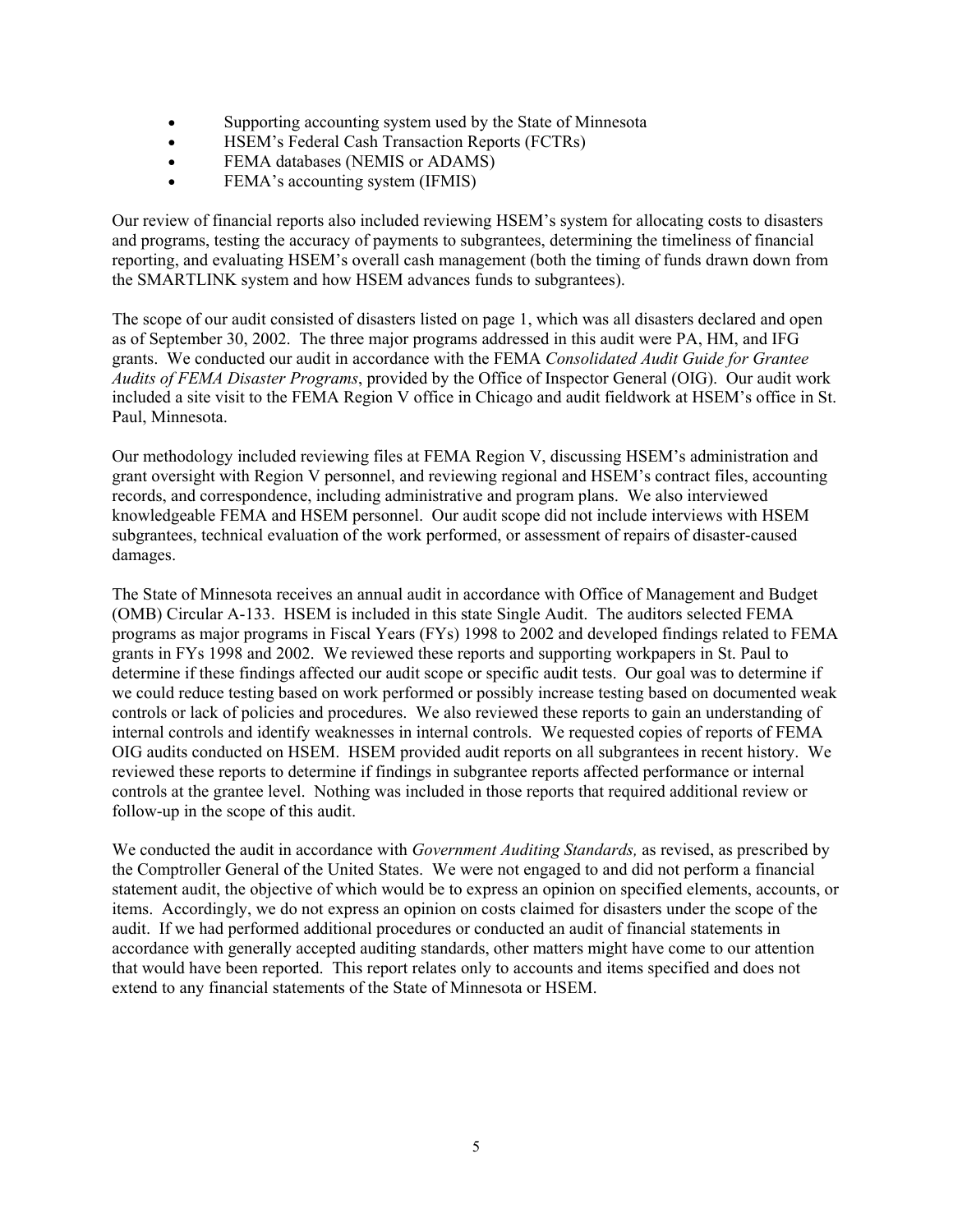## **IV. FINDINGS AND RECOMMENDATIONS**

This report summarizes audit results in two major sections: Program Management and Financial Management. These sections contain findings and related recommendations. Proper implementation of our recommendations will improve overall management of FEMA programs and correct noncompliance situations found during the audit.

#### **A. Program Management**

#### **1. PA, HM, and IFG administrative plans did not meet all program requirements.**

HSEM's administrative plans for all programs did not include all procedures required by 44 CFR. We reviewed HSEM's administrative plans for the disasters in our audit scope. HSEM had corrected previously found weaknesses; therefore, we only discuss weaknesses in the most recent administrative plan. Finally, HSEM could not provide support to document that HM plans had been submitted and approved for Disaster Nos. 1283, 1288, and 1333.

**Public Assistance.** The most recently submitted administrative plan did not contain the following procedures required by 44 CFR 206.207(b), *State administrative plan*:

- Processing appeal requests or processing appeals of grantee decisions.
- Determining staffing and budgeting requirements for program management.

HSEM officials stated that the plan contains significant guidance regarding processing appeals, although specific procedures were not included. HSEM agreed that other elements could be added to improve the plan, but stated that FEMA had not brought these issues to its attention.

**Hazard Mitigation.** HSEM's most recent HM administrative plan did not contain all required elements [44 CFR 206.437(b), *Minimum criteria*], as follows:

- Procedures to process requests for advances of funds and reimbursements.
- Procedures to determine applicant eligibility.

HSEM also could not provide documentation that plans for Disaster Nos. 1283, 1288, and 1333 were submitted and approved by FEMA, as required by 44 CFR 206.437 (d), *Approval*.

HSEM stated that procedures discussing advancement of funds were not documented. It did not include procedures regarding applicant eligibility, because applicants were made aware of eligibility requirements during briefings, and ineligible applicants would not be accepted. Finally, HSEM stated that it could not find submittal and approval letters for certain administrative plans as the result of staff turnover.

**Individual and Family Grants.** We reviewed HSEM's administrative plans for the disasters in our audit scope. The most recent administrative plan (Disaster No. 1419) did not contain all items required by 44 CFR 206.131(e), *State administrative plan*, as follows: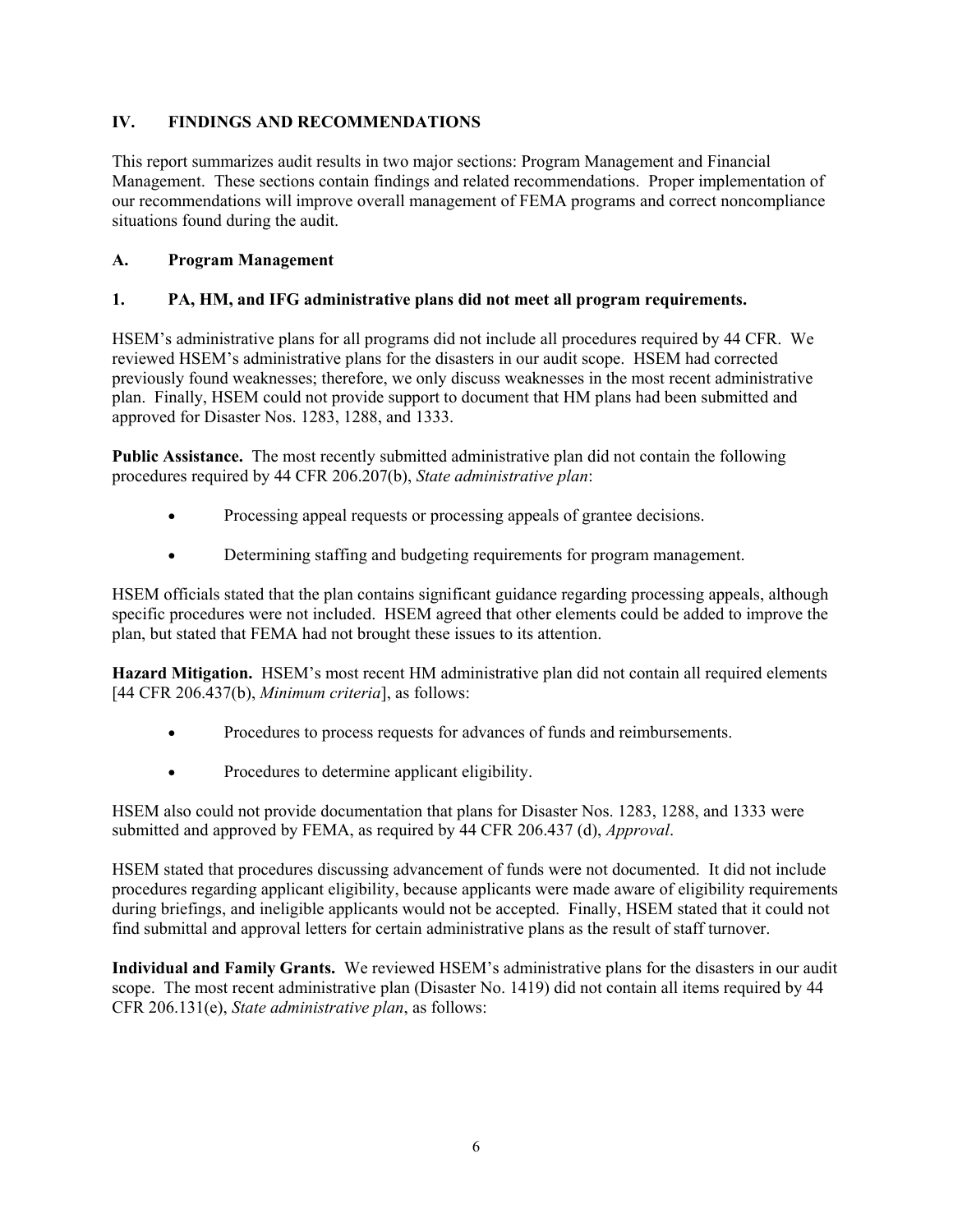- Procedures for conducting any state audits that might be performed in compliance with the Single Audit Act.
- Procedures for submitting Financial Status Reports to the Regional Director.
- Procedures for complying with 44 CFR, Part 13 and Part 11; the state's debt collection requirements, and applicable federal laws and regulations.
- Provisions for identifying federal and state funds, repaying loaned state share, and returning all federal funds that exceed program needs.
- Identification of the management and oversight responsibilities of the Governor's Authorized Representative, the department head responsible for the IFG program, the grant coordinating officer, and the IFG program manager.

In addition, HSEM did not update the current, approved plan to reflect the change in procedures for FEMA's administration of the program. HSEM submitted essentially the same administrative plan it had developed for Disaster No. 1333 because the previous plan had been approved, not knowing that sections were omitted. Additionally, HSEM realized that some sections were obsolete, but was told by FEMA that updating was no longer necessary, because HSEM was no longer administering those portions of the program.

*Conclusions and Recommendations:* Adequate and timely administrative plans are necessary to ensure that all personnel handling disaster administration are aware of and can accomplish tasks according to the plans. HSEM may fail to handle issues properly if administrative plans are outdated and do not contain all procedures to administer programs. Additionally, without adequate plans, FEMA cannot be certain that HSEM is sufficiently prepared and that stated policies and procedures will accomplish grant goals.

We recommend that the Regional Director ensure that HSEM 1) revise its administrative plans to include procedures for all CFR-required elements and 2) document and implement policies and procedures regarding the preparation of administrative plans that meet all 44 CFR requirements.

*Management Response:* Management concurred with the findings related to the HM and PA programs. The region noted that it will ensure that the HM and PA administrative plans are revised in 180 and 90 days respectively. Additionally, the region included the HM action plan for ensuring that future plans meet all CFR requirements, however, no policies and procedures were provided for the PA program.

Finally, no comments were provided for the IFG program. FEMA Region V noted that it must reserve comment on IFG issues due to disaster activity in the region.

*Auditor's Reaction:* The two recommendations in this finding remain unresolved, because the actions described did not address the IFG program for either recommendation and, for Recommendation A.1.2, did not address documentation and implementation of policies and procedures for the PA program. Actions described do, however, adequately address Recommendation A.1.1 for the HM and PA programs. Therefore, until the region requires HSEM to revise its IFG administrative plan and assures that it has documented and implemented procedures regarding preparation of administrative plans for all three programs, all recommendations cannot be resolved and closed.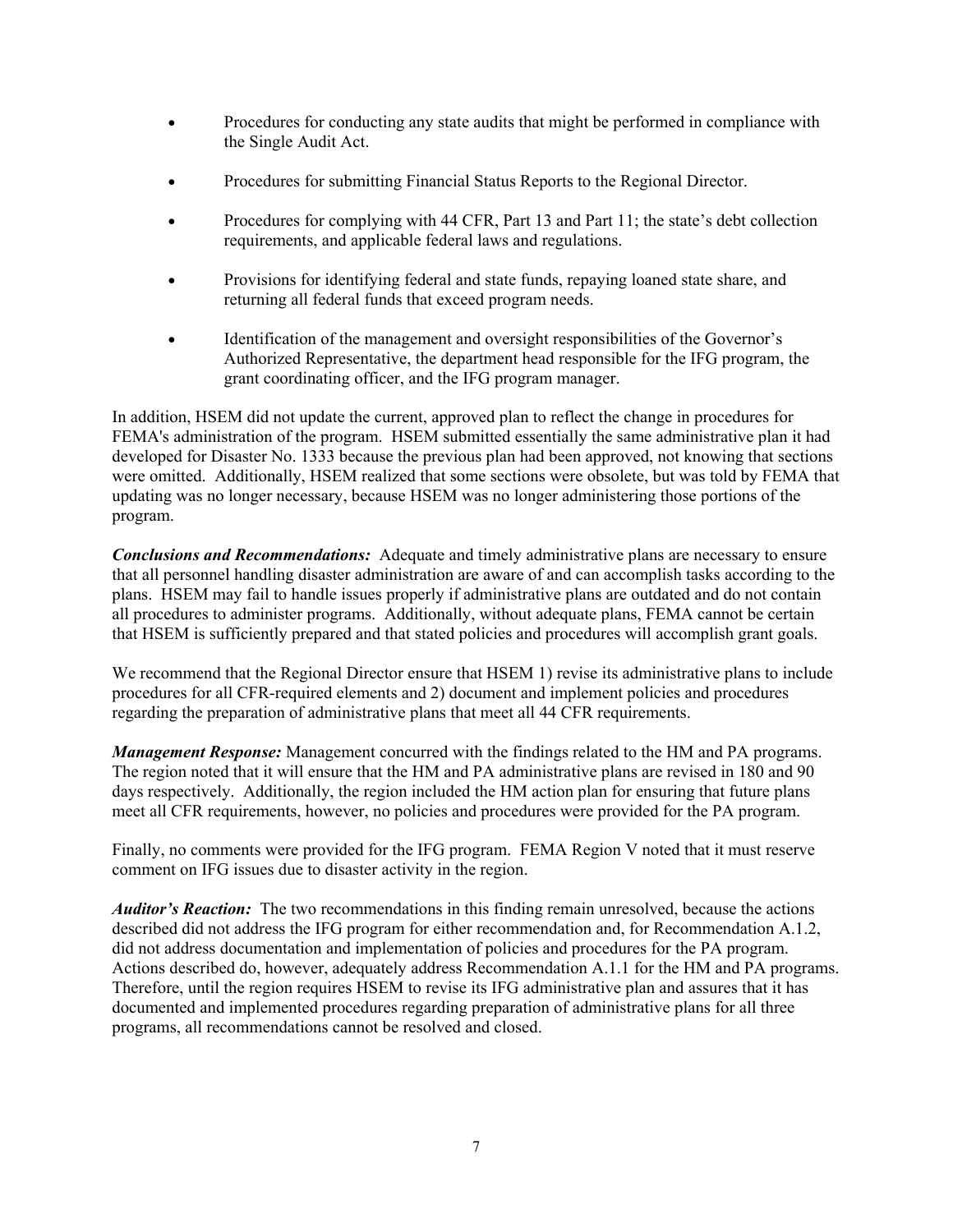#### **2. HSEM did not process PA payments for small projects in a timely manner.**

HSEM did not process PA payments for small projects in a timely manner. The average time for processing small project payments for the 83 small projects we sampled was 136 days. Additionally, 41 of these were 100-percent complete at the time the PW was prepared; thus, subgrantees had already expended all funds at the time the project was obligated.

HSEM is required to make payments for small projects as soon as possible after federal approval of funding [44 CFR 206.205(a), *Small Projects*]*.* 

HSEM explained that certain payments to subgrantees took extended periods of time because it waited until all PWs from all batches were processed by FEMA before beginning the process of sending a subgrantee agreement to the applicant. HSEM does not process subgrantee payments until the subgrantee agreement is returned to HSEM. Additionally, HSEM stated that FEMA did not always send obligation packages to HSEM directly after obligations were made; therefore, HSEM was not aware of all obligations. Finally, HSEM explained that several of these disasters were large, and considerable work was required to process many applicants.

*Conclusions and Recommendations:* Delays in processing small project payments may result in project closeout delays and delays in subgrantee reimbursements to vendors or contractors. Timely processing of payments is also necessary to ensure that small projects have the available funds to proceed with necessary repairs.

We recommend that the Regional Director require HSEM to revise current procedures to ensure that payments for small projects are processed in a timely manner.

*Management Response:* The region does not believe that the state should revise current procedures but will review the state's small project payment procedures.

*Auditor's Reaction:* The finding notes that small project payments take an average of 136 days, which we consider to be beyond the intent of 44 CFR 206.205. Region V has taken no action. Therefore, this recommendation remains open.

*OIG Comments:* The recommendation in this finding remains unresolved. The OIG disagrees with the region that the state does not need to revise procedures to ensure timely payment on small projects. Federal regulations require final payment on small projects to the state upon approval of the PW, and require the to state make payment to the subgrantee as soon as practicable. HSEM should not receive federal funds as soon as a PW is approved and then fail to disburse them for over 136 days. The state's policies and procedures do not allow subgrantees to be paid in a timely manner. Therefore, the state's procedures should be revised to allow HSEM to comply with applicable federal regulations. Accordingly, the recommendation cannot be resolved until the region provides an action plan with a projected completion date for requiring HSEM to revise its policies and procedures to ensure timely payment for small projects.

## **3. HSEM did not ensure that PA projects were completed within required time limits or that extensions were requested when necessary.**

In a sample of 103 projects, 9 projects listed below were open as of the dates of our fieldwork, although completion deadlines had passed. We found no evidence in project files that time extensions were requested or received: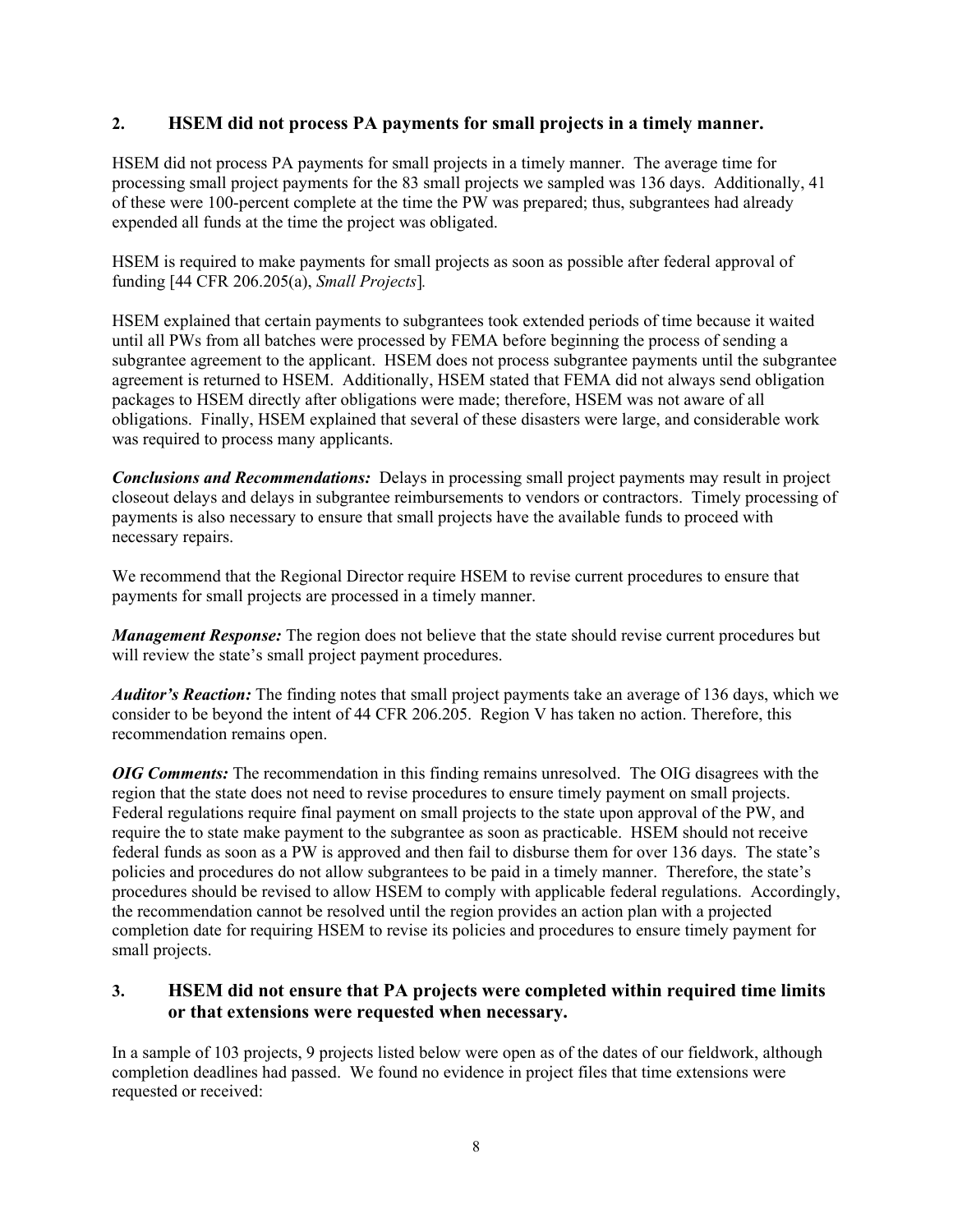**Disaster No. 1288 declared August 26, 1999:** 

| PW No. | <b>Project Completion Deadline</b> |
|--------|------------------------------------|
| 267    | 02/26/01                           |

**Disaster No. 1333 declared June 27, 2000:** 

| PW No. | <b>Project Completion Deadline</b> |
|--------|------------------------------------|
| 358    | 12/27/01                           |
| 741    | 12/27/01                           |

#### **Disaster No. 1370 declared May 16, 2001:**

| PW No. | <b>Project Completion Deadline</b> |
|--------|------------------------------------|
| 102    | 11/16/02                           |
| 2248   | 11/16/02                           |
| 2493   | 11/16/02                           |
| 2650   | 11/16/02                           |
| 1972   | 12/08/02                           |
| 1222   | 12/21/02                           |
|        |                                    |

Additionally, we identified two projects that had approved time limit extensions, however, the extended project completion dates had passed, and the projects were still open:

| Disaster No. | PW No. | <b>Extended Project</b><br><b>Completion Deadline</b> |
|--------------|--------|-------------------------------------------------------|
| 1333         | 639    | 12/31/02                                              |
| 1333         | 718    | 12/01/02                                              |

Finally, several projects were completed, but HSEM did not ensure that subgrantees prepared the Project Completion and Certification Report (P.4) accurately. Under Disaster No. 1370, P.4s for two projects did not identify actual project completion dates (PW Nos. 374 and 1050). Also, we noted one project under Disaster No. 1370 that was not completed within prescribed time limits. PW No. 2374 was completed 16 days after completion time limits.

44 CFR 206.204 (c), *Time limitations for completion of work*, sets completion deadlines of 6 and 18 months from the disaster date for emergency work and permanent work respectively. Based on extenuating circumstances or unusual project requirements beyond the control of the subgrantee, a grantee may extend the deadlines for an additional 6 or 30 months. Section  $(d)(2)$  further states that the grantee may be reimbursed for eligible project costs incurred only up the latest approved completion date, and if the project is not completed, no federal funding will be provided.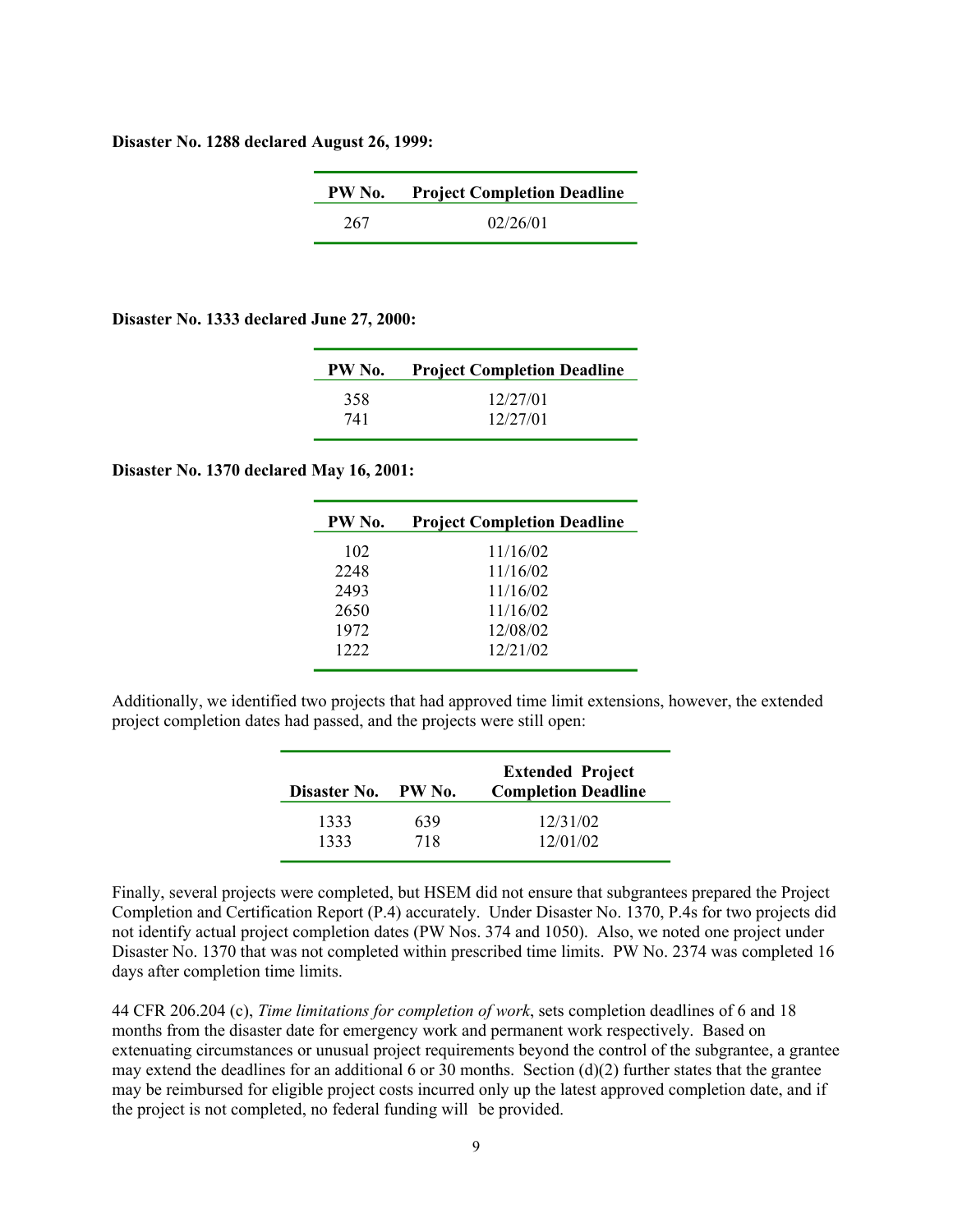HSEM did not obtain or maintain documentation in project files to determine when projects were completed. HSEM explained that it required a P.4 only after the subgrantee had completed all projects associated with a disaster. Thus, it would eventually be given the project completion date for each project at the completion of a subgrantee's large and small projects. HSEM also explained that subgrantees were frequently made aware of project deadlines and extension requirements. It could not, however, explain why some P.4s were submitted and accepted without stated project completion dates. HSEM also noted that PW No. 2374 was initially denied by FEMA, but later accepted on appeal.

*Conclusions and Recommendations:* Assuring that subgrantees are completing projects in a timely manner as part of HSEM's monitoring of project performance is essential to ensure that:

- Subgrantees complete projects within required timelines or request necessary extensions with documentation of extenuating circumstances.
- Project costs incurred after approved completion deadlines will not be allowed.
- Project costs are being monitored so that HSEM can notify FEMA of additional obligations or upcoming deobligations in a timely manner.
- Documentation to support claimed costs will still be available for review, and personnel responsible for project performance will be available to answer questions on project performance or cost allowability.

We recommend that the Regional Director ensure that HSEM revise its policies and procedures to monitor project performance and obtain required time limit extensions, which will strengthen controls over project cost allowability.

*Management Response:* The region noted that HSEM does include information about time extensions and documentation of project completion dates in project files. HSEM does not, however, consistently organize and maintain this information. FEMA Region V will work with HSEM to adjust procedures to consistently record and report on project completion, time extension requests, and approvals over the next 90 days.

*Auditor's Reaction:* The actions described are adequate to resolve the recommendation. This finding cannot, however, be closed until the actions proposed are completed.

#### **4. HSEM did not have procedures to ensure timely PA project closeout.**

An extended period of time elapsed between project completion and closeout request to the FEMA regional office. This was primarily the result of HSEM's policy not to close small or large projects individually, but rather wait until the subgrantee had completed all projects under a disaster. While the CFR does not include a requirement on deadlines to complete project closeout, the number of days between project completion and closeout request ranged from 70 to 1,524 for 47 of the 103 sampled projects, including 26 that were 100 percent complete at initial inspection, as follows: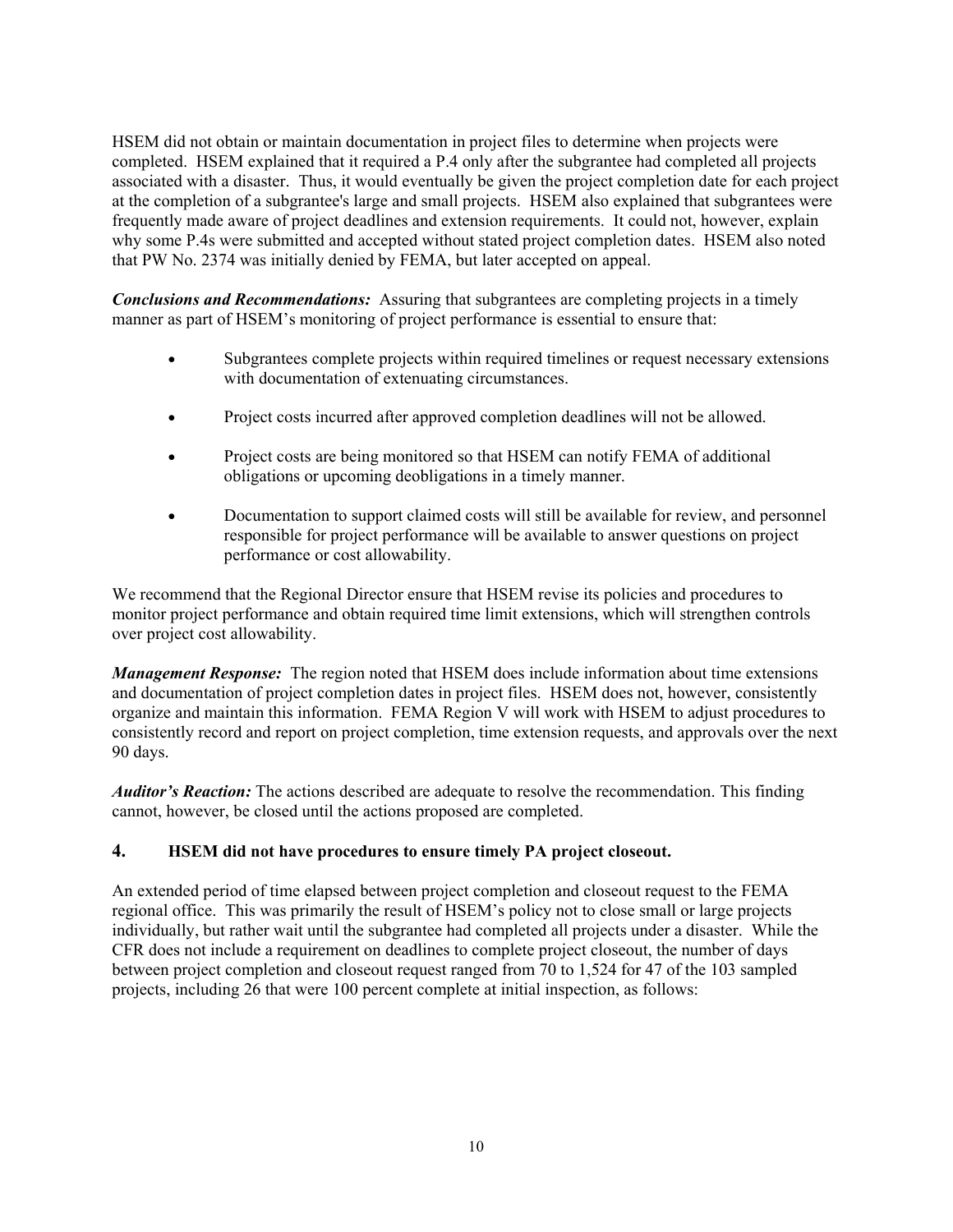| Disaster No. | PW No. | <b>Days Between Project Completion</b><br>and Closeout Request |
|--------------|--------|----------------------------------------------------------------|
| 1283         | 561    | 367                                                            |
| 1283         | 504    | 869                                                            |
| 1283         | 83     | 391                                                            |
| 1283         | 442    | 606                                                            |
| 1283         | 454    | 330                                                            |
| 1283         | 532    | 614                                                            |
| 1283         | 109    | 356                                                            |
| 1283         | 167    | 1,134                                                          |
| 1283         | 119    | 485                                                            |
| 1283         | 468    | 509                                                            |
| 1283         | 345    | 351                                                            |
| 1283         | 552    | 639                                                            |
| 1283         | 419    | 546                                                            |
| 1283         | 299    | 434                                                            |
| 1288         | $8\,$  | 567                                                            |
| 1288         | 35     | 1,524                                                          |
| 1288         | 39     | 70                                                             |
| 1288         | 78     | 585                                                            |
| 1288         | 94     | 1,087                                                          |
| 1288         | 136    | 181                                                            |
| 1288         | 172    | 186                                                            |
| 1288         | 190    | 248                                                            |
| 1288         | 231    | 109                                                            |
| 1333         | 11     | 396                                                            |
| 1333         | 66     | 408                                                            |
| 1333         | 100    | 295                                                            |
| 1333         | 294    | 236                                                            |
| 1333         | 391    | 570                                                            |
| 1333         | 405    | 605                                                            |
| 1333         | 511    | 736                                                            |
| 1333         | 535    | 327                                                            |
| 1333         | 572    | 382                                                            |
| 1333         | 604    | 637                                                            |
| 1333         | 659    | 738                                                            |
| 1333         | 709    | 240                                                            |
| 1370         | 515    | 244                                                            |
| 1370         | 807    | 438                                                            |
| 1370         | 1199   | 128                                                            |
| 1370         | 1350   | 579                                                            |
| 1370         | 1540   | 181                                                            |
| 1370         | 2095   | 254                                                            |
| 1370         | 2141   | 191                                                            |
| 1370         | 2234   | 107                                                            |
| 1370         | 2374   | 229                                                            |
| 1370         | 2552   | 728                                                            |
| 1419         | 291    | 244                                                            |
| 1419         | 415    | 273                                                            |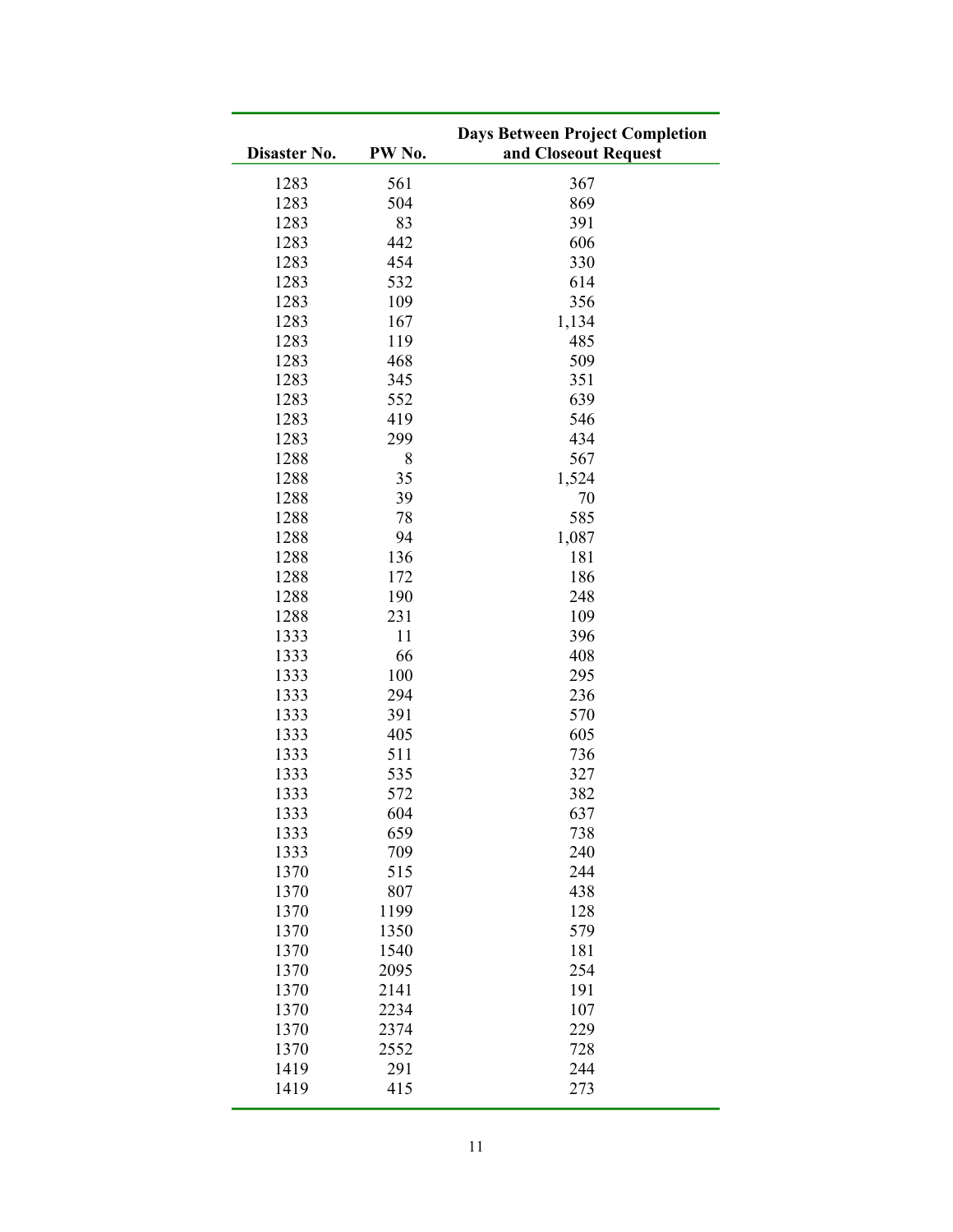Also, HSEM had not requested closeout for four projects under Disaster No. 1370; these projects were completed, and HSEM received the applicants' P.4s as early as February 20, 2002.

As noted in Finding 3 above, HSEM did not close out individual projects, but rather required subgrantees to complete a single P.4 once all projects were complete. When it received a P.4, HSEM prepared a complete applicant reconciliation and reviewed all supporting documents for all of an applicant's projects. Considerable time is taken to prepare a complete subgrantee package. This process resulted in an average of 454 days from project completion to requesting project closeout.

*Conclusions and Recommendation:* Processing of project closeouts in a timely manner is important to ensure that:

- HSEM can notify the regional office of additional funding needs for project cost overruns or identify FEMA funding that has become available for alternative purposes, thus allowing FEMA to process timely obligations and deobligations.
- Subgrantee staff members are still available with the knowledge and rationale for decisions made throughout project performance.
- Documentation to support claimed costs is available for review. Delays in requesting or reviewing documentation may result in records becoming misplaced or destroyed by the subgrantee.

We recommend that the Regional Director require HSEM to revise its policies and procedures to ensure that projects are closed in a timely manner.

*Management Response:* The region stated that the state's administrative plan does iterate the process and timelines for project completion and closeout, but many projects encounter delays, either within the project or due to additional reviews on the part of the state or FEMA. In general, FEMA Region V does not concur with the auditor's finding, but will work with the state to "describe current practices and improve those steps in the process that need improvement" over the next 90 days.

*Auditor's Reaction:* While project delays can happen, the number and length of delays at HSEM should be addressed. Management's response did not identify any revised policies and procedures to close projects in a timely manner. Therefore, the recommendation remains open.

*OIG comments:* Even though the region stated that it disagreed with the finding, it did provide an action plan to "describe current practices and improve those steps in the process that need improvement." The OIG does not agree that the region should allow HSEM to keep projects open for years, regardless of the "many varied situations" that cause the delays. According to 44 CFR 206.204(b), each large project must be submitted to the region as soon as practicable after the subgrantee has completed the approved work and requested payment.

Further, as stated in Finding 2, HSEM's practice of not processing small project payments as soon as practicable also impacts timely project closeout. Because HSEM's current policies and procedures do not allow the submission of projects as soon as practicable, the region should require HSEM to revise policies and procedures and ensure that the policies and procedures will result in timely completion of project closeout. Accordingly, we cannot resolve this finding until the region provides an action plan with a projected completion date for requiring HSEM to revise its policies and procedures to ensure that projects are closed in a timely manner.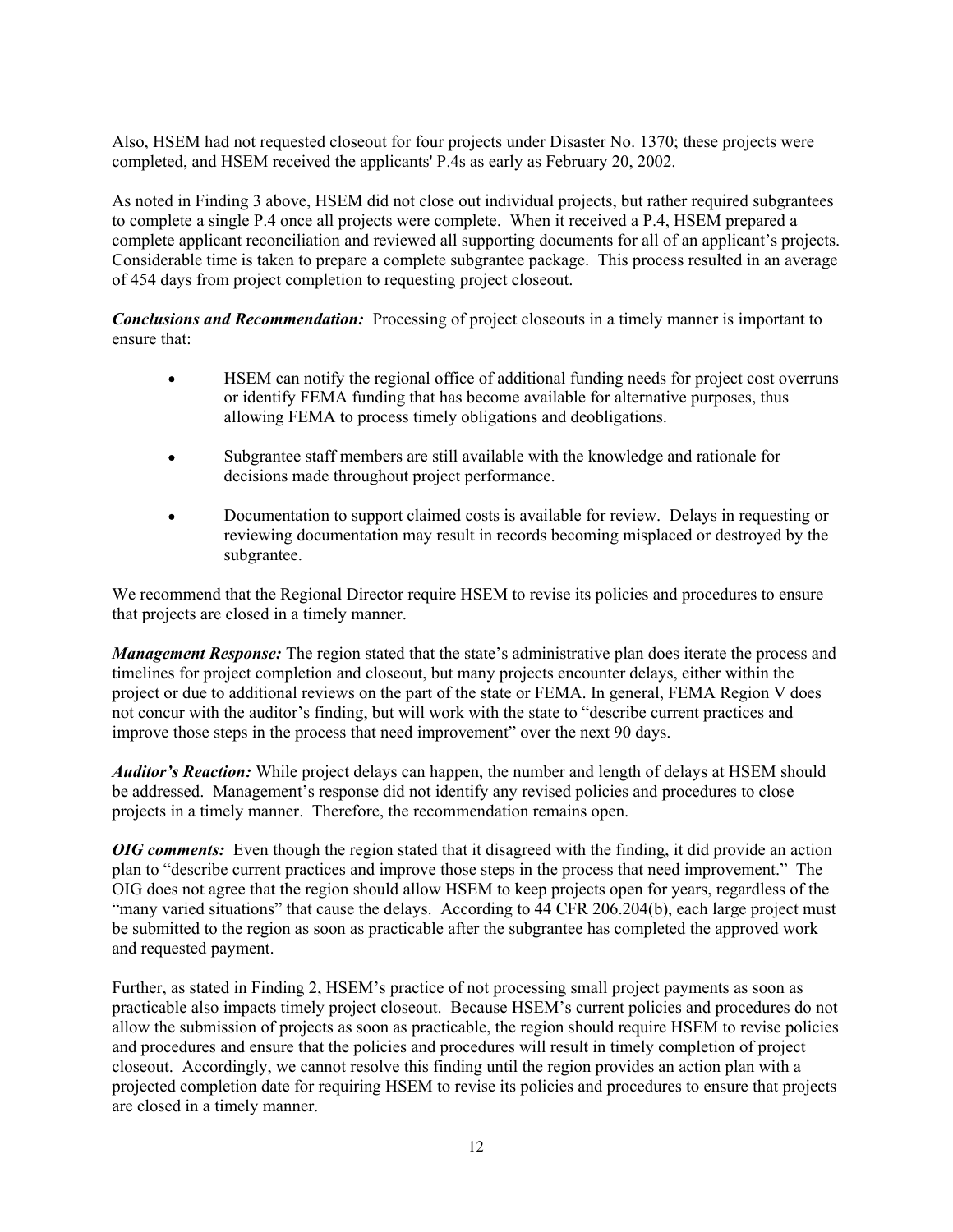#### **5. HSEM did not close out IFG programs within required time limits.**

| Disaster No. | <b>Declaration Date</b> | <b>Original Deadline for</b><br><b>Administrative Activity</b> |
|--------------|-------------------------|----------------------------------------------------------------|
| 1175         | 04/08/97                | 01/03/98                                                       |
| 1212         | 04/01/98                | 12/27/98                                                       |
| 1283         | 07/28/99                | 04/23/00                                                       |
| 1333         | 06/27/00                | 03/24/01                                                       |
| 1370         | 05/16/01                | 02/10/02                                                       |
| 1419         | 06/14/02                | 03/11/03                                                       |
|              |                         |                                                                |

As of the dates of fieldwork, HSEM had six IFG programs still open:

While HSEM did not maintain documentation to support all extension requests, FEMA approved a final extension request for Disaster Nos. 1175, 1212, 1283, and 1333 and established a deadline of December 31, 2002. FEMA granted separate extensions for Disaster Nos. 1370 and 1419 to January 30, 2003, and September 7, 2003, respectively. On July 30, 2003, HSEM requested further extensions for Disaster Nos. 1175, 1212, 1283, 1333, and 1370 and also requested technical assistance from the region to prepare necessary administrative reports and the closeout request. FEMA established a date for providing technical assistance and allowed a further extension to October 31, 2003. An extension had not been requested or granted for Disaster No. 1419 beyond September 7, 2003. HSEM stated that it hoped to process an additional case within that disaster.

In accordance with 44 CFR 206.131 (j) (iii) and (iv), *Time limitations,* the grantee must complete all **grant** activity within 180 days from the disaster declaration date. The grantee must complete all **administrative** activities and final reports to the Regional Director within 90 days of the completion of all grant activity. Further, 44 CFR 206.131 (j) (2) allows the grantee to request a 90 day extension with appropriate justification. The Associate Director must approve any further extensions.

HSEM explained that it did not have adequate staff resources to prepare required closeout documentation and that the IFG program office did not have sufficient accounting knowledge to prepare a final reconciliation between program records and amounts paid per the state accounting records. HSEM further explained that, because of the nature of disaster assistance, the state hired temporary employees to administer the IFG program; these employees often found other work when it became apparent that the position would not be needed much longer; therefore, personnel were not available to prepare final documents. Finally, HSEM struggled with how to reconcile and close projects, because it is still receiving small monthly payments from certain applicants that were overpaid.

*Conclusions and Recommendation:* Although FEMA regional staff may be aware of delays and difficulties in project closeout, without formal requests and approvals for all time extensions, FEMA managers and directors may not know the status of IFG programs and causes for delays. Additionally, submitting a closeout request in a timely manner is important to ensure that adequate reconciliations are performed, overpayments to applicants are identified, requests for additional obligations or deobligations can be made promptly, and officials with first-hand program knowledge were still available to respond to questions or support decisions made. When project closeout is significantly delayed, the difficulty of program reconciliation increases.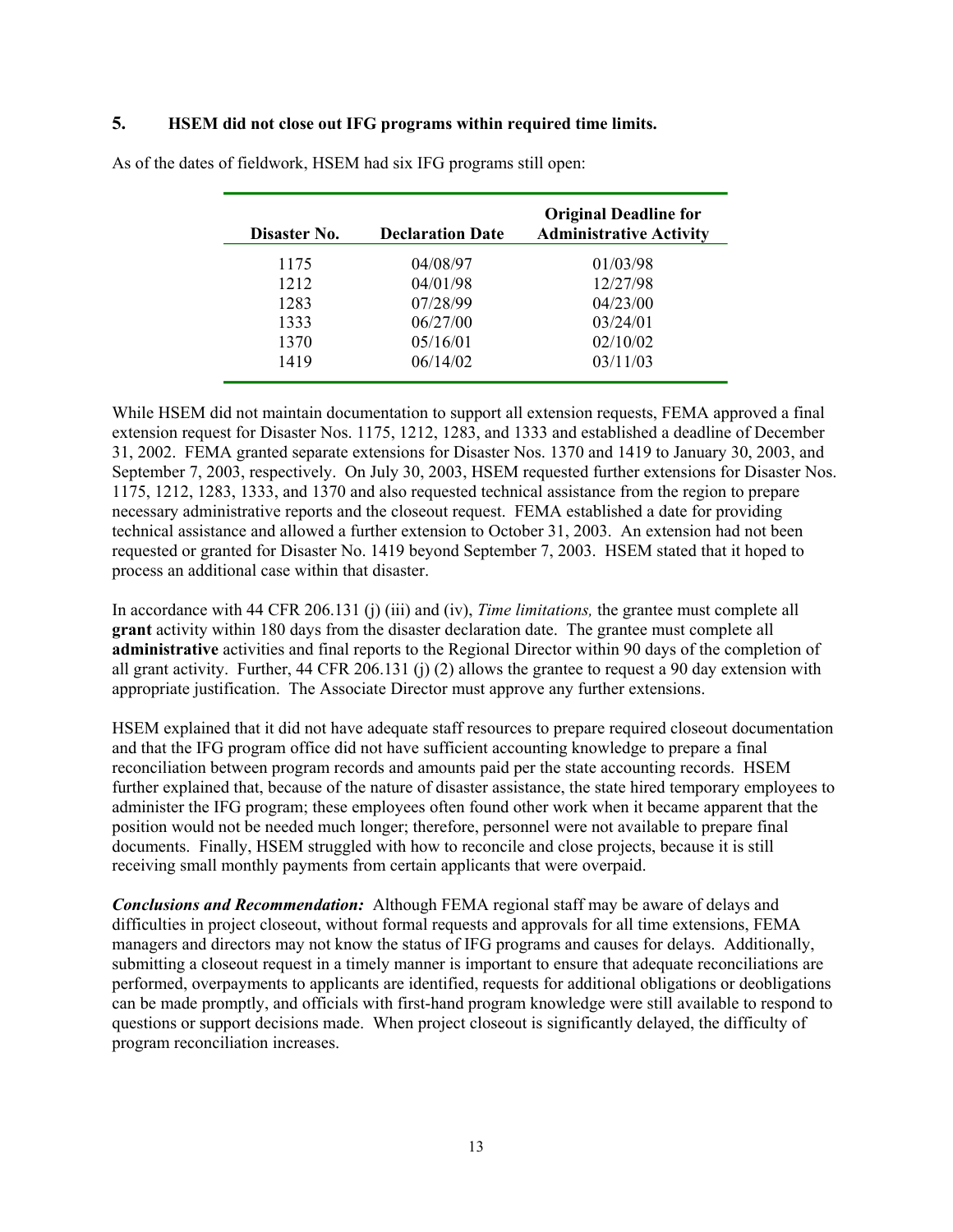Under the five most recent disasters, HSEM had over \$150,000 of obligated amounts that could be identified and deobligated back to FEMA and approximately \$12,000 of SMARTLINK drawdowns in excess of expenditures reported in the state accounting system.

We recommend that the Regional Director require HSEM to 1) establish policies and procedures to ensure that IFG programs will be closed within prescribed deadlines, which include requesting deobligations for obligated funds in excess of program needs and remitting federal funds drawn down in excess of actual expenditures for each open IFG program, and 2) develop a training and staffing plan that will provide adequate staff to perform closeout procedures.

*Management Response:* No management comments were provided for the IFG program. FEMA Region V noted that it must reserve comment on IFG issues due to disaster activity in the region.

*Auditor's Reaction:* As no comments were provided, the recommendations remain open.

## **6. Applications for HM projects did not contain all required elements.**

HSEM did not include all necessary items in HM project applications submitted to FEMA for approval as follows:

- Of the 27 sampled projects, 18 did not have adequate work schedules, as required by 44 CFR 206.436 (d)(7), *Hazard mitigation application.* In addition, HSEM's administrative plan (Application Form, Step 8), required that proposed work schedules and total time needed to complete the project be included in project applications.
- Two of the sampled projects included supplements, but neither project included a supplemental or updated work schedule and justification for selection or alternatives considered, as required by 44 CFR 206.436 (e), *Supplements*.
- HSEM did not determine which projects were considered construction programs that are required to include a Standard Form (SF) 424D, Assurances for Construction Programs within those project applications, as required by 44 CFR 206.436(d).

HSEM noted that some projects contain work schedule information, but may not contain a specific schedule. Additionally, Minnesota has very short building cycles as the result of cold weather; it is therefore difficult to determine when projects can start and how much will be completed. Finally, HSEM expected the HM project application process to be converted to an electronic format soon, which may revise what will be required.

HSEM also explained that when projects required supplements, it only ensured that necessary environmental reviews and benefit-cost analysis were performed. Finally, HSEM stated that it was unaware that construction projects required a different SF than other projects.

Work schedules are necessary to ensure that projects can be completed within prescribed timelines and to assist HSEM and FEMA in tracking project performance and identifying project delays. Complete information is required in supplemental applications to ensure that the revised scope of the project is eligible, the project will be completed in a timely manner, and the alternative selected was the best course of action. Without an SF 424D for construction projects, HSEM might not make all necessary assurances to FEMA.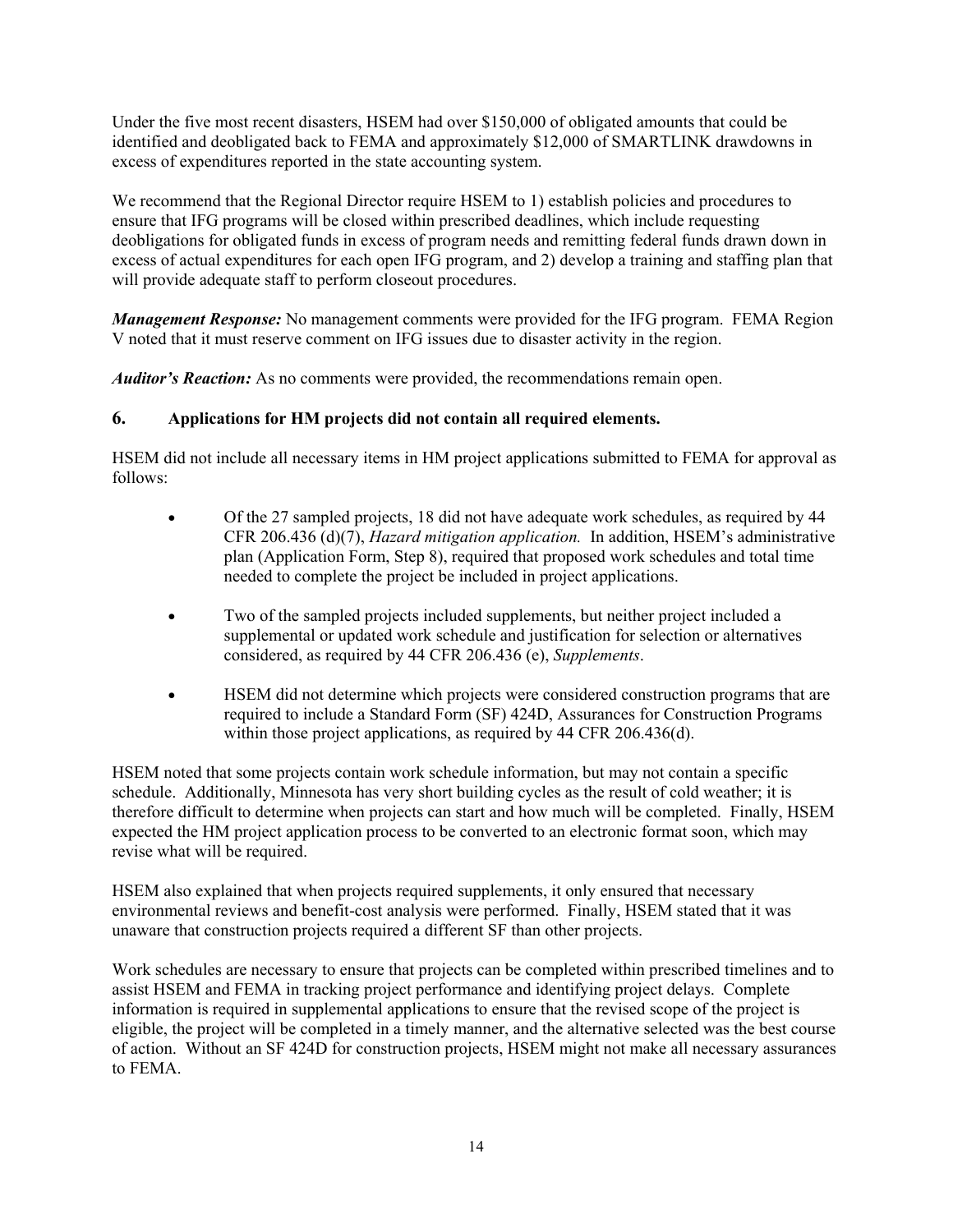*Conclusions and Recommendation:* We recommend the Regional Director require HSEM to strengthen policies and procedures to ensure that project applications contain all required information.

*Management Response*: Management concurs with this finding and documented an HM action plan that will be implemented in 180 days.

*Auditor's Reaction:* The actions described are adequate to resolve the recommendation. This finding cannot, however, be closed until the actions being taken are completed.

#### **7. HSEM did not obtain all required assurances from HM subgrantees.**

HSEM did not ensure that all subgrantees made all necessary assertions through the project application, subgrant agreement, or other documentation, such as a certification. HSEM did not require that subgrantees assure that funds used to match their HM projects were not used to meet matching requirements on other federally- or state-funded projects, or that funds received under this project were not used as match on other federally- or state-funded projects, as required by 44 CFR 206.434 (g), *Packaging of programs*.

Additionally, subgrantee agreements did not include property acquisition and relocation requirements to assure that structures built on any acquired property were flood-proofed or adequately elevated. As stated in 44 CFR 206.434 (d)(3), *Property acquisition and relocation requirements*, any structure built on the acquired property must be flood-proofed or elevated to the Base Flood Elevation plus one foot of freeboard.

HSEM thought that it obtained subgrantee assurance that matching funds were not used to match other programs through the project application, which required the subgrantee to note the source of matching funds. The subgrantee agreement, however, only required the subgrantee to document the *amount* of required match, and, through a review of the agreements, we found no additional information that documented the source of matching funds. HSEM thought its flood-proofing assurances were adequate, and stated that all subgrantees were required to follow Department of Natural Resources requirements, which are stricter than those in the CFR.

*Conclusions and Recommendation:* Assurances are used by grantees to ensure compliance with their own requirements without having to perform excessive reviews or other tests. Obtaining subgrantee certifications regarding matching funds and flood-proofing allows HSEM to document compliance with requirements in its own grant agreement, without taking an excessive amount of time to verify each subgrantee's funding individually or inspect each property to determine that proper elevations were used. Obtaining certifications also increases controls, because HSEM is assured that subgrantees are aware of requirements.

We recommend that the Regional Director require HSEM to develop and implement policies and procedures to ensure compliance with matching and flood proofing requirements through certifications or alternative means.

*Management Response:* Management concurs with this finding and documented an HM action plan that will be implemented in 180 days.

*Auditor's Reaction:* The actions described are adequate to resolve the recommendation. This finding cannot, however, be closed until the actions being taken are completed.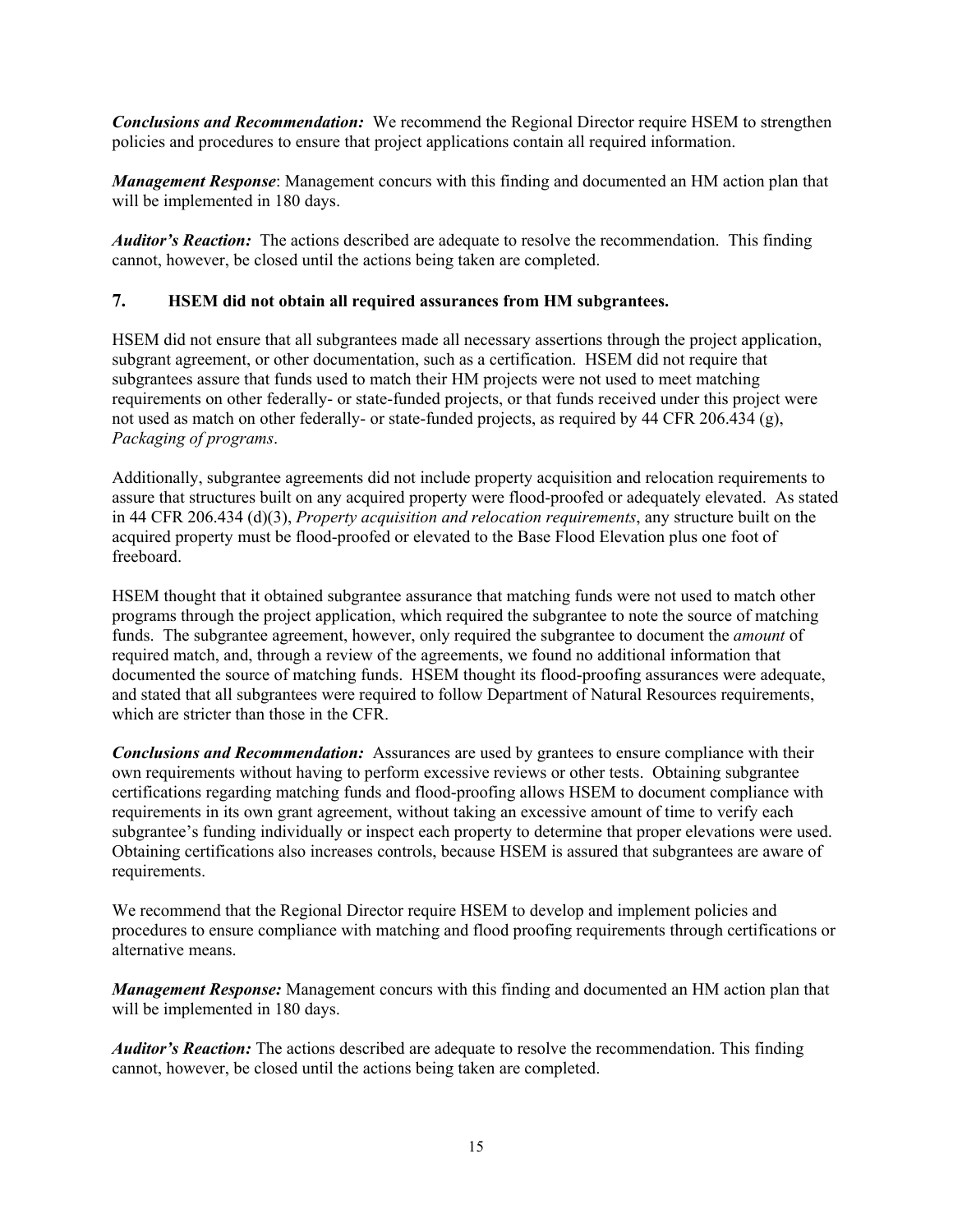#### **8. HSEM did not submit all required quarterly HM progress reports.**

HSEM did not submit progress reports to document the status of HM projects prior to March 31, 2003. For the two submitted progress reports in our audit period, HSEM completed a combined quarterly report that addressed all open programs under all disasters. We reviewed these two progress reports and found the following:

- **Progress report for period ending March 31, 2003:** 20 of 27 sampled projects had been started; HSEM failed, however, to include any project information for 11 of the 20 projects. Additionally, the progress report did not contain completion dates for the 9 projects included in the report.
- **Progress report for period ending June 30, 2003:** 24 of our 27 sampled projects had been started; HSEM failed, however, to include any project information for 1 of the 24 projects. Additionally, the progress report did not contain completion dates for 22 of the 24 projects included in the report.

44 CFR 206.438 (c), *Progress reports,* requires the grantee to submit quarterly progress reports to FEMA indicating:

- The status and completion date for each measure funded.
- Problems or circumstances affecting completion dates, scope of work, or project costs that are expected to result in noncompliance with approved grant conditions.

HSEM stated that progress reports have historically been a problem, and that it lacked the personnel to manage the process of obtaining program information and reporting it to FEMA. HSEM stated that it is making improvements with newer projects.

*Conclusions and Recommendation:* Progress reports are necessary to ensure that the regional office is aware of actual project status and has needed information to make necessary approvals, obligations, and deobligations in a timely manner.

We recommend that the Regional Director ensure that HSEM implements procedures, which may include additional staff, to ensure quarterly progress reports are complete and submitted when due.

*Management Response:* Management concurs with this finding and documented an HM action plan that will be implemented in 180 days.

*Auditor's Reaction:* The actions described are adequate to resolve the recommendation. This finding cannot, however, be closed until the actions being taken are completed.

## **9. HSEM did not request HM project closeouts in a timely manner.**

HSEM did not have adequate procedures in place to request project closeout in a timely manner after project completion. Of our 27 sampled projects, 7 were completed; HSEM had not, however, requested closeout for 6 of these, and the project closeout for the  $7<sup>th</sup>$  was not submitted to FEMA for 9 months after project completion as follows: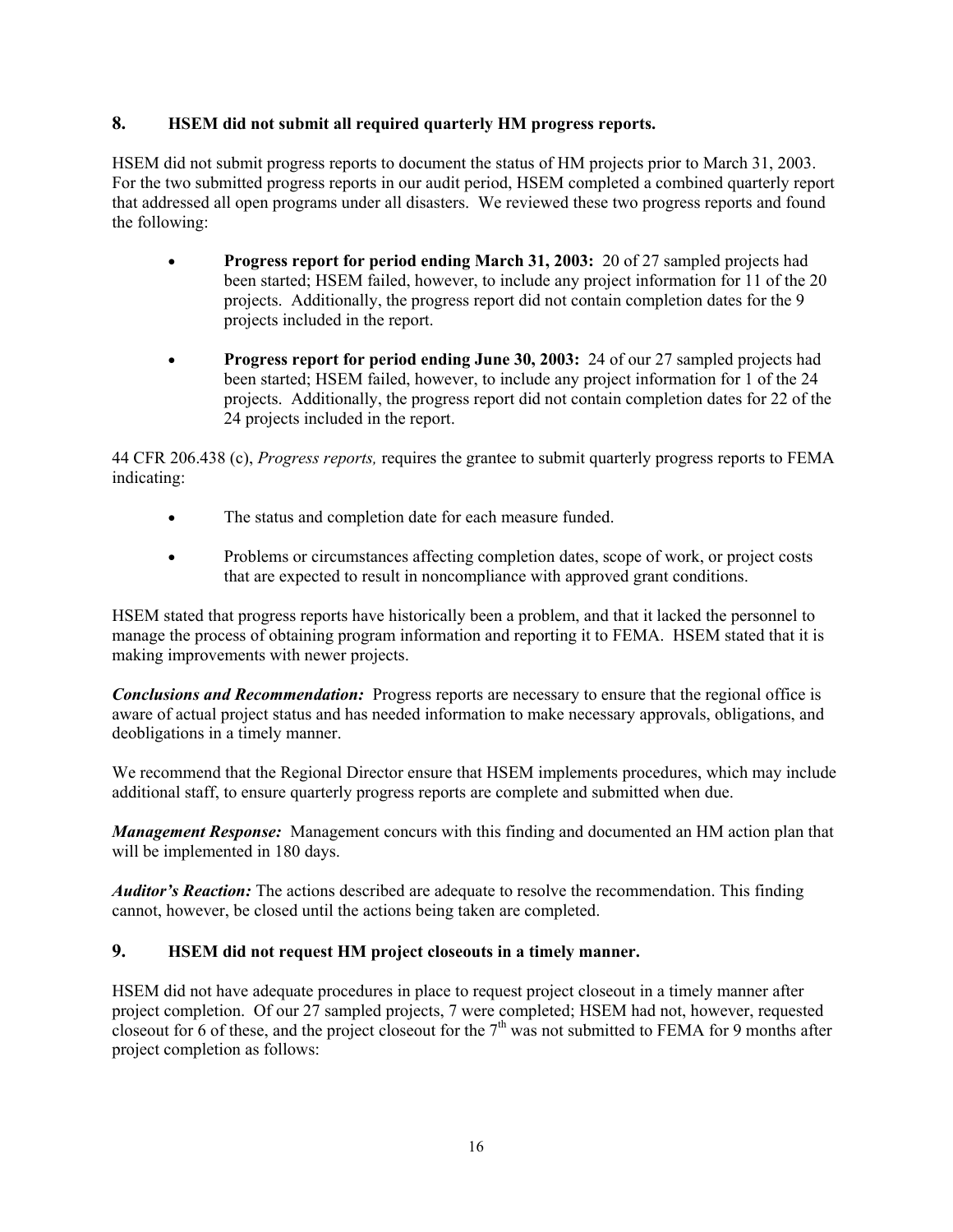| Project No. | <b>Date Completed</b> |
|-------------|-----------------------|
| 1283.0003   | $10/31/02*$           |
| 1283.0004   | 1/02                  |
| 1283.0011   | 7/30/02               |
| 1283.0012   | 7/30/02               |
| 1283.0013   | 12/01                 |
| 1288.0003   | 4/21/03               |
| 1288.0005   | 12/02                 |
|             |                       |

\* HSEM submitted project closeout to FEMA in July 2003 (9 months after project completion); the project is, however, still open.

Because none of our sampled projects had been closed, we selected an additional sample of five closed projects to determine if closeout requests were submitted in a timely manner. We found that closeout requests were not submitted in a timely manner for four of these five projects, as follows:

| Project No. | <b>Months to Submit</b><br><b>Closeout Request*</b> |
|-------------|-----------------------------------------------------|
| 1116.0009   | 19                                                  |
| 1116.0010   | 21                                                  |
| 1116.0011   | 29                                                  |
| 1187.0006   | 19                                                  |

\* Number of months between project completion and submission of closeout request to FEMA.

HSEM stated that it struggled with project closeout in the past, because there were multiple disasters in a short period of time, and closeout was not given the highest priority for reasons of limited staff size. Additionally, HSEM stated that limited project monitoring during the period of performance had added to the delay in closeout, because HSEM may not have had all the information required for the project. HSEM stated that it is making improvements to project closeouts and was scheduled to close out three additional disasters by the end of the calendar year.

*Conclusions and Recommendation:* While a timeframe to submit project closeouts is not a stated requirement in the CFR, processing and submitting closeout requests in a timely manner is important to ensure that:

- The entire program is closed out in a timely manner.
- Grantees can easily identify and recover unallowable costs claimed.
- Grantees can notify the regional office of funding that becomes available due to project underruns and apply funds to an alternative project.
- Grantees can identify potential project cost overruns and take appropriate action, which is important because of the limited amount of HM money available.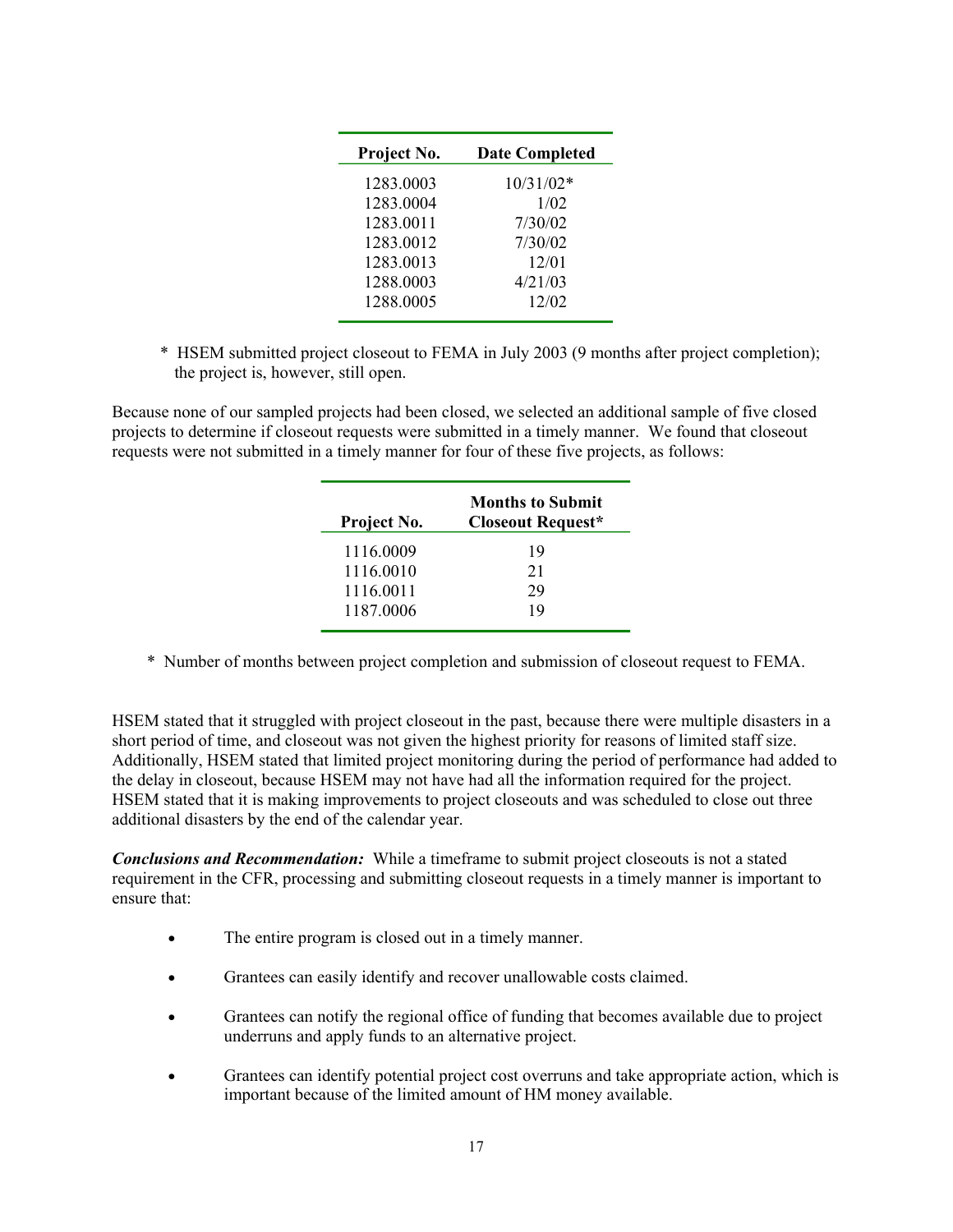- Grantees can speak to subgrantee personnel who have knowledge of the issues and can explain why certain decisions were made.
- Documentation to support claimed costs does not become lost or destroyed.
- Projects are closed out properly, including obtaining all necessary signatures.

We recommend that the Regional Director ensure that HSEM develop policies and procedures to improve the timeliness of project closeout.

*Management Response:* Management concurs with this finding and documented an HM action plan that will be implemented in 180 days.

*Auditor's Reaction:* The actions described are adequate to resolve the recommendation. This finding cannot, however, be closed until the actions being taken are completed.

#### **B. Financial Management**

#### **10. HSEM could not provide adequate documentation to support claimed labor costs charged to PA and HM management grants.**

HSEM did not have adequate documentation to support claimed labor costs within the PA and HM management grants. For both programs, HSEM allocated labor costs to the multiple management grants based on an estimated level of effort instead of actual time spent on each disaster within each of the two programs. Under the PA program, no labor costs were allocated to Disaster No. 1419, although effort was expended in managing the projects under that disaster. Under the HM program, all labor costs were allocated to management grants under only three disasters (Nos. 1283, 1288, and 1333), although time was spent managing programs under all open disasters (including Disaster Nos. 993, 1116, 1175, 1187, 1212, 1225, and 1419).

According to 44 CFR 13.22(b), *Applicable cost principles*, claimed costs must be allowable in accordance with applicable OMB costs principles. For state and local governments, OMB Circular A-87, Attachment B, 11(h) (5), *Compensation for Personal Services*, requires that labor charges to federal grants by employees who work on more than one final cost objective (i.e., different disasters, training, or other activities) must be supported by personal activity reports that:

- Reflect an after-the-fact distribution of the actual activity of each employee.
- Account for the total activity for which each employee is compensated.
- Are prepared at least monthly and coincide with one or more pay periods.
- Are signed by the employee.

HSEM staff for both the PA and HM programs was unaware that the current system was not adequate. They further stated that allocating actual time within the PA program would be very time consuming, and that estimated percentages in the management grant request was the best estimate of time to be spent on each open disaster. Additionally, they informed FEMA of what they were doing through monthly progress reports. HM program staff explained that they did not request a management grant for Disaster No. 1419, because they were unsure that the state would be able to fund the required 25-percent cost share.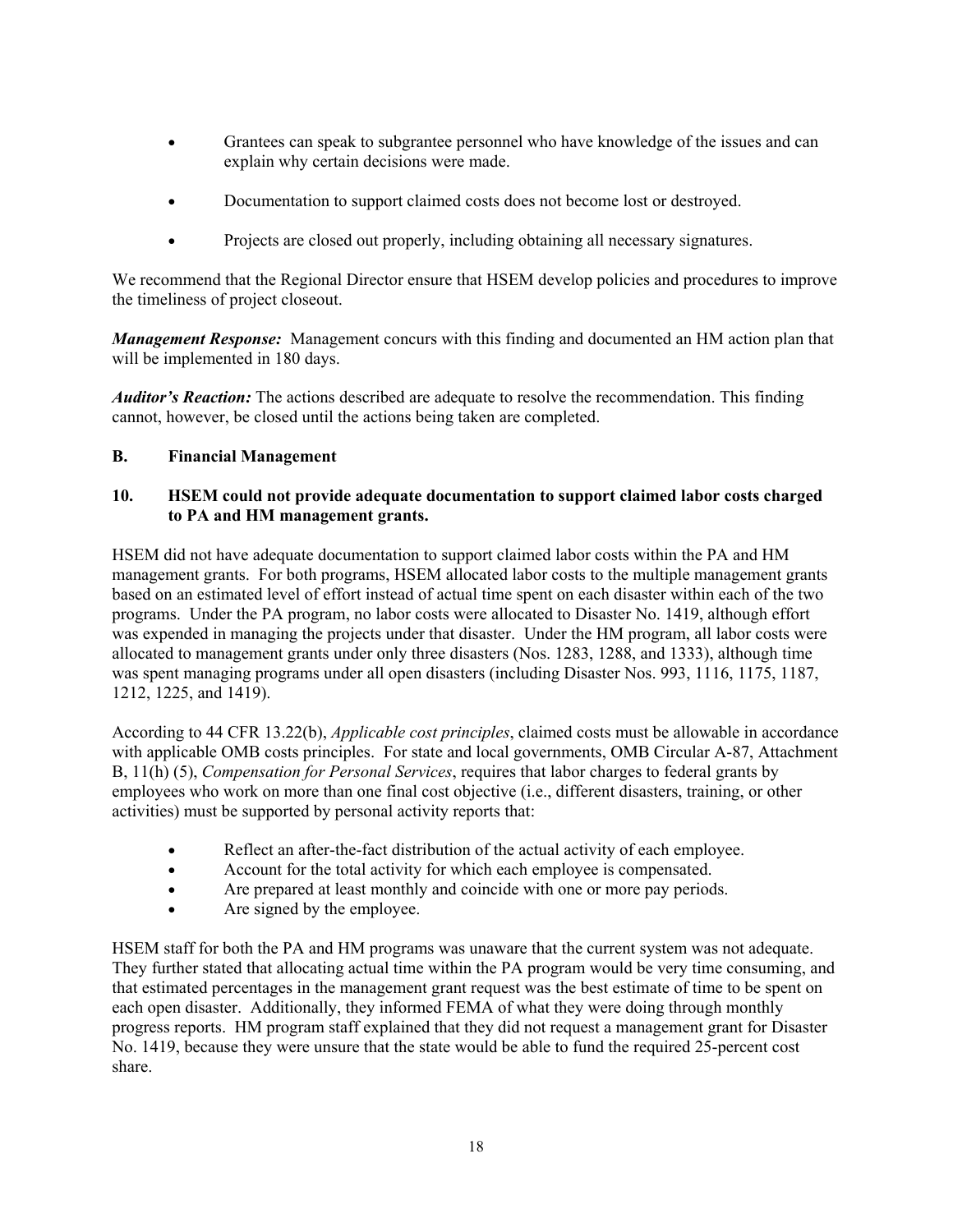*Conclusions and Recommendations:* HSEM could not adequately support claimed management grant costs. We did not question claimed labor costs, because all claimed labor costs were related to disaster assistance, although not properly allocated to individual disasters. We recommend that the Regional Director require HSEM to develop an adequate labor distribution system to support labor costs and prepare future claims for reimbursement with adequate supporting documentation.

*Management Response:* Management concurs with the finding and recommendation related to the HM program and agrees that some of the PA costs were not properly allocated to the appropriate disaster. Management has documented an HM action plan that will be implemented in 180 days, and further noted that the state has started discussions with its Fiscal and Administrative Services Division to make improvements over the next 90 days.

*Auditor's Reaction:* The actions described are adequate to resolve the recommendation. This finding cannot, however, be closed until the actions being taken are completed.

## **11. HSEM could not provide adequate documentation to support the majority of HM claimed costs.**

We determined that the majority of claimed costs for HM projects did not have adequate support, and, while some supporting documentation was found in certain project files, there was no evidence that the documentation was reviewed prior to making reimbursements to subgrantees.

HSEM is required to ensure that all project costs are allowable in accordance with 44 CFR 13.20(b)(5), *Allowable cost.* Additionally, HSEM's administrative plan (Section XI, Project Initiation), states that:

- Partial payments to subgrantees will be based on expenditures that can be documented.
- Requests must be accompanied by supporting documentation that substantiates project expenditures to date.
- Following the review of supporting documentation, HSEM's State Hazard Mitigation Officer (SHMO) will authorize payment.

HSEM did not have procedures to request and review documentation from subgrantees to support claimed costs. HSEM stated that it did not have enough staff to review supporting documentation for interim payments, and that its procedure was to review supporting documentation during project closeout. We reviewed project files for five projects and found no documentation to support claimed costs or evidence that costs were reviewed at the subgrantee site. HSEM stated that it had not reviewed the documentation at closeout for reasons of limited staff size and backlog of closeout requests that need to be prepared.

*Conclusions and Recommendations:* Without an adequate review of documentation to support claimed costs, HSEM cannot ensure that:

- Claimed costs are allowable.
- Costs were incurred within the project period.
- Matching requirements were met.
- Claimed matching costs were allowable.

We recommend that the Regional Director require HSEM to develop policies and procedures necessary to document the allowability of claimed costs, such as a combination of reviewing documentation to support claimed costs, site visits, checklists, and subgrantee certifications.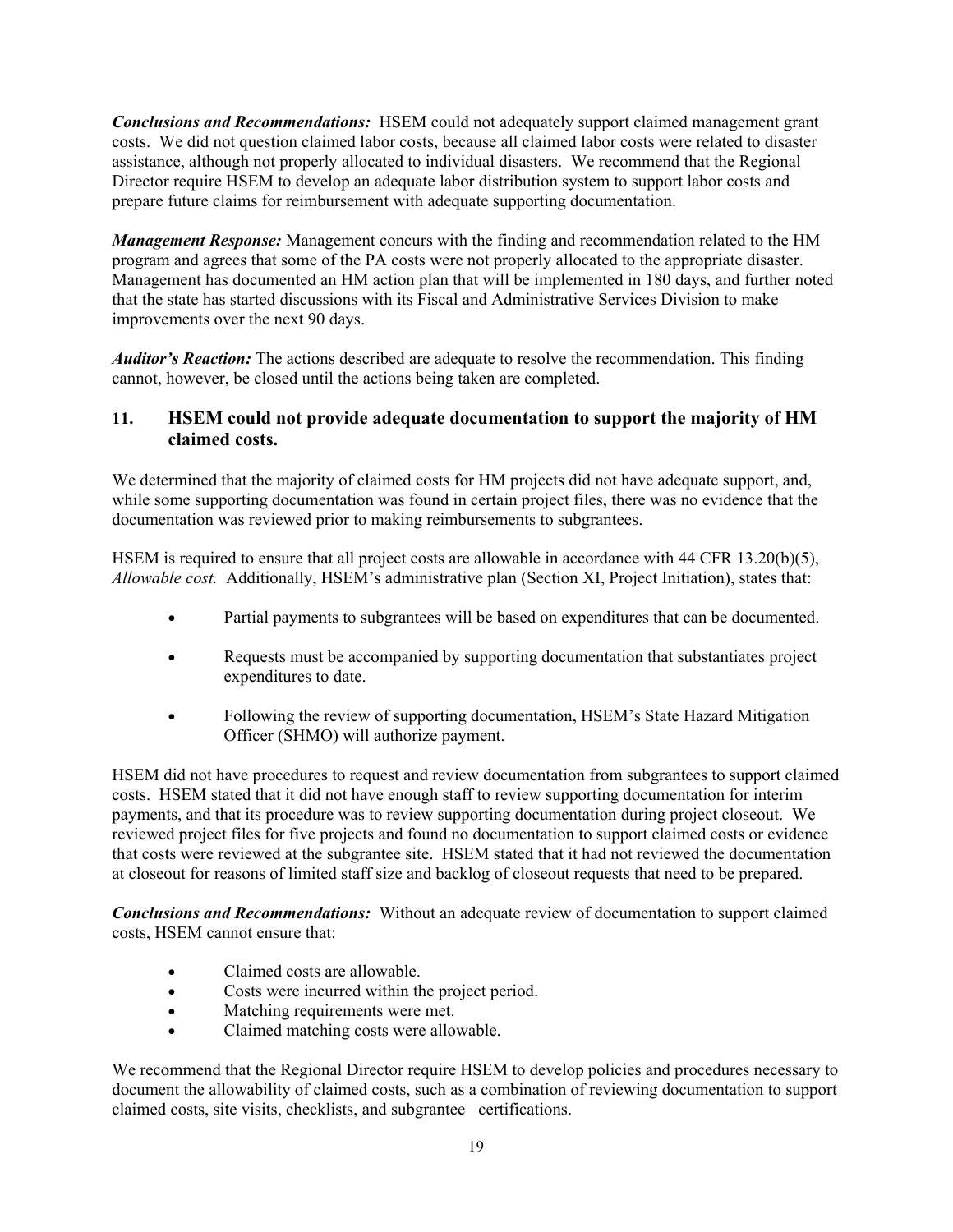*Management Response:* Management concurs with this finding and documented an HM action plan that will be implemented in 180 days.

*Auditor's Reaction:* The actions described are adequate to resolve the recommendation. This finding cannot, however, be closed until the actions being taken are completed.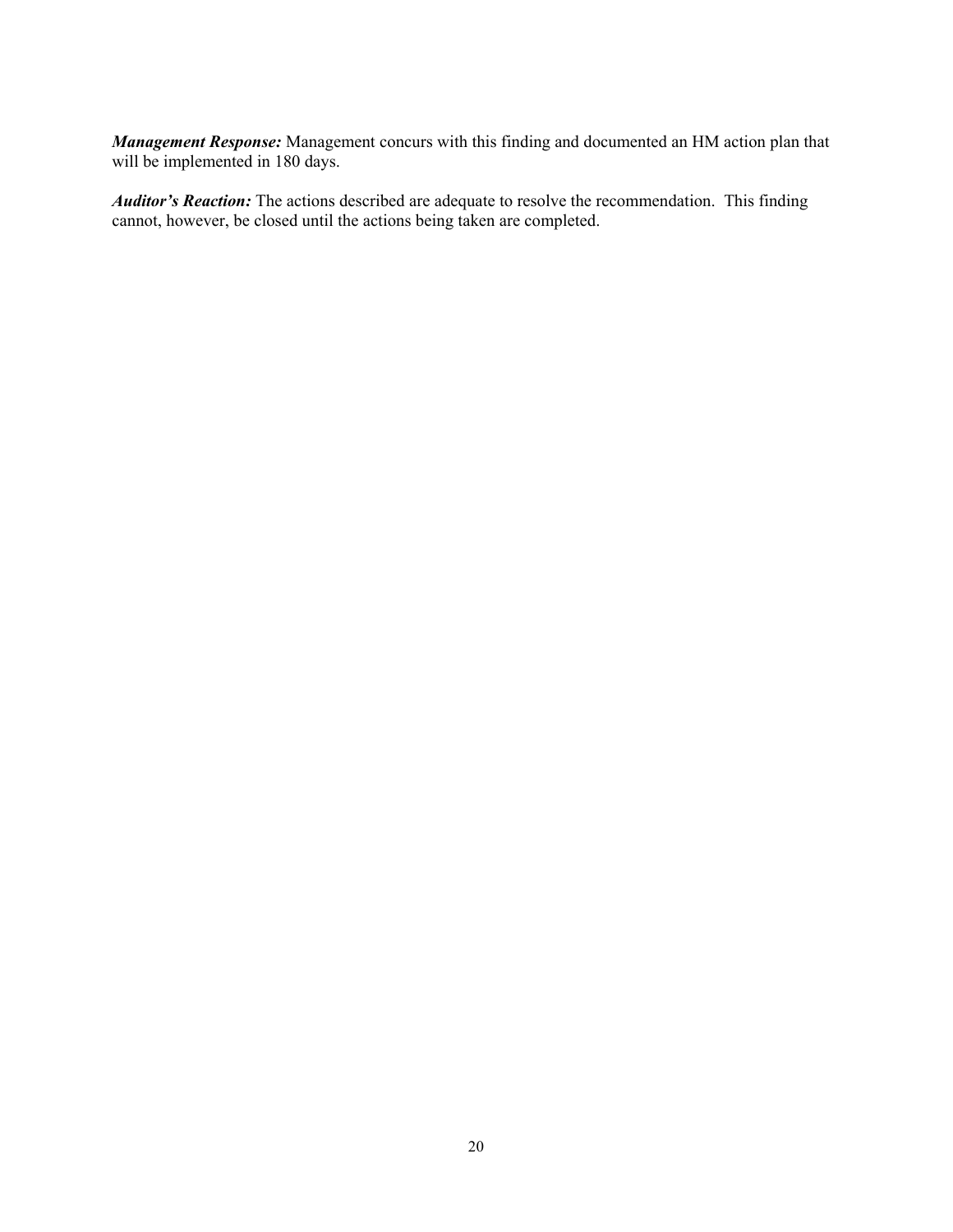#### **ATTACHMENT A-1**

#### **STATE OF MINNESOTA DEPARTMENT OF PUBLIC SAFETY DIVISION OF HOMELAND SECURITY AND EMERGENCY MANAGEMENT SCHEDULE OF SOURCES AND APPLICATIONS OF FUNDS UNDER DISASTER NO. 993 AS OF JUNE 30, 2003**

|                                            | <b>Hazard</b><br><b>Mitigation</b> |
|--------------------------------------------|------------------------------------|
| <b>Award Amounts (FEMA approved)</b>       | \$12,401,220                       |
| <b>Source of Funds (SMARTLINK)</b>         | \$12,151,893                       |
| <b>Application of Funds (Expenditures)</b> | \$12,151,781                       |
| <b>Excess Federal Cash On Hand</b>         |                                    |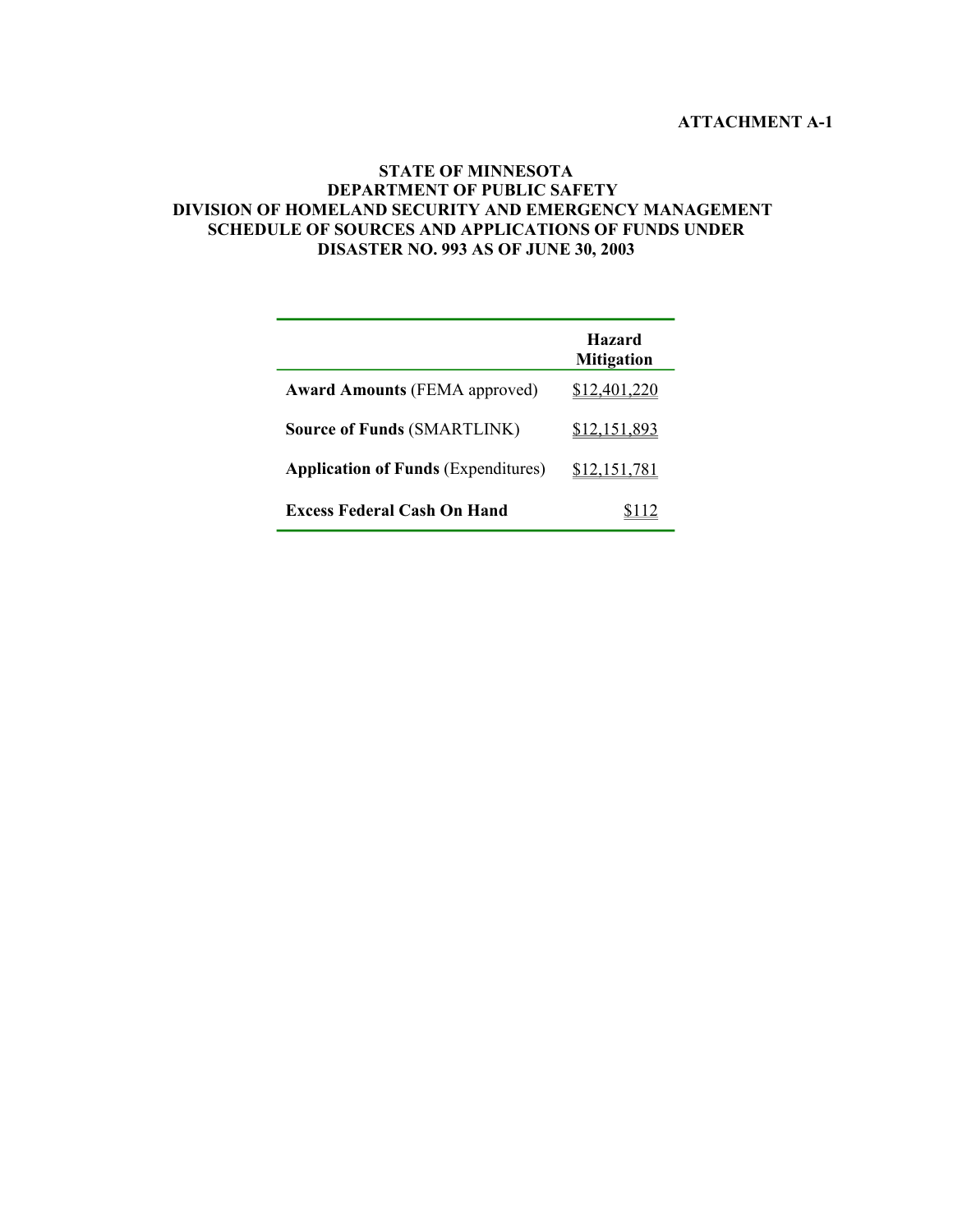#### **STATE OF MINNESOTA DEPARTMENT OF PUBLIC SAFETY DIVISION OF HOMELAND SECURITY AND EMERGENCY MANAGEMENT SCHEDULE OF SOURCES AND APPLICATIONS OF FUNDS UNDER DISASTER NO. 1116 AS OF JUNE 30, 2003**

|                                            | <b>Hazard</b><br><b>Mitigation</b> |
|--------------------------------------------|------------------------------------|
| <b>Award Amounts (FEMA approved)</b>       | \$851,270                          |
| <b>Source of Funds (SMARTLINK)</b>         | \$849,161                          |
| <b>Application of Funds (Expenditures)</b> | 8849 208                           |
| Excess Federal Cash On Hand                |                                    |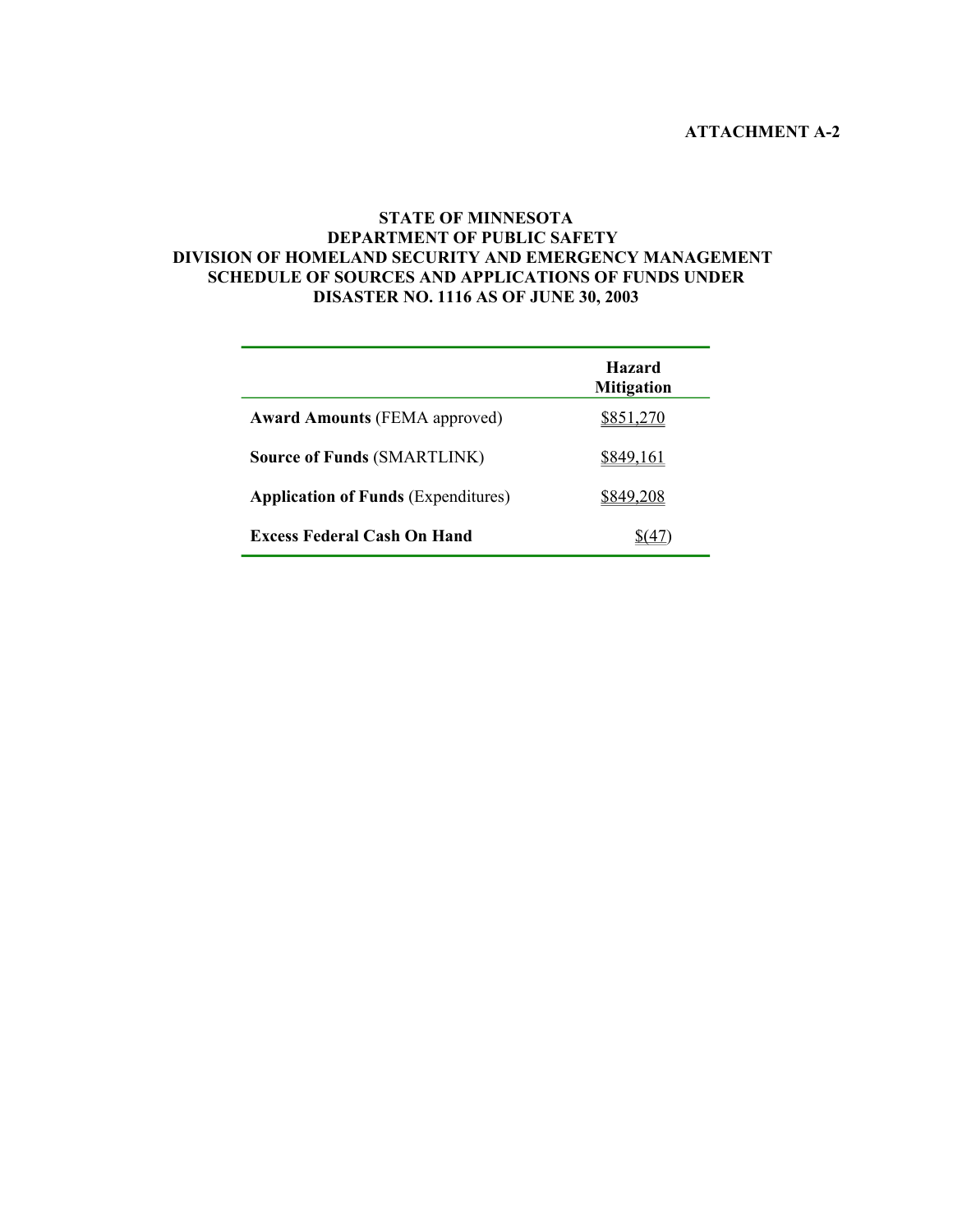#### **STATE OF MINNESOTA DEPARTMENT OF PUBLIC SAFETY DIVISION OF HOMELAND SECURITY AND EMERGENCY MANAGEMENT SCHEDULE OF SOURCES AND APPLICATIONS OF FUNDS UNDER DISASTER NO. 1175 AS OF JUNE 30, 2003**

|                                            | <b>Public</b><br><b>Assistance</b> | <b>Hazard</b><br><b>Mitigation</b> |
|--------------------------------------------|------------------------------------|------------------------------------|
| <b>Award Amounts (FEMA approved)</b>       | \$176,749,281                      | \$34,769,407                       |
| <b>Source of Funds (SMARTLINK)</b>         | \$176,279,254                      | \$27,163,044                       |
| <b>Application of Funds (Expenditures)</b> | \$176,298,725                      | \$27,105,412                       |
| <b>Excess Federal Cash On Hand</b>         | 19.471)                            |                                    |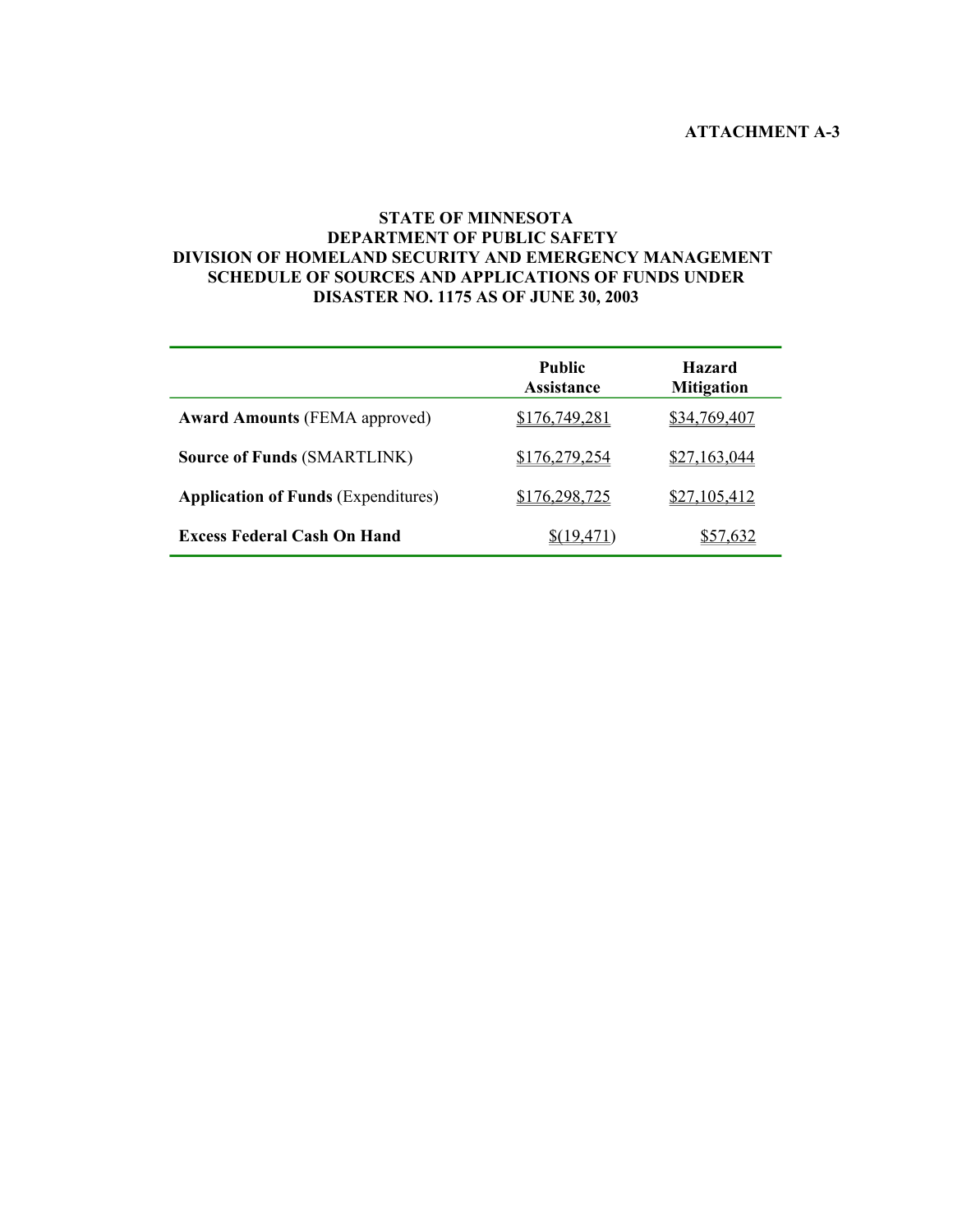#### **STATE OF MINNESOTA DEPARTMENT OF PUBLIC SAFETY DIVISION OF HOMELAND SECURITY AND EMERGENCY MANAGEMENT SCHEDULE OF SOURCES AND APPLICATIONS OF FUNDS UNDER DISASTER NO. 1187 AS OF JUNE 30, 2003**

|                                            | <b>Hazard</b><br><b>Mitigation</b> |
|--------------------------------------------|------------------------------------|
| <b>Award Amounts (FEMA approved)</b>       | \$1,925,860                        |
| <b>Source of Funds (SMARTLINK)</b>         | \$1,889,818                        |
| <b>Application of Funds (Expenditures)</b> | \$1,885,117                        |
| <b>Excess Federal Cash On Hand</b>         |                                    |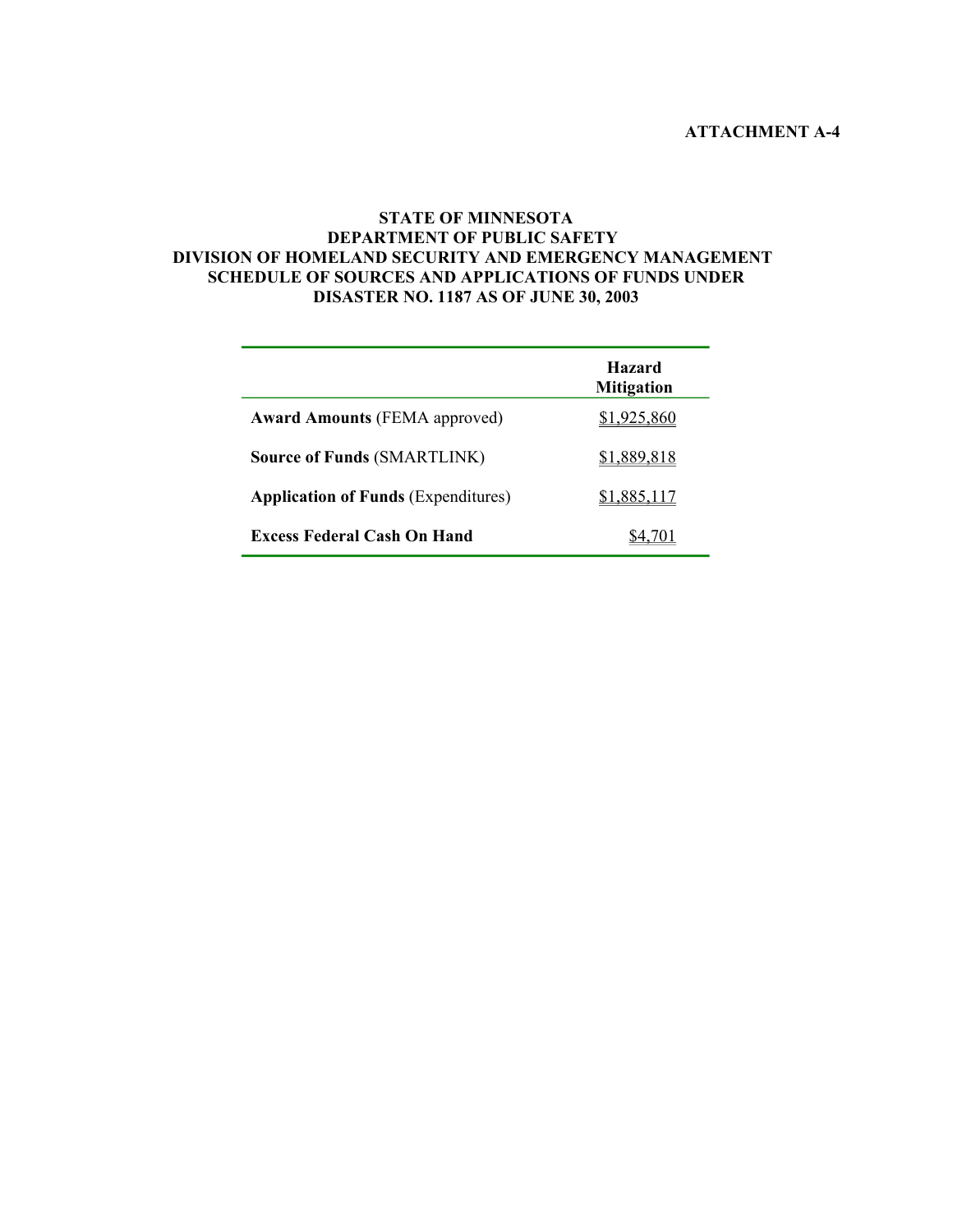#### **STATE OF MINNESOTA DEPARTMENT OF PUBLIC SAFETY DIVISION OF HOMELAND SECURITY AND EMERGENCY MANAGEMENT SCHEDULE OF SOURCES AND APPLICATIONS OF FUNDS UNDER DISASTER NO. 1212 AS OF JUNE 30, 2003**

|                                            | <b>Public</b><br><b>Assistance</b> | Individual and<br><b>Family Grant</b> | <b>Hazard</b><br><b>Mitigation</b> |
|--------------------------------------------|------------------------------------|---------------------------------------|------------------------------------|
| <b>Award Amounts (FEMA approved)</b>       | \$29,177,935                       | \$525,058                             | \$5,165,425                        |
| <b>Source of Funds (SMARTLINK)</b>         | \$28,118,683                       | \$525,058                             | \$3,858,235                        |
| <b>Application of Funds (Expenditures)</b> | \$28,124,174                       | \$518,879                             | \$3,858,235                        |
| <b>Excess Federal Cash On Hand</b>         | \$(5.491)                          | \$6,179                               | <u>\$0</u>                         |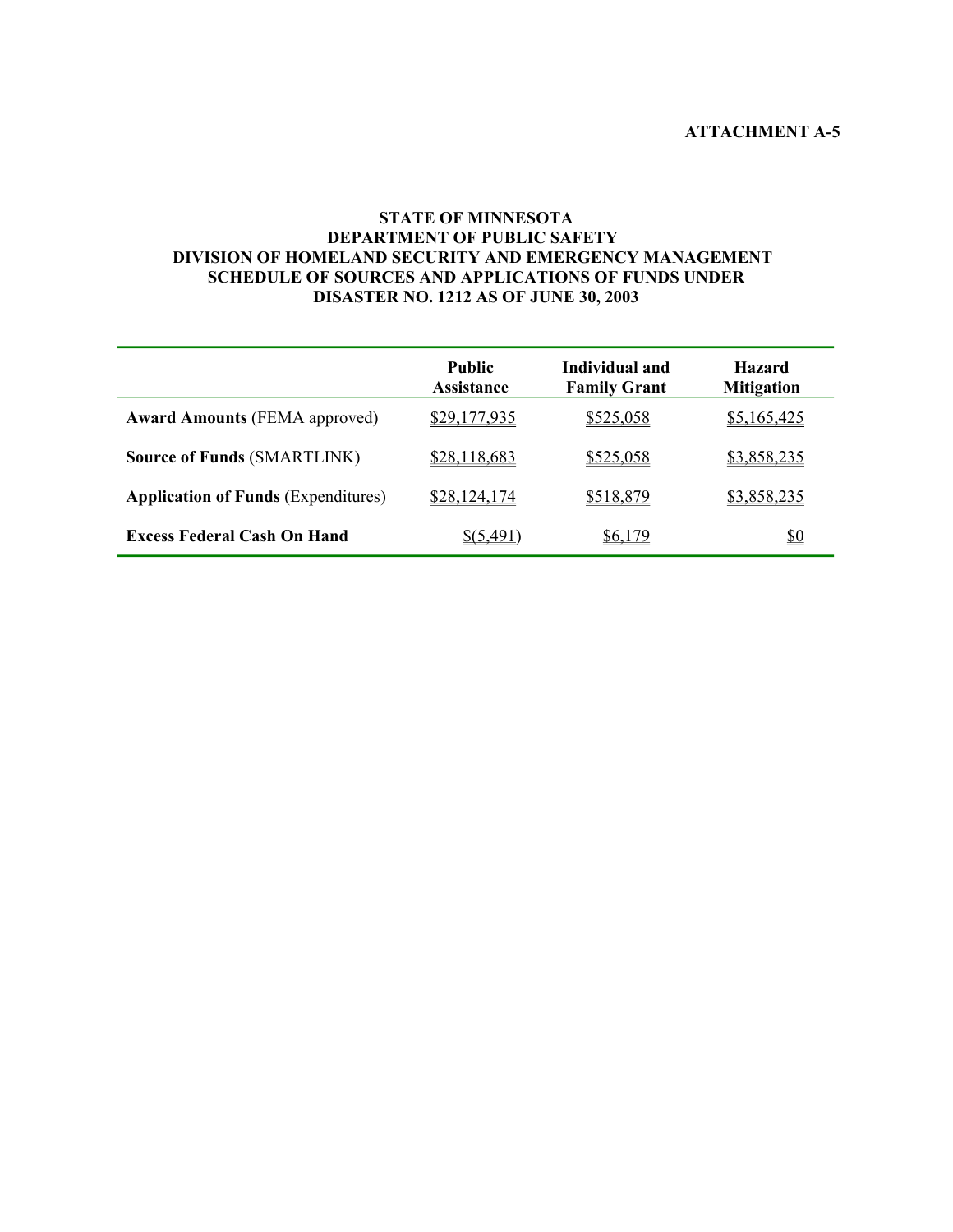#### **STATE OF MINNESOTA DEPARTMENT OF PUBLIC SAFETY DIVISION OF HOMELAND SECURITY AND EMERGENCY MANAGEMENT SCHEDULE OF SOURCES AND APPLICATIONS OF FUNDS UNDER DISASTER NO. 1225 AS OF JUNE 30, 2003**

|                                            | <b>Public</b><br><b>Assistance</b> | <b>Hazard</b><br><b>Mitigation</b> |
|--------------------------------------------|------------------------------------|------------------------------------|
| <b>Award Amounts (FEMA approved)</b>       | \$25,979,783                       | \$4,192,709                        |
| <b>Source of Funds (SMARTLINK)</b>         | \$25,476,796                       | \$3,118,029                        |
| <b>Application of Funds (Expenditures)</b> | \$25,487,070                       | \$3.118.029                        |
| <b>Excess Federal Cash On Hand</b>         | 10.274                             | <u>\$0</u>                         |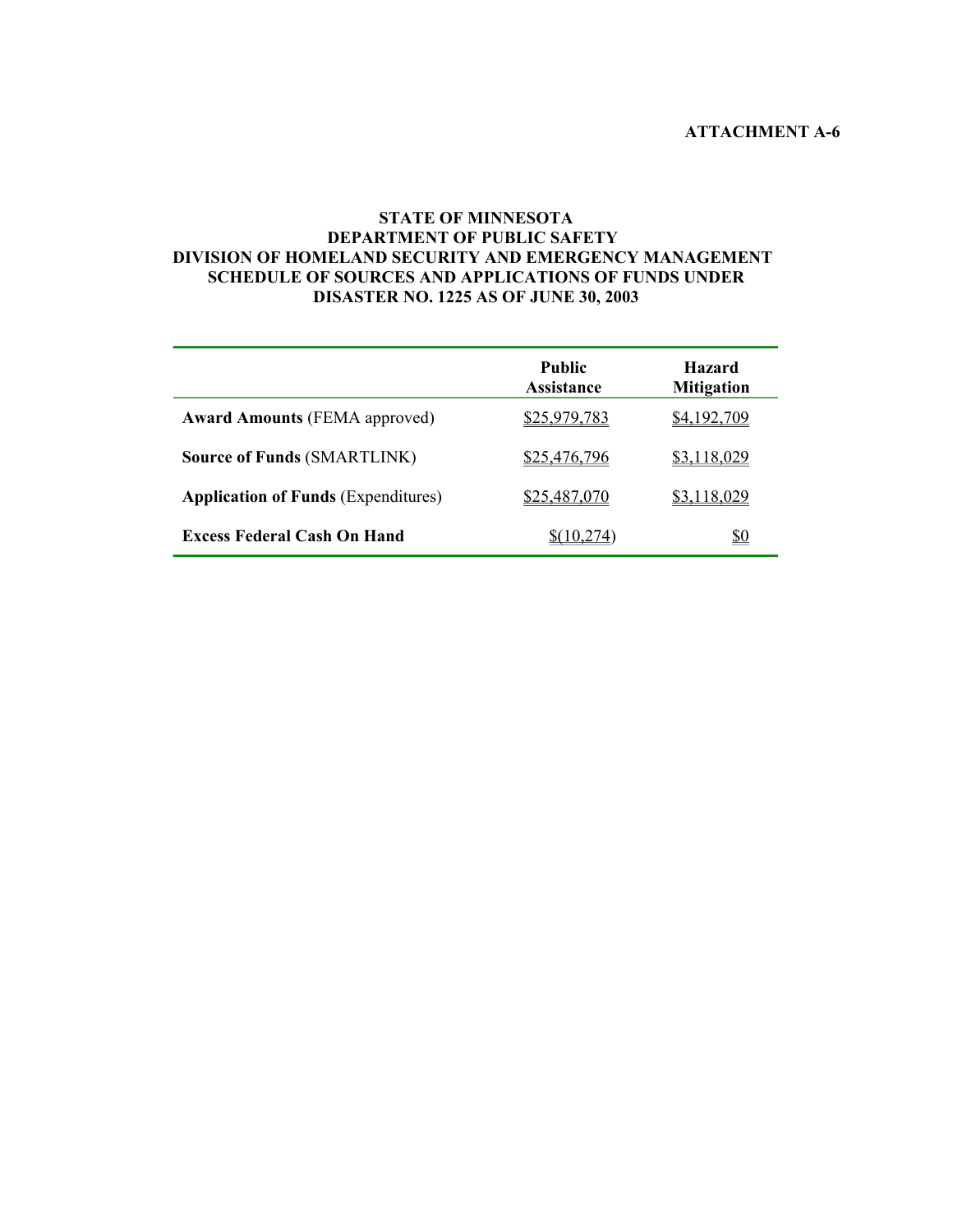#### **STATE OF MINNESOTA DEPARTMENT OF PUBLIC SAFETY DIVISION OF HOMELAND SECURITY AND EMERGENCY MANAGEMENT SCHEDULE OF SOURCES AND APPLICATIONS OF FUNDS UNDER DISASTER NO. 1283 AS OF JUNE 30, 2003**

|                                            | <b>Public</b><br><b>Assistance</b> | Individual and<br><b>Family Grant</b> | <b>Hazard</b><br><b>Mitigation</b> |
|--------------------------------------------|------------------------------------|---------------------------------------|------------------------------------|
| <b>Award Amounts (FEMA approved)</b>       | \$11,948,111                       | \$370,750                             | \$2,980,732                        |
| <b>Source of Funds (SMARTLINK)</b>         | \$11,583,340                       | \$286,595                             | \$1,767,883                        |
| <b>Application of Funds</b> (Expenditures) | \$11,584,672                       | \$286,595                             | \$1,768,797                        |
| <b>Excess Federal Cash On Hand</b>         | \$(1.332)                          | <u>\$0</u>                            | \$(914)                            |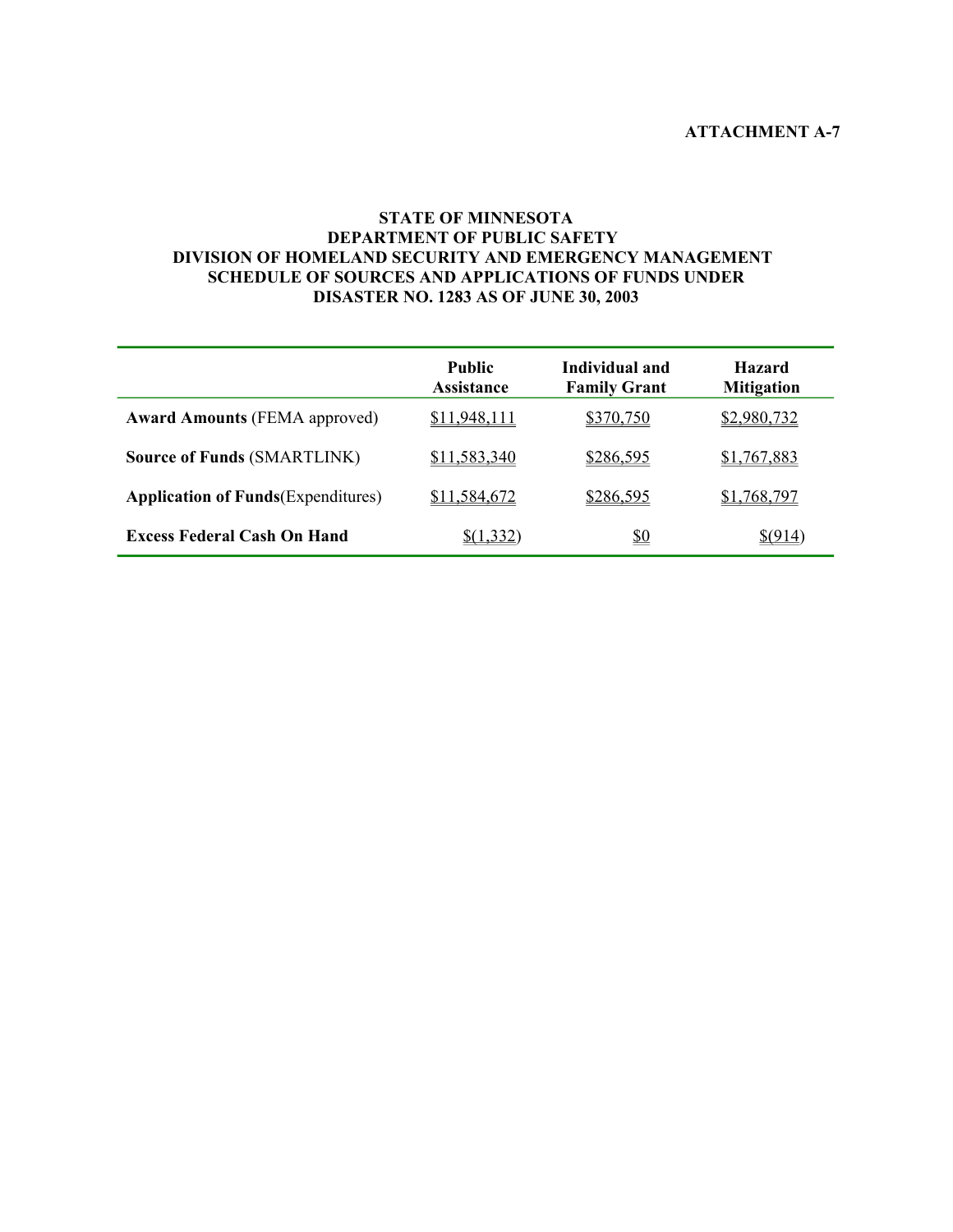#### **STATE OF MINNESOTA DEPARTMENT OF PUBLIC SAFETY DIVISION OF HOMELAND SECURITY AND EMERGENCY MANAGEMENT SCHEDULE OF SOURCES AND APPLICATIONS OF FUNDS UNDER DISASTER NO. 1288 AS OF JUNE 30, 2003**

|                                            | <b>Public</b><br><b>Assistance</b> | <b>Hazard</b><br><b>Mitigation</b> |
|--------------------------------------------|------------------------------------|------------------------------------|
| <b>Award Amounts (FEMA approved)</b>       | \$5,350,769                        | \$1,483,003                        |
| <b>Source of Funds (SMARTLINK)</b>         | \$3,367,964                        | \$374,985                          |
| <b>Application of Funds (Expenditures)</b> | \$3,369,255                        | <u>\$375,932</u>                   |
| <b>Excess Federal Cash On Hand</b>         |                                    |                                    |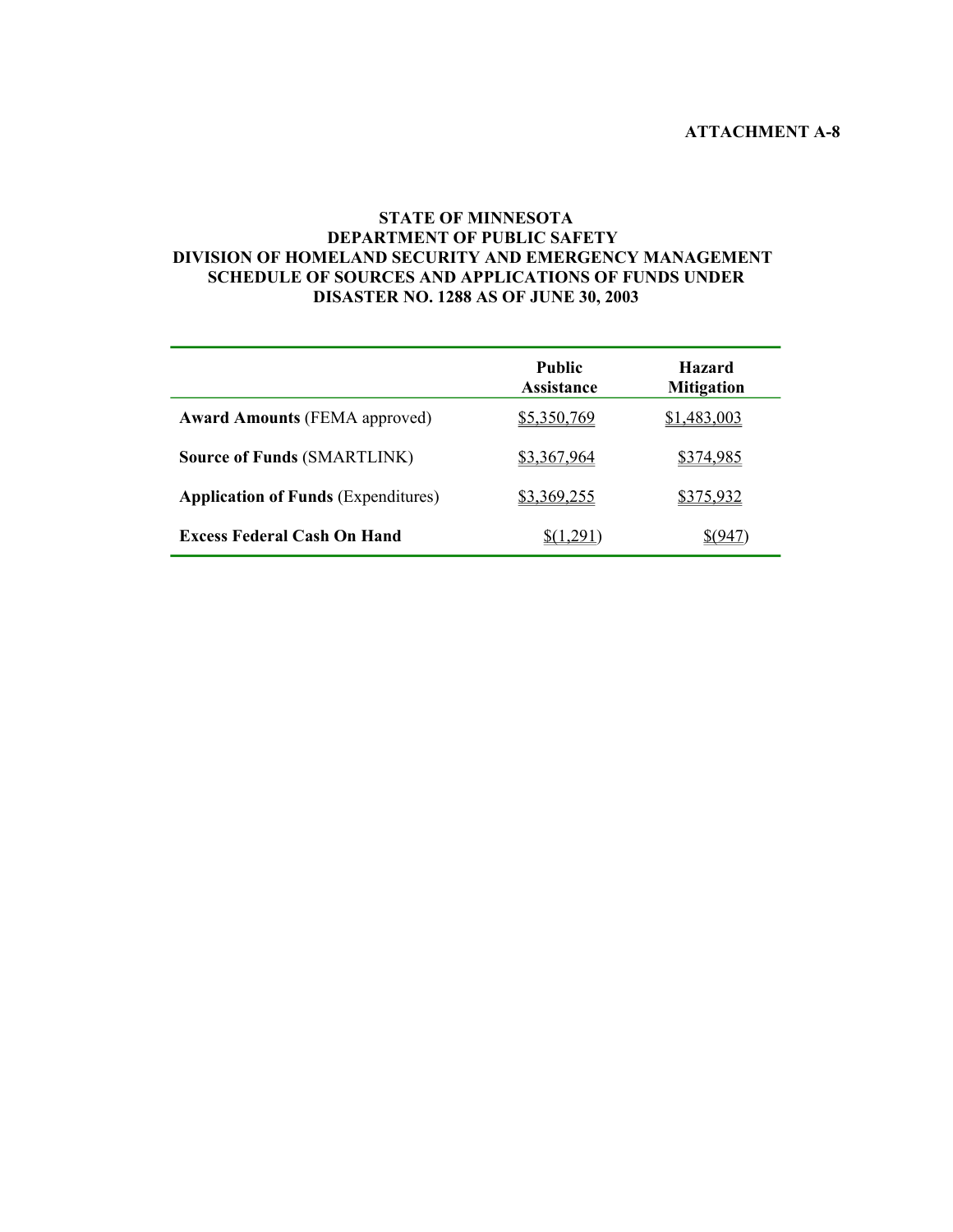#### **STATE OF MINNESOTA DEPARTMENT OF PUBLIC SAFETY DIVISION OF HOMELAND SECURITY AND EMERGENCY MANAGEMENT SCHEDULE OF SOURCES AND APPLICATIONS OF FUNDS UNDER DISASTER NO. 1333 AS OF JUNE 30, 2003**

|                                            | <b>Public</b><br><b>Assistance</b> | Individual and<br><b>Family Grant</b> | <b>Hazard</b><br><b>Mitigation</b> |
|--------------------------------------------|------------------------------------|---------------------------------------|------------------------------------|
| <b>Award Amounts (FEMA approved)</b>       | \$11,925,545                       | \$926,054                             | \$4,975,858                        |
| <b>Source of Funds (SMARTLINK)</b>         | \$9,794,982                        | \$926,054                             | \$2,400,007                        |
| <b>Application of Funds</b> (Expenditures) | \$9,795,619                        | \$924,270                             | \$2,400,950                        |
| <b>Excess Federal Cash On Hand</b>         | \$(637)                            | \$1,784                               | \$(943)                            |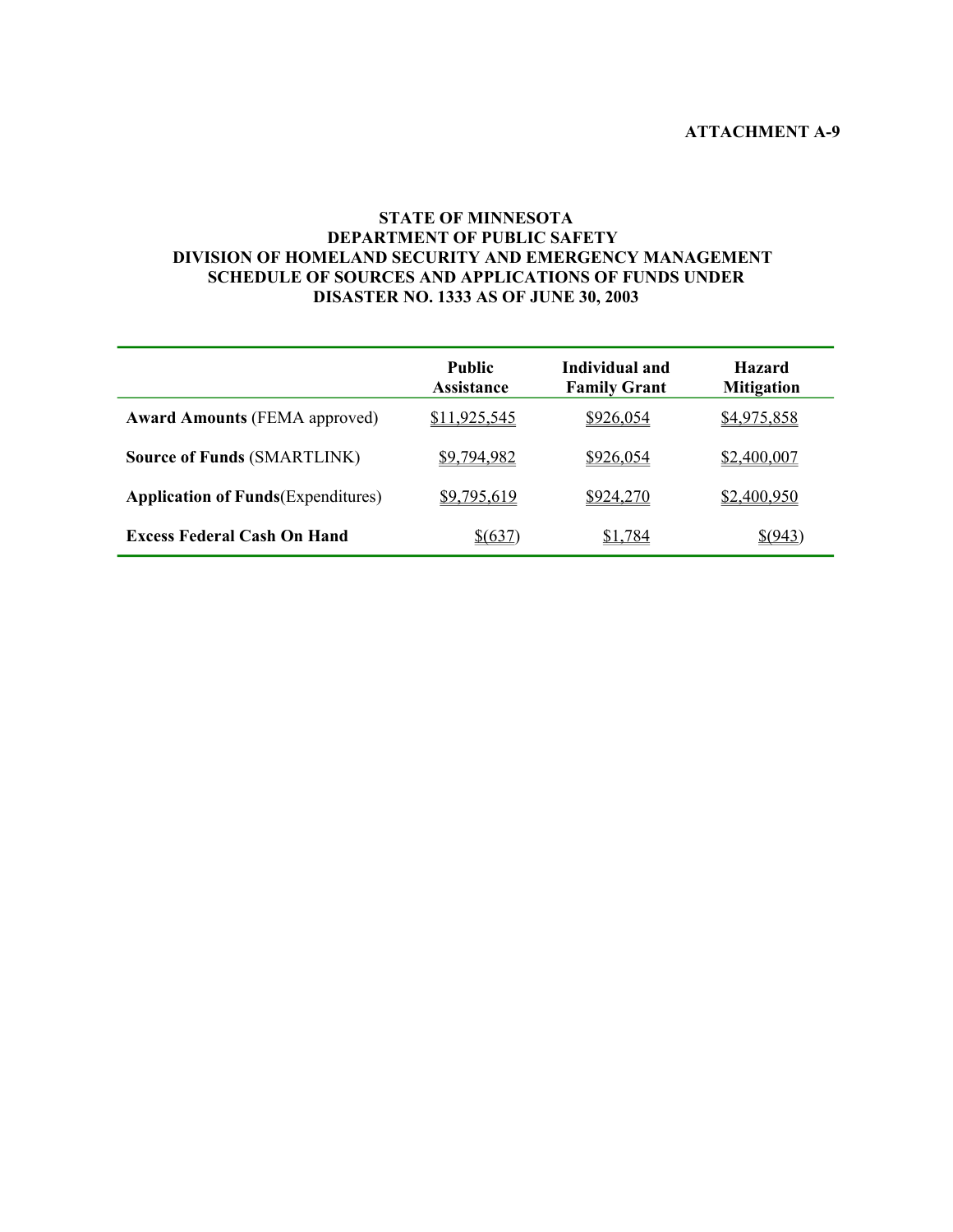#### **STATE OF MINNESOTA DEPARTMENT OF PUBLIC SAFETY DIVISION OF HOMELAND SECURITY AND EMERGENCY MANAGEMENT SCHEDULE OF SOURCES AND APPLICATIONS OF FUNDS UNDER DISASTER NO. 1370 AS OF JUNE 30, 2003**

|                                            | <b>Public</b><br><b>Assistance</b> | Individual and<br><b>Family Grant</b> | <b>Hazard</b><br><b>Mitigation</b> |
|--------------------------------------------|------------------------------------|---------------------------------------|------------------------------------|
| <b>Award Amounts (FEMA approved)</b>       | \$34,100,666                       | \$417,465                             | \$4,422,600                        |
| <b>Source of Funds (SMARTLINK)</b>         | \$30,464,025                       | \$414,912                             | \$529,526                          |
| <b>Application of Funds (Expenditures)</b> | \$30,459,869                       | \$414,912                             | \$529,526                          |
| <b>Excess Federal Cash On Hand</b>         | \$4,156                            | <u>\$0</u>                            | <u>\$0</u>                         |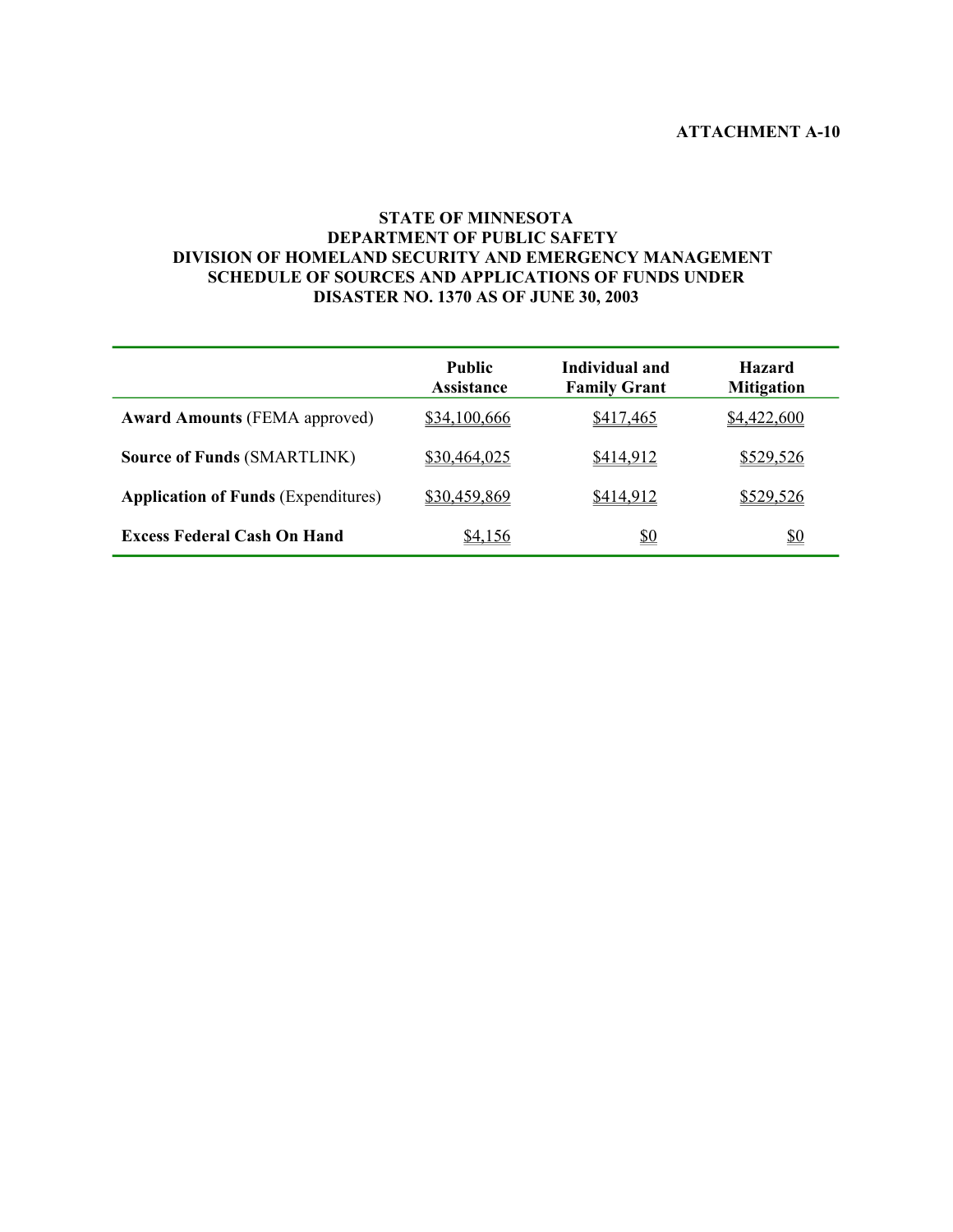#### **STATE OF MINNESOTA DEPARTMENT OF PUBLIC SAFETY DIVISION OF HOMELAND SECURITY AND EMERGENCY MANAGEMENT SCHEDULE OF SOURCES AND APPLICATIONS OF FUNDS UNDER DISASTER NO. 1419 AS OF JUNE 30, 2003**

|                                            | <b>Public</b><br><b>Assistance</b> | Individual and<br><b>Family Grant</b> |
|--------------------------------------------|------------------------------------|---------------------------------------|
| <b>Award Amounts (FEMA approved)</b>       | \$22,678,928                       | \$1,170,000                           |
| <b>Source of Funds (SMARTLINK)</b>         | \$13,977,677                       | \$1,105,179                           |
| <b>Application of Funds (Expenditures)</b> | \$13,977,660                       | \$1,101,322                           |
| <b>Excess Federal Cash On Hand</b>         | \$17                               |                                       |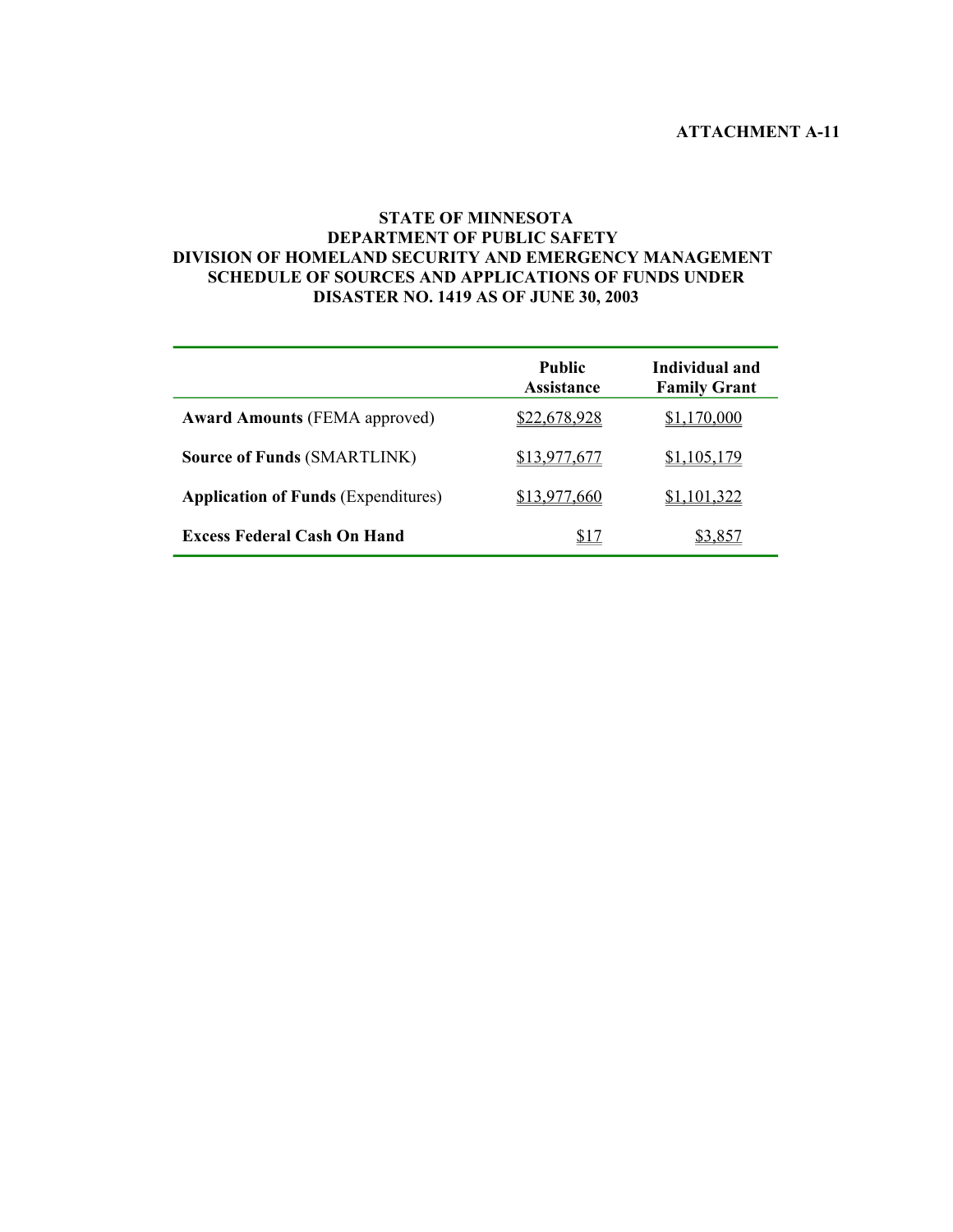# **ATTACHMENT B**

# **COMMENTS FROM FEMA REGIONAL OFFICE**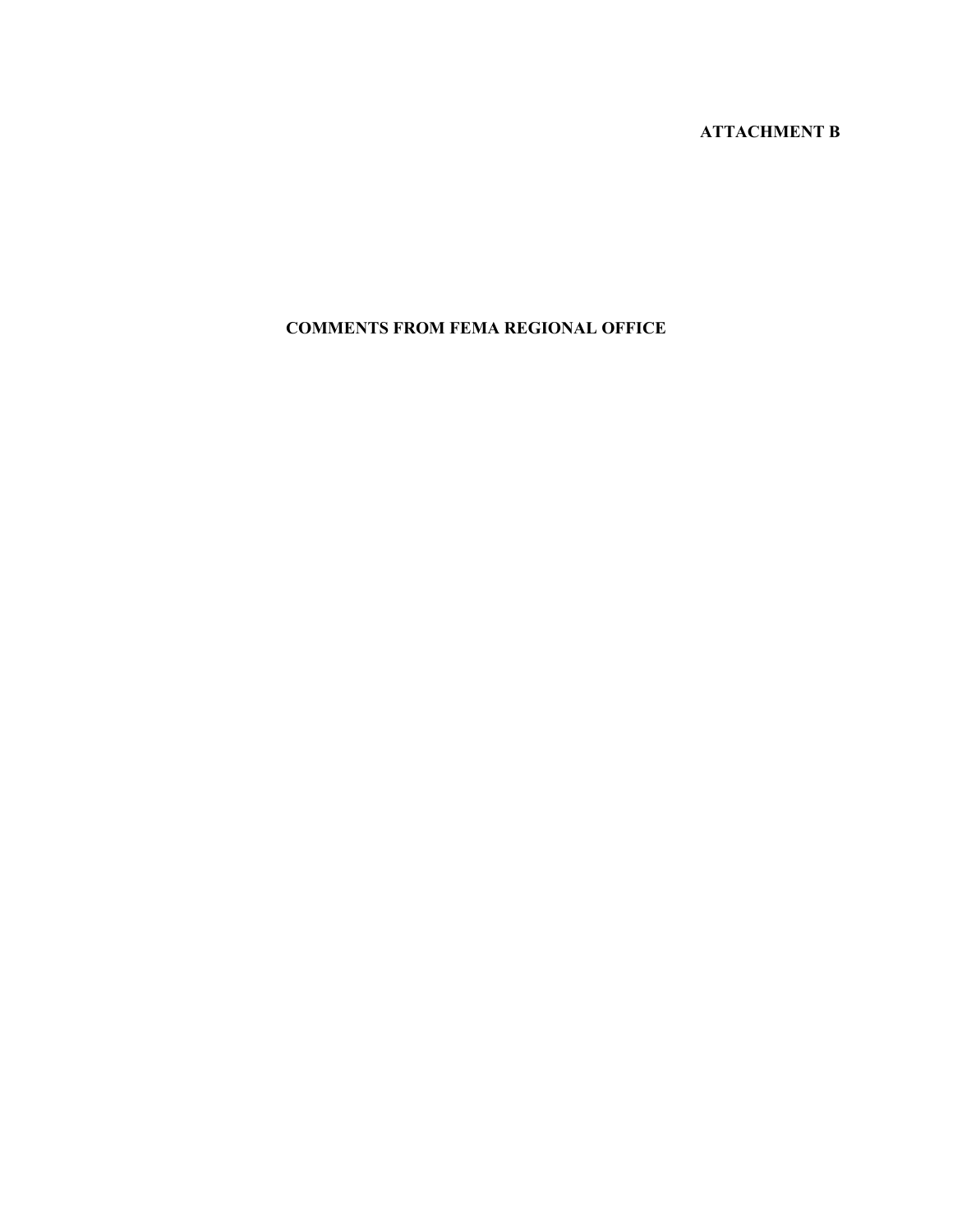**U.S. Department of Homeland Security** Region V 536 South Clark Street, Floor 6 Chicago, IL 60605



**IIIN 2 4 2004** 

| <b>MEMORANDUM FOR:</b> | Tonda L. Hadley, Field Office Director       |
|------------------------|----------------------------------------------|
|                        | Office of Inspector General, Audits Division |
|                        | Department of Homeland Security              |
|                        | Sur VCh. Odeshor                             |
| FROM:                  |                                              |
|                        | Regional Director                            |
|                        |                                              |

Subject: Performance Audit of the State of Minnesota's Compliance with Disaster Assistance Program's Requirements. Job Code A-D-03-11.

Attached is FEMA Region V's response to the Hazard Mitigation and Public Assistance grant findings and recommendations that were reported in the aforementioned audit. Due to disaster activity in Region V, the personnel responsible for providing a response for the Individual and Family Grant programs must reserve comment on the state's response until they have more time to evaluate their proposals. Ruling out additional disaster declarations in Region V, we believe that 90 days would be sufficient time to develop an action plan with target dates to be able to respond in an accurate and thoughtful manner to those unresolved areas of the audit.

If you have any questions or concerns, please call Michael Moline, Director, Administration and Resource Planning Division, at 312-408-5368.

Attachments

- 1. Region V response to Minnesota audit report for Hazard Mitigation.
- 2. Region V response to Minnesota audit report for Public Assistance
- 3. State of Minnesota plan for corrective action

cc: Mr. Michael Moline, Audit Coordinator, FEMA Region V

Ms. Paige Hamrick, Deputy Field Office Director

- Mr. Al Bataglia, Director, Minnesota Department of Public Safety
- Mr. John Kerr, Minnesota DEM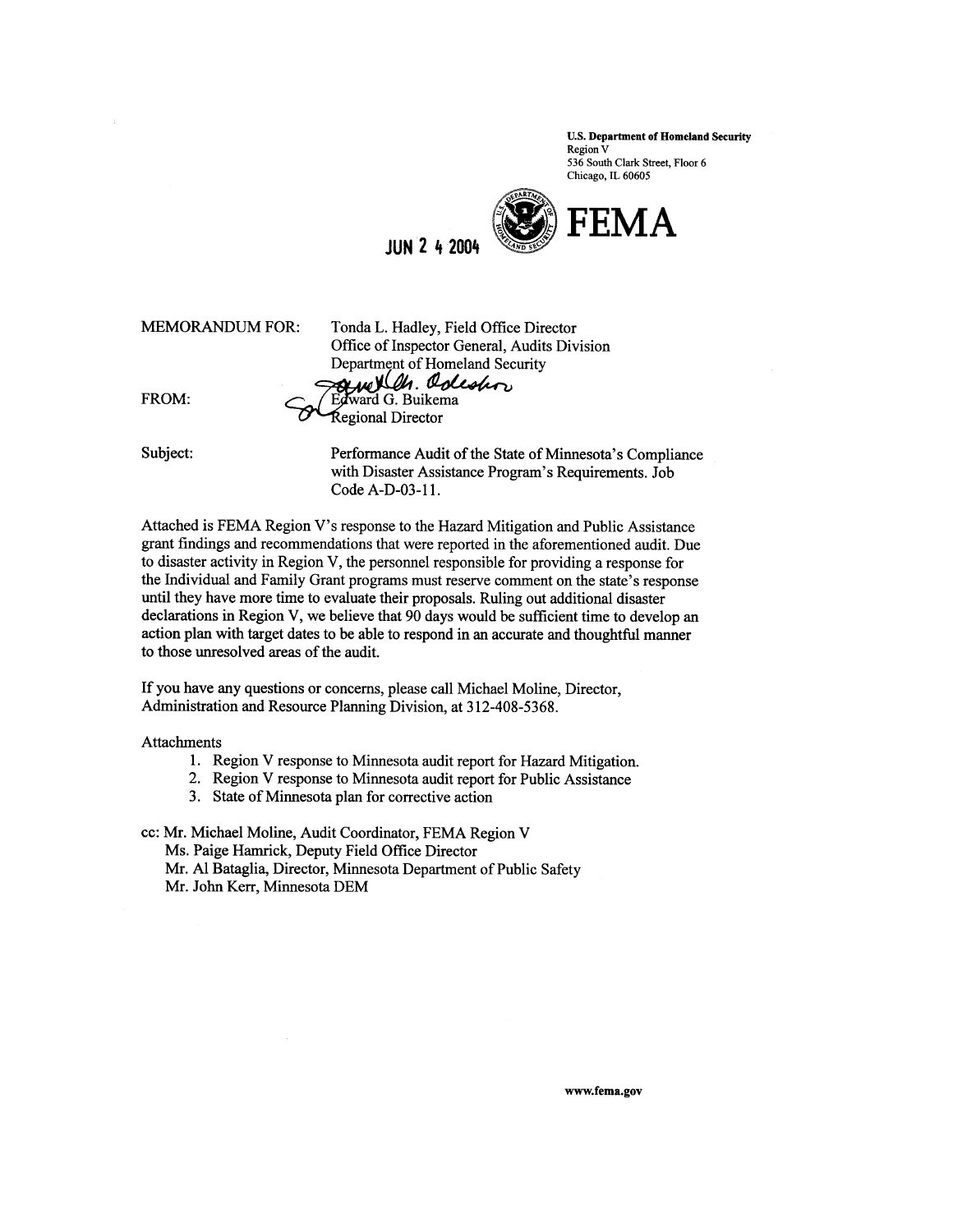## **Attachment**

*FEMA Region V's Response to Minnesota's Audit Report* 

| Finding A.1.         | PA, HM and IFG administrative plans did not meet all program<br>requirements.                                                                                                                                                                                                                                                                                                                                                                                                                                                                                                                                                                                                                                                                                                                                                                                                                                                                      |
|----------------------|----------------------------------------------------------------------------------------------------------------------------------------------------------------------------------------------------------------------------------------------------------------------------------------------------------------------------------------------------------------------------------------------------------------------------------------------------------------------------------------------------------------------------------------------------------------------------------------------------------------------------------------------------------------------------------------------------------------------------------------------------------------------------------------------------------------------------------------------------------------------------------------------------------------------------------------------------|
| Recommendation A.1:  | "HSEM [should] 1) revise its administrative plans to include<br>procedures for all CFR-required elements and 2) document and<br>implement policies and procedures regarding the preparation of<br>administrative plans that meet all 44 CFR requirements.                                                                                                                                                                                                                                                                                                                                                                                                                                                                                                                                                                                                                                                                                          |
| Region V's Response: | FEMA Region V and HSEM concur with this finding. HSEM will<br>revise its administrative plan to include all required elements and<br>develop and implement policies and procedures regarding the<br>preparation of administrative plans that meet all requirements with 180<br>days. The following will be the HM action plan:<br>1. The SHMO and HM staff will review the administrative plan.<br>2. The SHMO and HM staff will revise the administrative plan to<br>include all required components.<br>The SHMO will develop procedures for an annual review of the<br>3.<br>administrative plan and plans for disasters. A checklist will be<br>developed to ensure that plans are reviewed, revised, and<br>submitted to FEMA in a timely manner.<br>4. The SHMO will educate the HM staff on administrative plan roles<br>and responsibilities.<br>5. The SHMO will assure that approval letter is received from FEMA<br>in a timely manner. |
| Finding A.6.         | Applications for HM projects did not contain all required<br>elements.                                                                                                                                                                                                                                                                                                                                                                                                                                                                                                                                                                                                                                                                                                                                                                                                                                                                             |
| Recommendation A.6:  | "HSEM [should] strengthen policies and procedures to ensure that<br>project applications contain all required information.                                                                                                                                                                                                                                                                                                                                                                                                                                                                                                                                                                                                                                                                                                                                                                                                                         |
| Region V's Response: | FEMA Region V and HSEM concur with this finding. The HM<br>Program will strengthen policies and procedures to ensure that project<br>applications contain all required information within 180 days. The<br>following will be in the HM Program action plan:                                                                                                                                                                                                                                                                                                                                                                                                                                                                                                                                                                                                                                                                                        |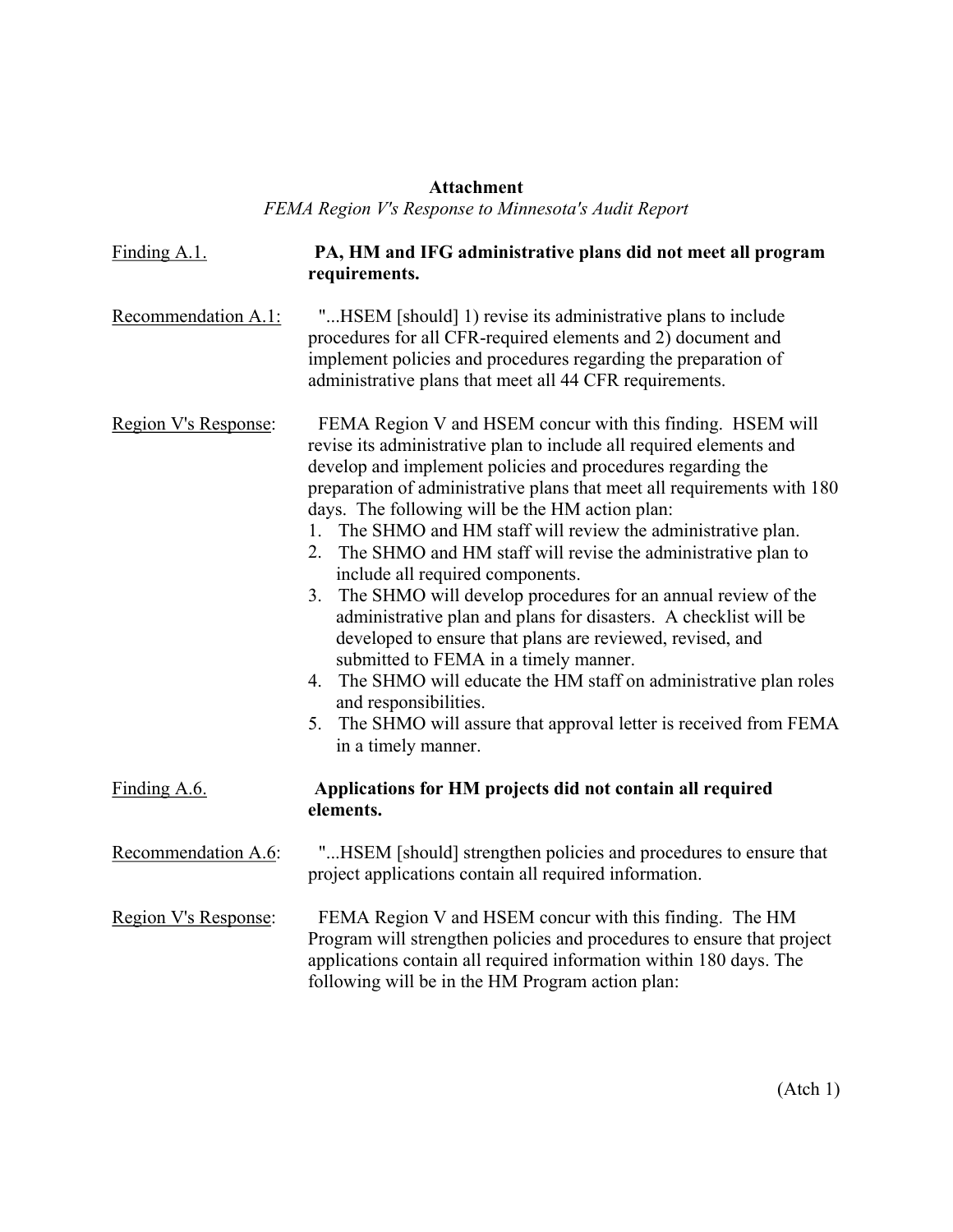|                      | The SHMO and HM staff will review the current Hazard<br>1.<br>Mitigation Grant Program Application Packet.<br>The SHMO will review federal regulations and develop/revise<br>2.<br>policies and procedures for the application process.<br>3. The SHMO and HM staff will revise the Hazard Mitigation Grant<br>Application Packet to comply federal regulations.<br>4. The SHMO and HM staff will provide the Hazard Mitigation<br>Grant Application Packet to potential applicants.<br>The SHMO and HM staff will provide oral and written guidance to<br>5.<br>applicants applying for HMGP funds. |
|----------------------|------------------------------------------------------------------------------------------------------------------------------------------------------------------------------------------------------------------------------------------------------------------------------------------------------------------------------------------------------------------------------------------------------------------------------------------------------------------------------------------------------------------------------------------------------------------------------------------------------|
| Finding $A.7$ .      | HSEM did not obtain all required assurances from HM<br>subgrantees.                                                                                                                                                                                                                                                                                                                                                                                                                                                                                                                                  |
| Recommendation A.7:  | "HSEM [should] develop and implement policies and procedures to<br>ensure compliance with matching and flood proofing requirement<br>through certifications or alternative means.                                                                                                                                                                                                                                                                                                                                                                                                                    |
| Region V's Response: | FEMA Region V and HSEM concur with this finding. The HM<br>Program will develop and implement policies and procedures to ensure<br>compliance with matching and flood proofing requirements through<br>certification or alternative means within 180 days. The following will<br>be the HM action plan:                                                                                                                                                                                                                                                                                              |
|                      | 1. The SHMO and HM staff will review federal regulations on<br>matching and flood proofing requirements.<br>The SHMO and HM staff will include matching and flood<br>2.<br>proofing requirements in the Grant Application Packet.<br>3. The SHMO and HM staff will review federal regulations on<br>matching and flood proofing requirements.<br>4. The SHMO and HM staff will include matching and flood<br>proofing requirements in the Grant Application Packet.                                                                                                                                  |
| Finding A.8.         | <b>HSEM</b> did not submit all required quarterly HM progress<br>reports.                                                                                                                                                                                                                                                                                                                                                                                                                                                                                                                            |
| Recommendation A.8:  | "HSEM [should] implement procedures, which may include staff<br>changes, to ensure quarterly progress reports are complete and<br>submitted when due.                                                                                                                                                                                                                                                                                                                                                                                                                                                |
| Region V's Response: | FEMA Region V and HSEM concur with this finding. The HM<br>Program will implement procedures to ensure quarterly                                                                                                                                                                                                                                                                                                                                                                                                                                                                                     |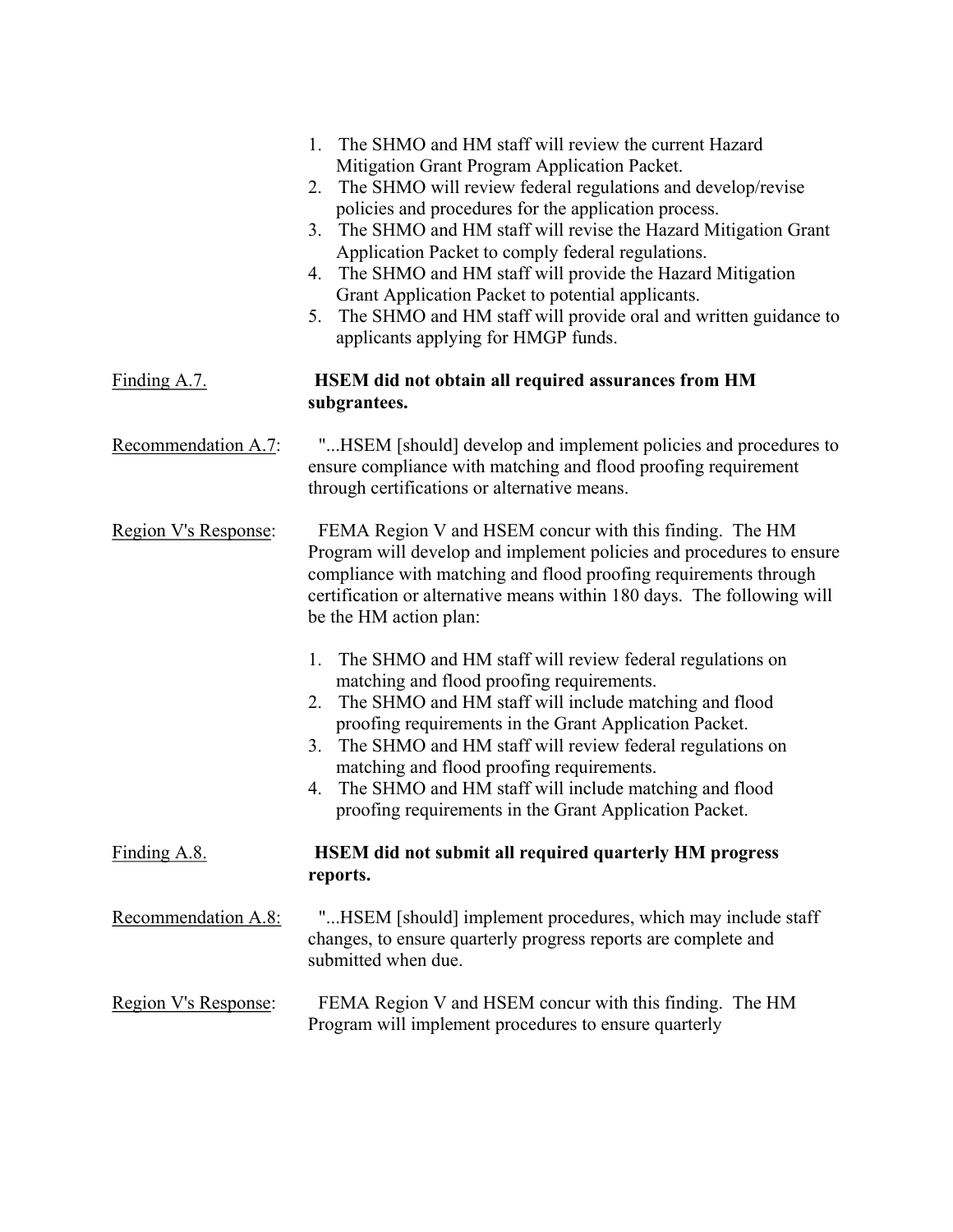|                      | progress reports are complete and submitted in a timely manner<br>within 180 days. The following will be the HM action plan:<br>1. The SHMO will review the current policy and procedures for<br>submission of quarterly reports by sub-grantees.<br>The SHMO will contact sub-grantees to evaluate the reasons for<br>2.<br>not submitting quarterly reports in a timely manner.<br>The SHMO will revise the quarterly report policies and<br>3.<br>procedures. Based on information from the sub-grantees, a<br>reminder system will be developed that will assist the sub-grantees<br>with submitting quarterly reports in a timely manner.<br>4. The SHMO will educate HM staff on the policies and procedures<br>for ensuring quarterly reports are submitted in a timely manner.<br>The SHMO and HM staff will provide oral and written education<br>5.<br>to the sub-grantee on quarterly reporting requirements.<br>The SHMO will require all sub-grantees to submit a quarterly<br>6.<br>report in a timely manner. |
|----------------------|------------------------------------------------------------------------------------------------------------------------------------------------------------------------------------------------------------------------------------------------------------------------------------------------------------------------------------------------------------------------------------------------------------------------------------------------------------------------------------------------------------------------------------------------------------------------------------------------------------------------------------------------------------------------------------------------------------------------------------------------------------------------------------------------------------------------------------------------------------------------------------------------------------------------------------------------------------------------------------------------------------------------------|
| Finding $A.9$ .      | HSEM did not request HM project closeout in a timely manner.                                                                                                                                                                                                                                                                                                                                                                                                                                                                                                                                                                                                                                                                                                                                                                                                                                                                                                                                                                 |
| Recommendation A.9:  | "HSEM [should] develop policies and procedures to improve<br>project closeout timeliness.                                                                                                                                                                                                                                                                                                                                                                                                                                                                                                                                                                                                                                                                                                                                                                                                                                                                                                                                    |
| Region V's Response: | FEMA Region V and HSEM concur with this finding. The HM<br>Program will implement policies and procedures to improve project<br>close out timeliness within 180 days. The following is the HM action<br>plan:                                                                                                                                                                                                                                                                                                                                                                                                                                                                                                                                                                                                                                                                                                                                                                                                                |
|                      | The SHMO and HM staff will review the closeout policies and<br>1.<br>procedures.<br>2. The SHMO and HM staff will develop/revise policies and<br>procedures and a close-out checklist for sub-grantees.<br>3. The SHMO and HM staff will provide the sub-grantee with the<br>close out requirements.<br>The SHMO and HM staff will provide oral and written education<br>4.<br>to the sub-grantee on project closeout requirements.                                                                                                                                                                                                                                                                                                                                                                                                                                                                                                                                                                                          |
| $Finding B.10.$      | <b>HSEM</b> could not provide adequate documentation to support<br>claimed labor costs charged to PA and HM management grants.                                                                                                                                                                                                                                                                                                                                                                                                                                                                                                                                                                                                                                                                                                                                                                                                                                                                                               |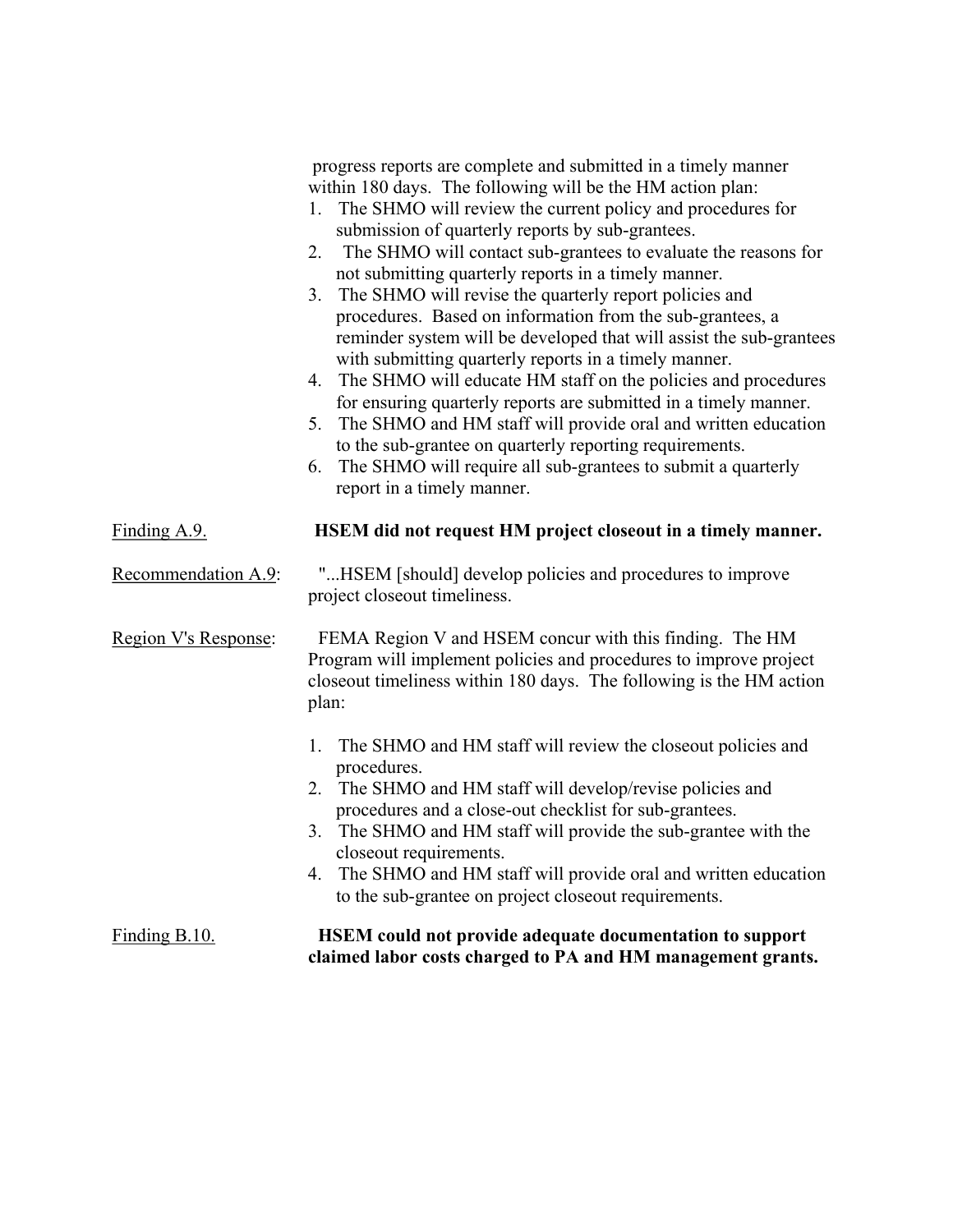- Recommendation B.10: "...HSEM [should] develop an adequate labor distribution system to support labor costs and prepare future claims for reimbursement with adequate supporting documentation:
- Region V's Response: FEMA Region V and HSEM concur with this finding. The HM Program will develop a labor distribution system to support labor costs and prepare future claims for reimbursement with supporting documentation within 180 days. The following will be the HM action plan:
	- 1. HSEM will develop a labor distribution system to track labor costs.

#### Finding B.11. **HSEM could not provide adequate documentation to support the majority of HM claimed costs.**

Recommendation B.11: "...HSEM [should] develop policies and procedures necessary to document the allowability of claimed costs, such as a combination of reviewing documentation to support claimed costs, site visits, checklists, and subgranteee certification.

Region V's Response: FEMA Region V and HSEM concur with this finding. The HM Program will develop policies and procedures to document project completion requirements within 180 days. The following will be HM action plan:

- 1. The SHMO will review federal regulations.
- 2. The SHMO and HM staff will develop/revise policies and procedures to document project completion requirements.
- 3. The SHMO will educate HM staff on the project completion requirements.
- 4. The SHMO and HM staff will provide oral and written guidance on project completion requirements to sub-grantees.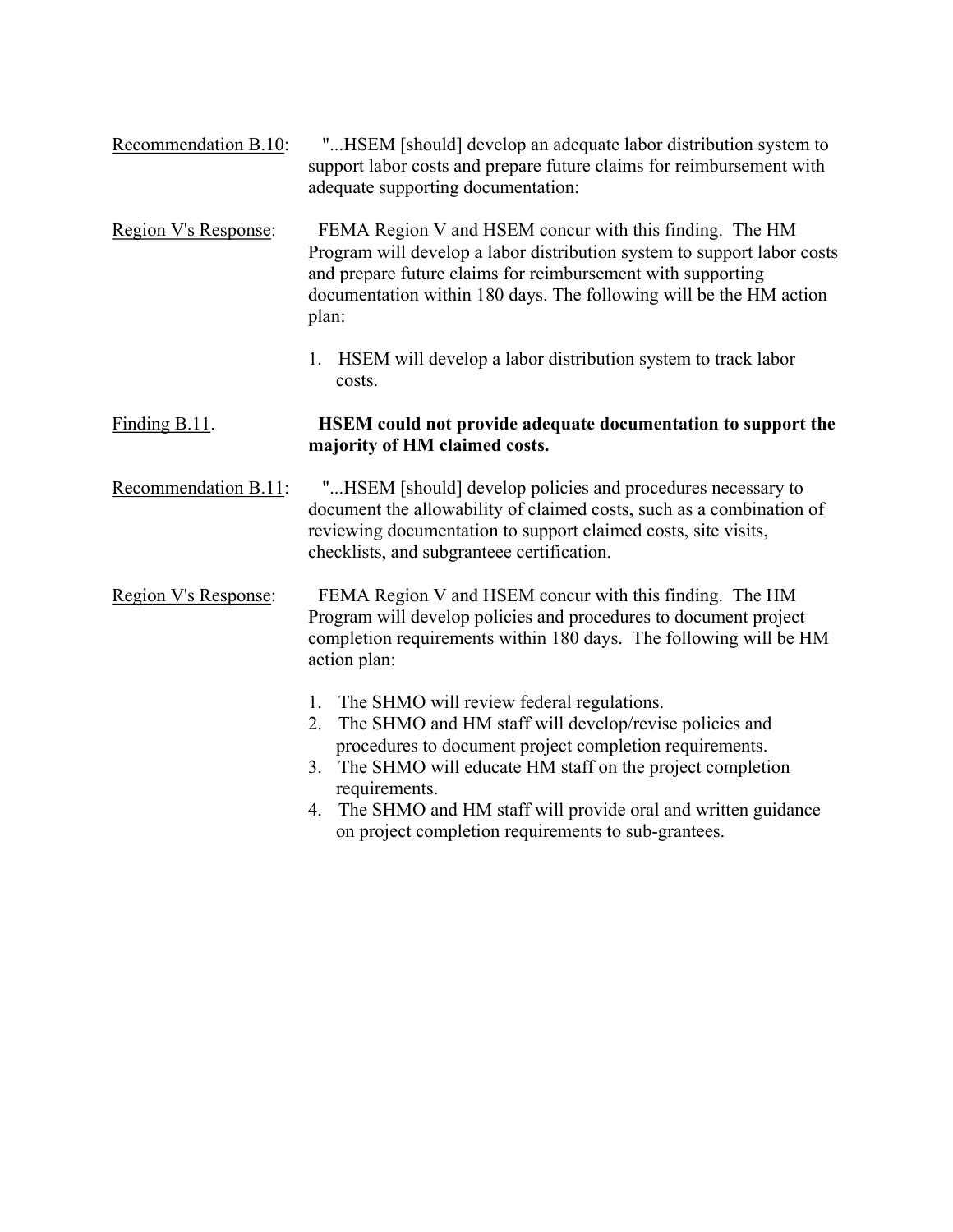#### DRAFT

## **Minnesota Audit A-D-03-11 Public Assistance Program Findings, Recommendations And Region V Response**

Program Management

Finding A.1. "PA administrative plans did not meet all program requirements."

Recommendation A.1: ""We recommend that the Regional Director ensure that HSEM: 1) revise its administrative plans to include procedures for all CFR-required elements and 2) document and implement policies and procedures regarding the preparation of administrative plans that meet all 44 CFR requirements."

Region V's Response: This finding focused on the lack of procedures for processing appeal requests and for determining staffing and budgeting requirements for program management. The State agrees in part with this finding and their response notes that the administrative plan will be updated to include more detailed procedures to process PA appeal requests and for determining program management budgets. The Region concurs with this finding and will work with the State Public Assistance staff over the next 90 days to update admin plans.

Finding A. 2. "HSEM did not process PA payments for small projects in a timely manner."

Recommendation A.2. "We recommend that the Regional Director require HSEM to revise current procedures to ensure that payments for small projects are processed in a timely manner".

Region V's Response: HSEM processes payments for small projects on the basis of an executed subgrant agreement and on the basis of multiple PWs completed at that time. There are many circumstances that prevent full payment on all completed PWs may not be made but the State procedures do ensure that applicants receive all or some of their funding as soon as practicable following completion of the project and receipt of an executed subgrant agreement. A payment for each project is impractical for small projects. The Region concurs with the State; we will review small project payment procedures with the State but do not conclude that current procedures need to be revised at this time.

Finding A. 3. "HSEM did not ensure that PA projects were completed within required time limits or that extensions were requested when necessary".

Recommendation A.3: "We recommend that the Regional Director ensure that HSEM revise its policies and procedures to monitor project performance and obtain required time limit extensions, which will strengthen controls over project cost allowability."

Region V's Response: As noted in the State's response, several of the project worksheets identified by the auditors did, in fact, have completion dates and/or had requested time

(Atch 2)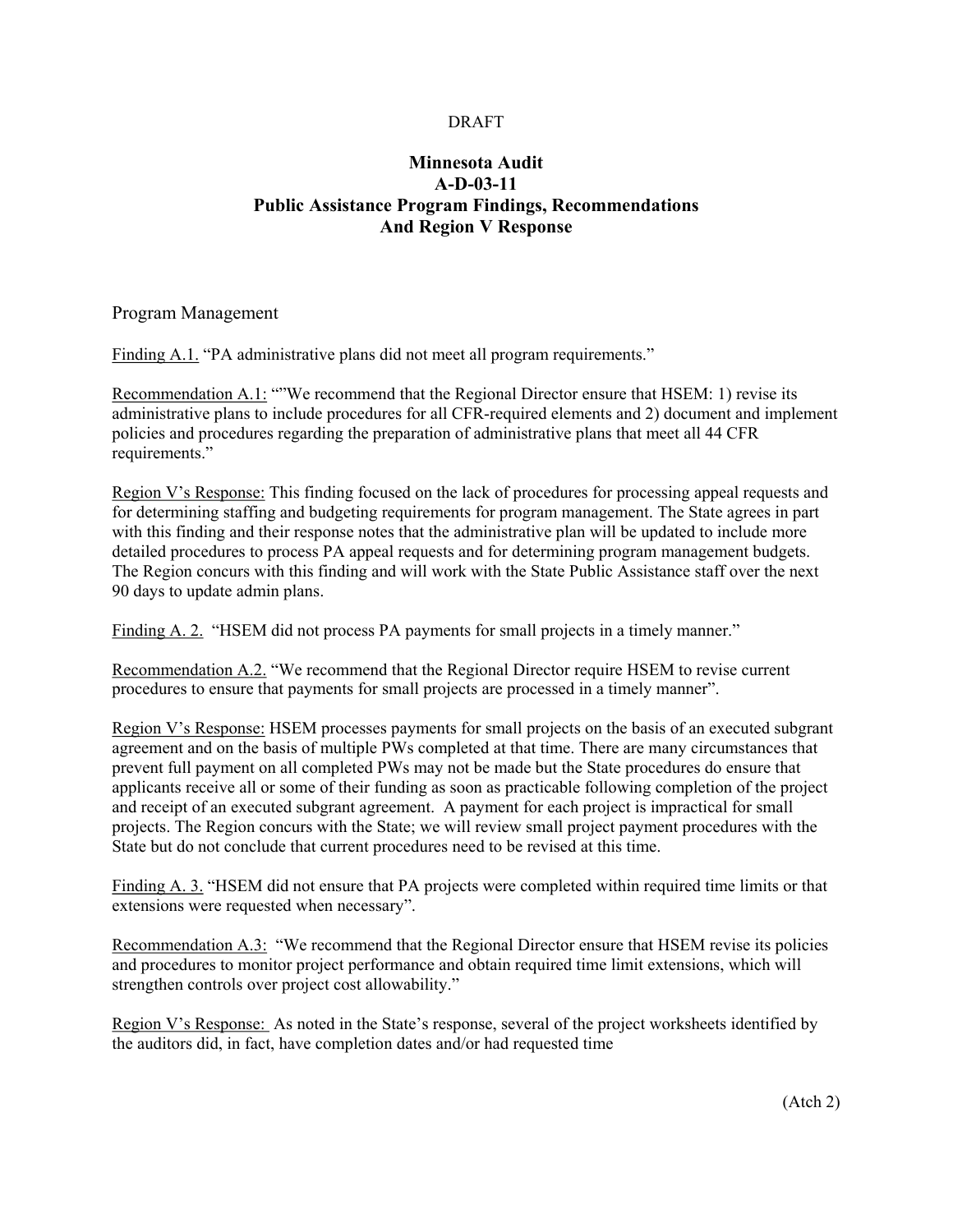extensions and had received approval of those requests. The State does agree that the recording of time extensions and documentation of project completion dates, while in the file, are not consistently placed. FEMA Region V will work with the State to adjust procedures to consistently record and report on project completion, time extension requests and approvals. The Region will work out process and format with the State Public Assistance staff over the next 90 days.

Finding A.4: "HSEM did not have procedures to ensure timely PA project closeout."

Recommendation A.4: "We recommend that the Regional Director require HSEM to revise it policies and procedures to ensure that projects are closed in a timely manner."

Region V's Response: The State has provided a lengthy and detailed response that describes the many varied situations that lengthen the amount of time required for closeout. The State's administrative plan does iterate the process and timelines for project completion and closeout but many projects encounter delays, either within the project or due to additional reviews on the part of the State or FEMA. In general, we do not concur with the auditors finding at this time. We will review the State's procedures and our own to confirm that our process meets the requirements of 44CFR. We will work with the State to detail current practices and improve those steps that need improvements. We will work with the State Public Assistance Officer to prepare a work plan within the next 30 days to accomplish this goal over the next 90 days. We will present this plan to the Office of Inspector General no later than July 30, 2004.

Financial Management

Finding A. 10: "HSEM could not provide adequate documentation to support claimed labor costs charged to PA . . . management grants."

Recommendation A. 10: "We recommend that the Regional Director require HSEM to develop an adequate labor distribution system to support labor costs and prepare future claims for reimbursement with adequate supporting documentation."

Region V's Response: The State does agree that some of the costs were not properly allocated to the appropriate disaster contract. The State has entered into discussions with the Department's Fiscal and Administrative Services Division to determine how timekeeping and account management systems can be improved to accurately tie labor costs to the appropriate declaration contracts. Region V will monitor these efforts and work with the State Public Assistance staff to accomplish this goal. We expect that this will be accomplished within the next 90 days. (See finding and recommendation for HM – same issue).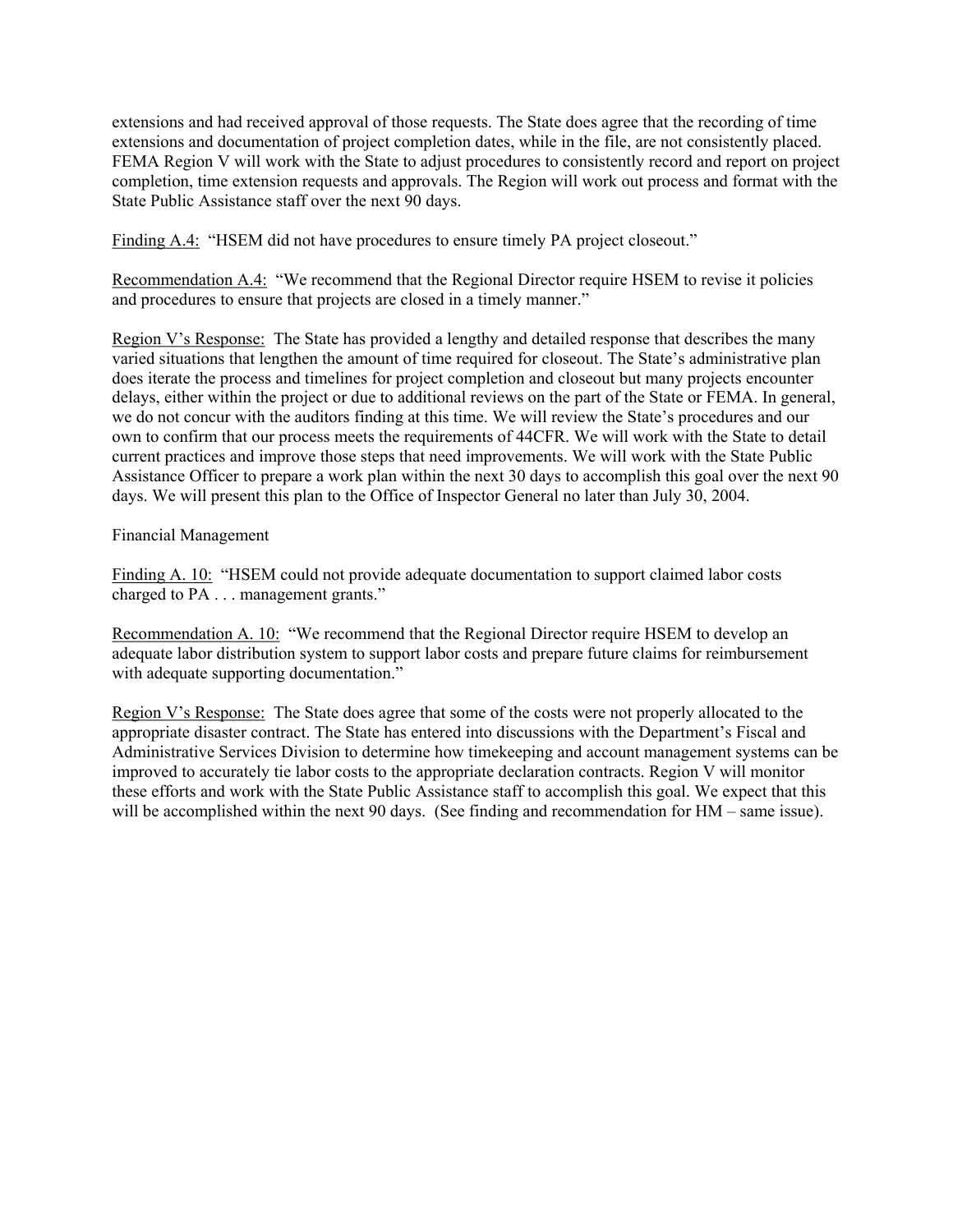#### JUN 1 7 2004

#### MINNESOTA DEPARTMENT OF **PUBLIC SAFET**



#### Division of Homeland Security and Emergency Management

444 Cedar St., Suite 223, St. Paul, Minnesota 55101-6223 Phone: 651/296-2233 FAX: 651/296-0459 TTY: 651/282-6555 Internet: www.hsem.state.mn.us

June 14, 2004

Alcohol and Gambling Enforcement

Bureau of Criminal Apprehension

Capitol Security

Communications

Driver and Vehicle Services

> Homeland Security and Emergency Management

Office of Justice Programs

State Fire Marshal and Office of Pipeline Safety

State Patrol

Traffic Safety



Mr. Edward G. Buikema, Director Federal Emergency Management Agency-Region V 536 South Clark Street, Sixth Floor Chicago, IL 60605-1521

Dear Mr. Buikema:

This letter is in response to your recent letter concerning the audit of the State of Minnesota's administration of FEMA's disaster assistance programs. You requested in your letter that Minnesota provide a written response to the audit findings and recommendations, and inform you of any corrective actions that we plan to implement in order to address deficiencies cited in the report. This letter and the three attached documents constitute Minnesota's initial response to your request. As you will see, the attached documents are individual responses to the Public Assistance Program audit findings, the Hazard Mitigation Program audit findings, and the Individual and Family Grant Program audit findings, respectively.

By way of general overview, our responses to the audit findings and recommendations fall into three categories. First, there are a number of findings and recommendations, principally those pertaining to the Hazard Mitigation Program, with which we fully concur, v and for which we have identified specific corrective actions. Second, there are findings with which we partially agree. In those instances, we have identified the remedial actions we intend to take. Lastly, there are a few findings and recommendations pertaining to the Public Assistance Program and the IFG Program which we feel are clearly erroneous. We believe those findings reflect an inadequate understanding of the two programs on the part of the auditors staff. (For example, based on several of their IFG Program recommendations, the auditors appear to be unaware that the IFG Program ceased to exist as of October, 2003; and that it has been replaced by the very different Individuals and Households Program.) Our disaster program staff brought these particular items to the attention of the auditors both prior to and following the distribution of the first draft audit report, but unfortunately, the items were nonetheless included, unchanged, in the final audit draft.

In order for this Division to be able to implement any of the audit recommendations effectively, we believe close coordination between our disaster program staff and their counterparts in your office is necessary. Toward this end, our hazard mitigation program staff has had several conversations with Mary Beth Caruso and Christine Stack of your staff. Unfortunately, because their FEMA counterparts are currently on disaster duty in

EQUAL OPPORTUNITY EMPLOYER